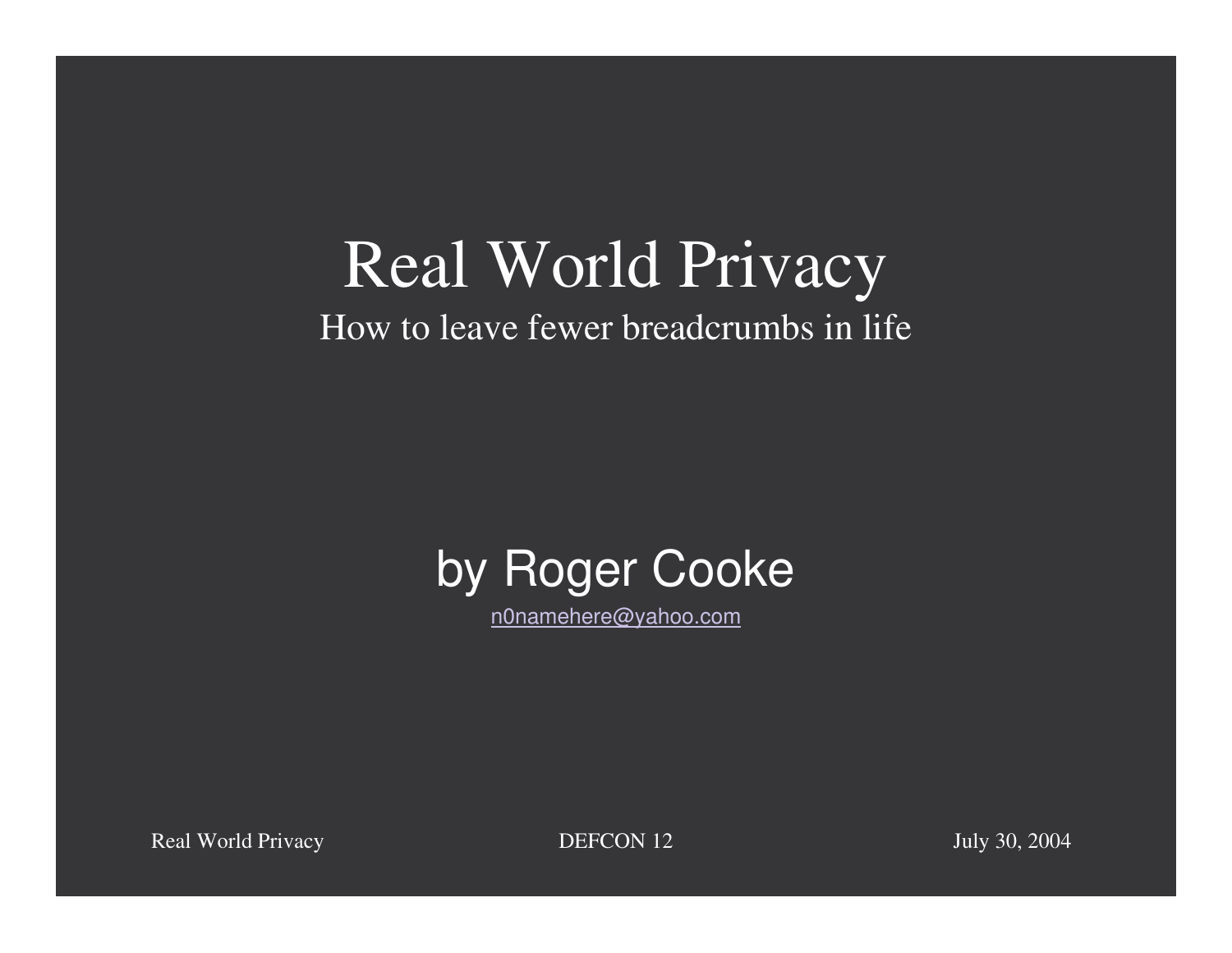#### What are you talking about?

The focus here is not <sup>a</sup> 'why' talk, we're talking the how.

If you need to know why, leave your full name, DOB and SSN with me and I'll get back to you (perhaps you'll get back to yourself).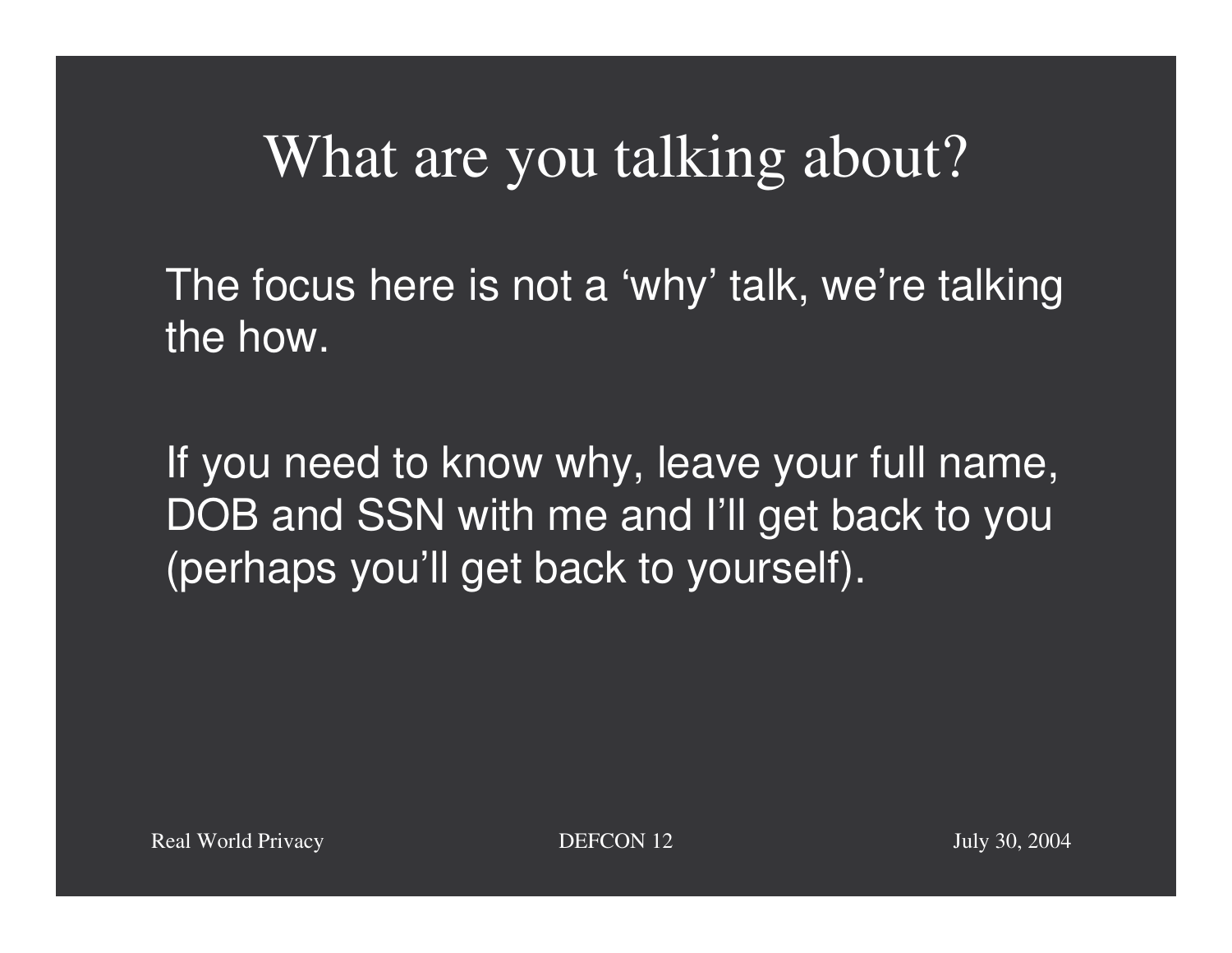## A key principle in being private

#### If information doesn't exist, it can't be

- Used against you
- Used for you
- Subpoenaed
- Stolen or lost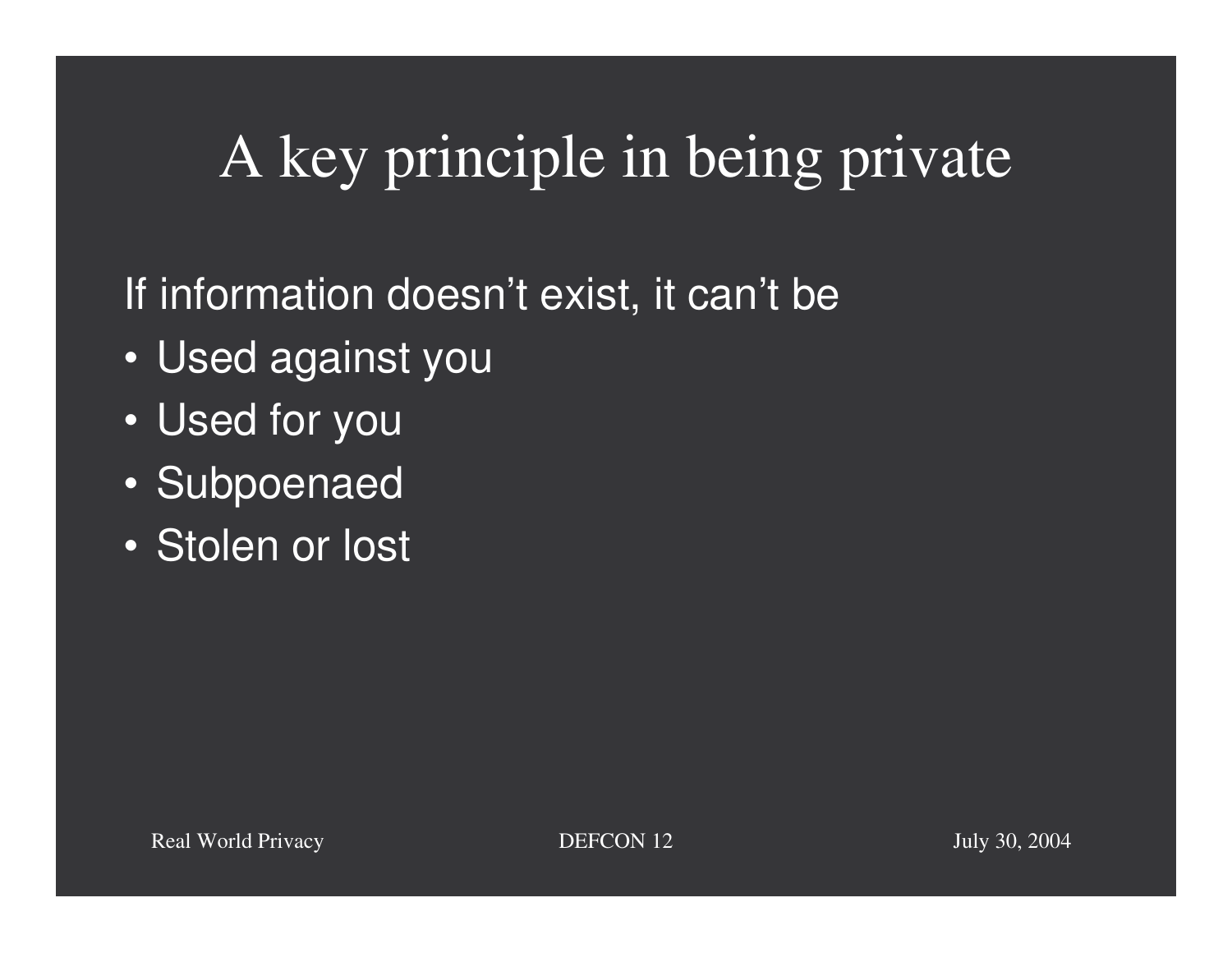# Privacy can have monetary costs. Are you willing to pay?

Privacy may not be free and there may be <sup>a</sup> direct cost to being anonymous:

- -No award points (airlines, hotels, grocery store)
- -- Higher fees at retail stores (grocery store)
- -No subscription discounts
- -No credit card benefits (buyer protection)
- -- No insurance on belongings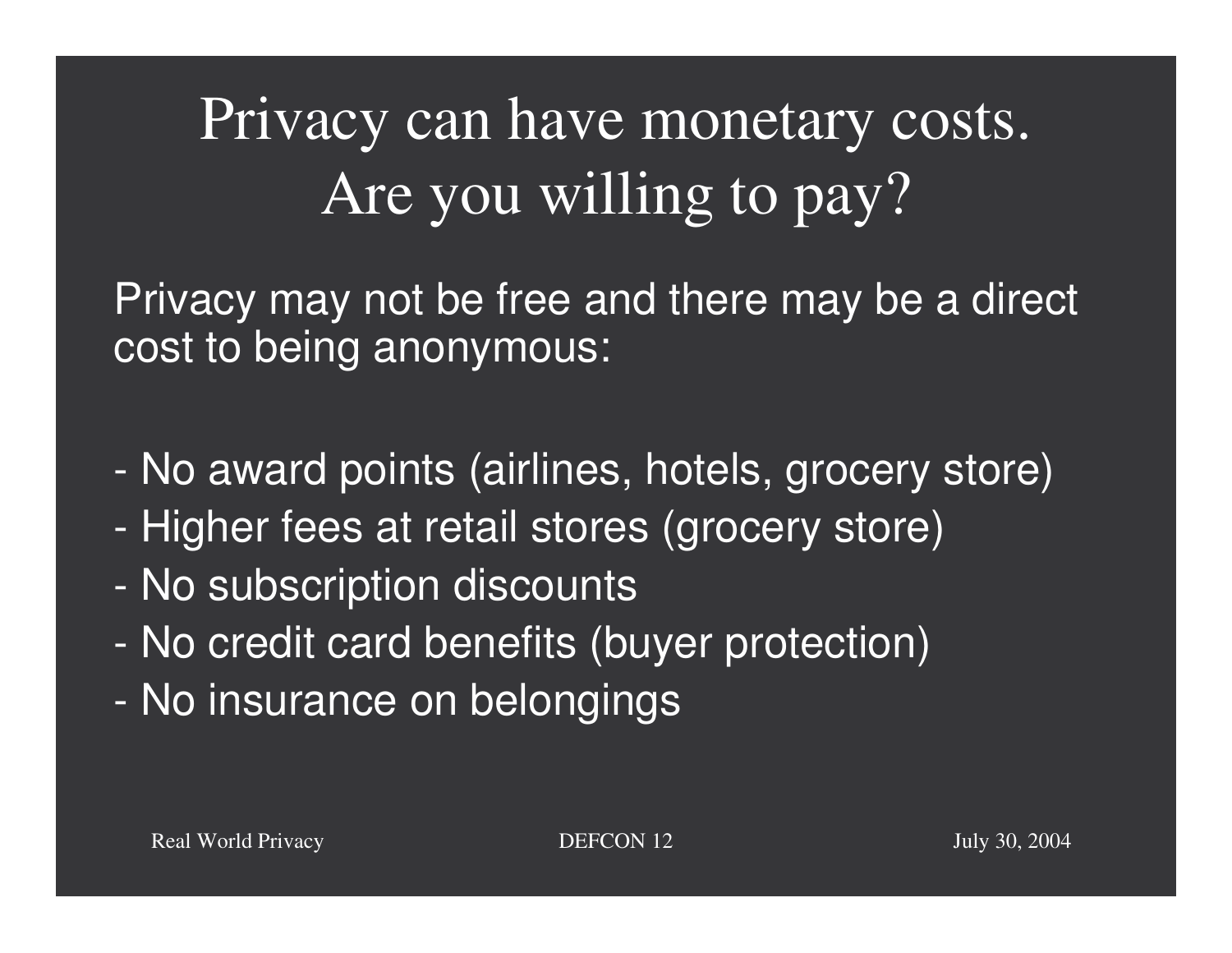Before thinking about protecting your privacy, ask **what** is it that you are trying to protect?

> Your name and who you are? Where you live? What you spend your money on? Your hobbies? Why you visited the doctor? Where you travel to? Where you work? How much you (don't) make? Your personal identifying information?

Real World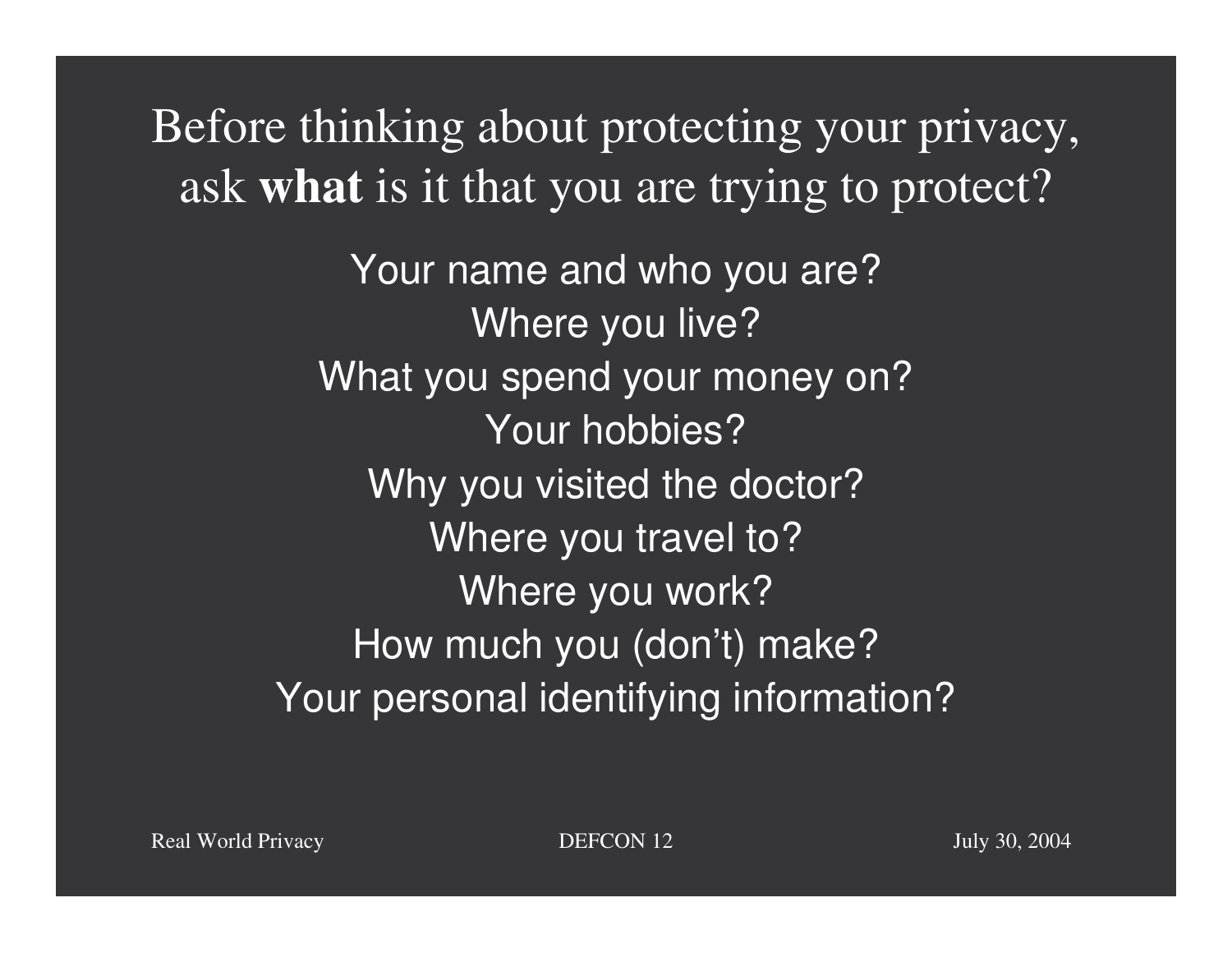Before thinking about protecting your privacy, ask **who** is the threat?

> Nosy boss? Nosy neighbor/house mate? Ex-lover?Former "professional" associate? Random target of opportunity? Someone you accidentally pissed off? The Feds? Big Business?

Different people want data for different reasons. Think before you give it up.

Real World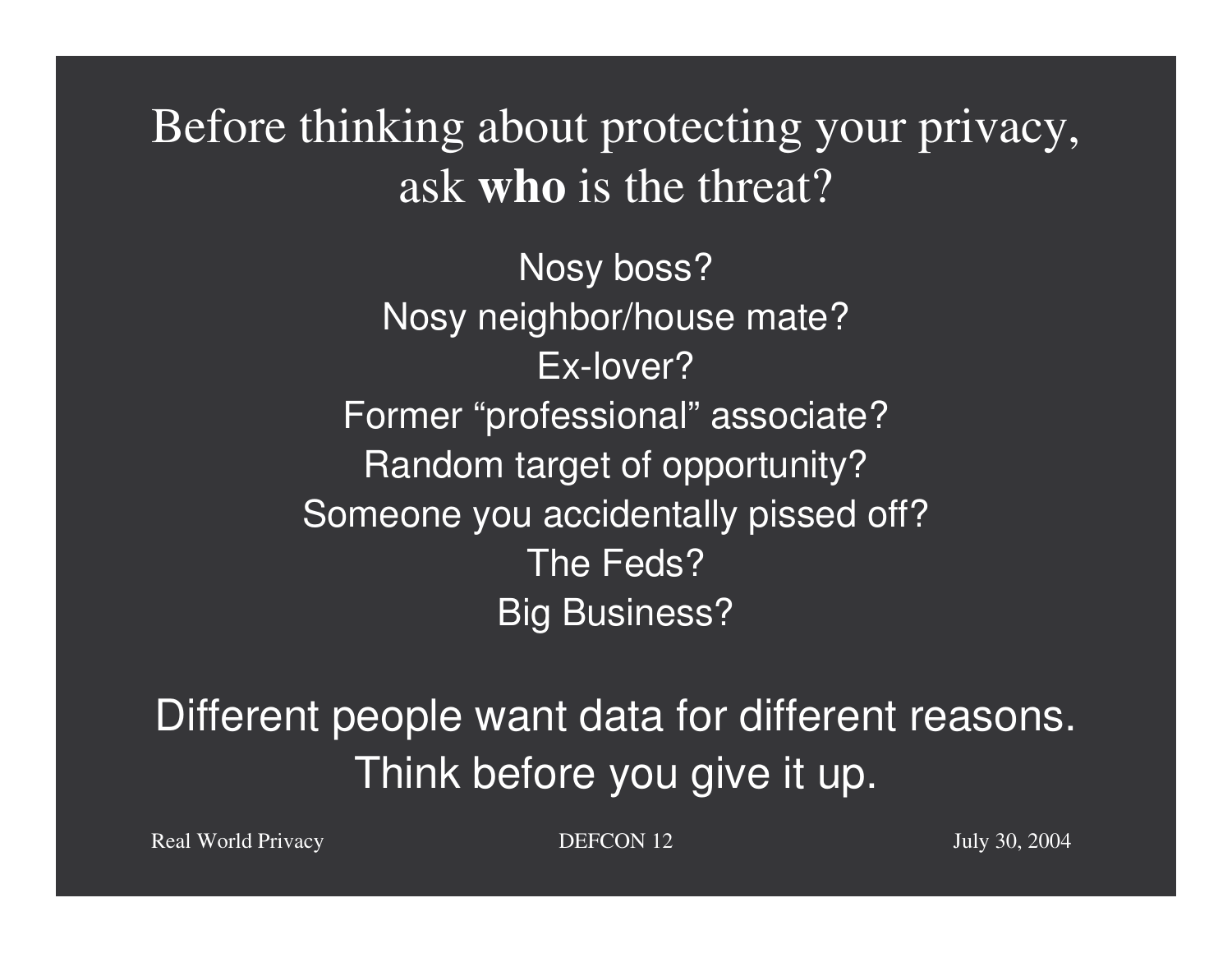#### More on the threat

"A 360-degree view of the customer is so tantalizing that most companies are virtually drooling over the prospec<sup>t</sup> of being able to sell, service, market, crosssell, and update sell from <sup>a</sup> common view of a customer's history.

*Information Week* April 5, 2004 page 67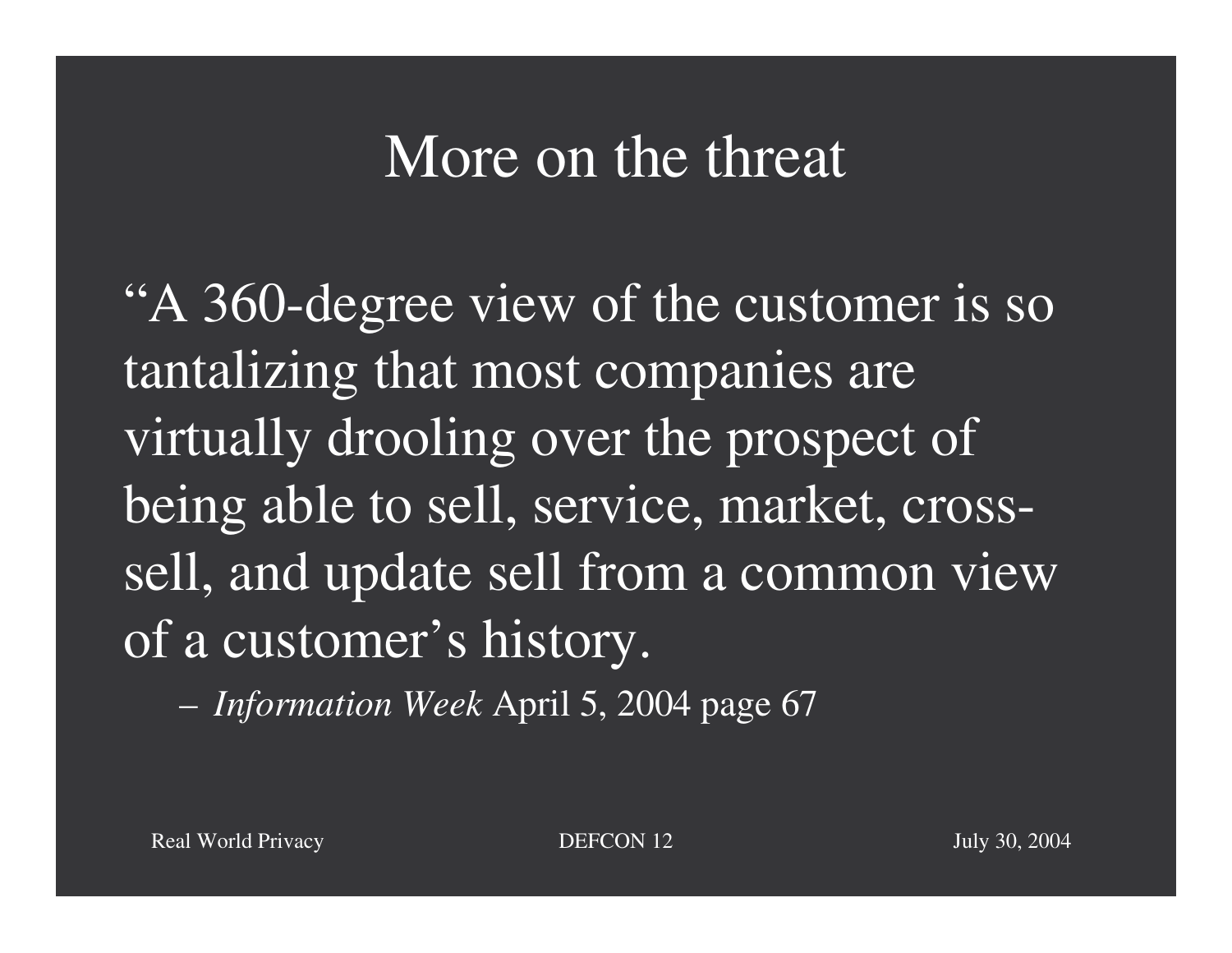# Who do you trust?

- Do you trust everyone the trusted person trusts? Will these people handle your information per your wishes?
- What happens when <sup>a</sup> person or company violates that trust? Are there consequences?
- Can you believe companies? Sometimes there is not <sup>a</sup> choice in who you're dealing with.
- $\mathbf C$ • Black Unicorn, speaking at the 12<sup>th</sup> USENIX Security Symposium, called trust "reliance on something in the future; hope."

Real World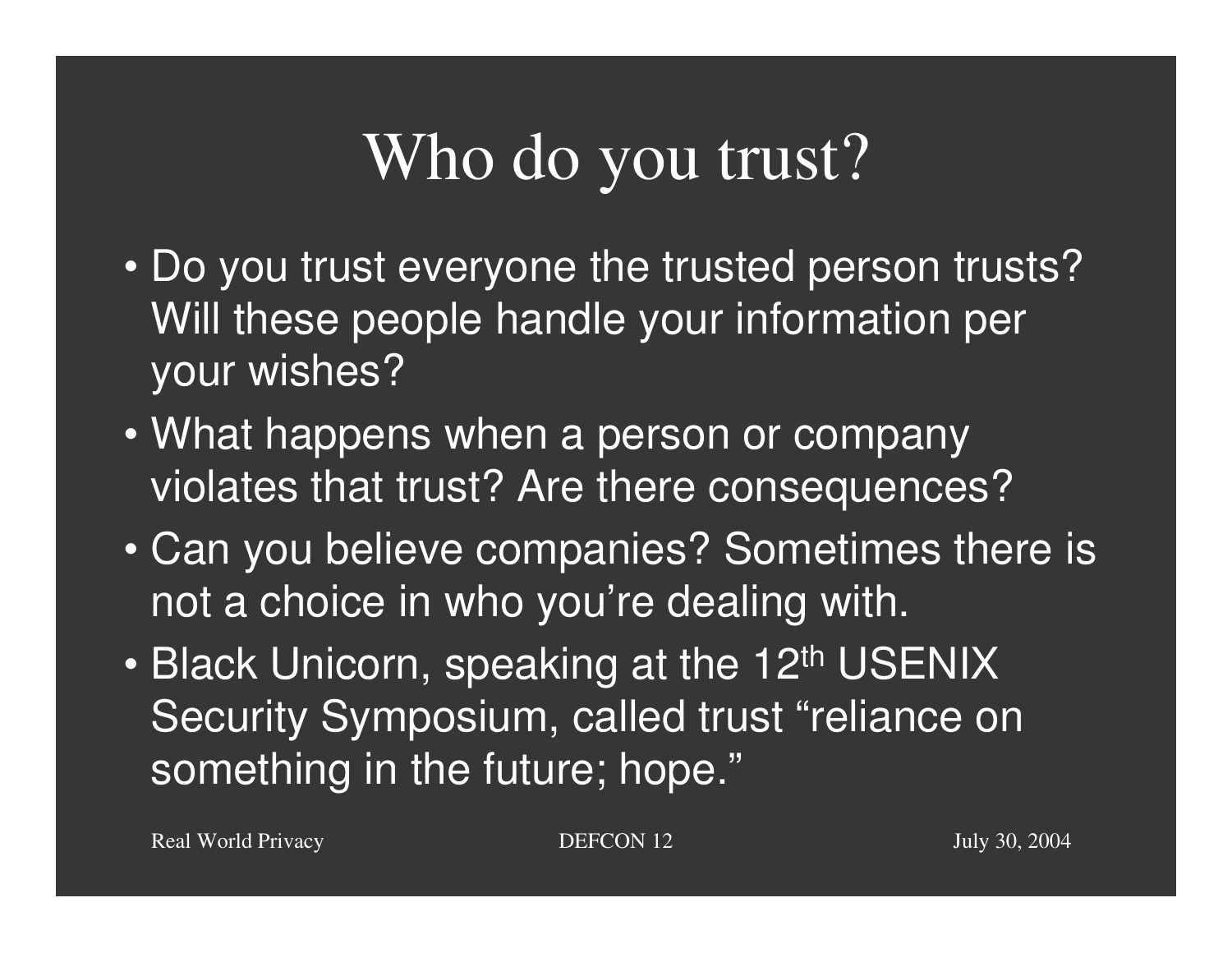#### Level of Privacy Achieved

When making an informed decision about privacy, ask yourself what is the level of privacy desired and the level that your actions will achieve.

A P.O. Box is great, however you must show two forms of ID including <sup>a</sup> driver's license (passport can be 2<sup>nd</sup> form) and provide your real address. This isn't going to stop people serious about finding you, but it keeps the casual observer from knowing your place of residence.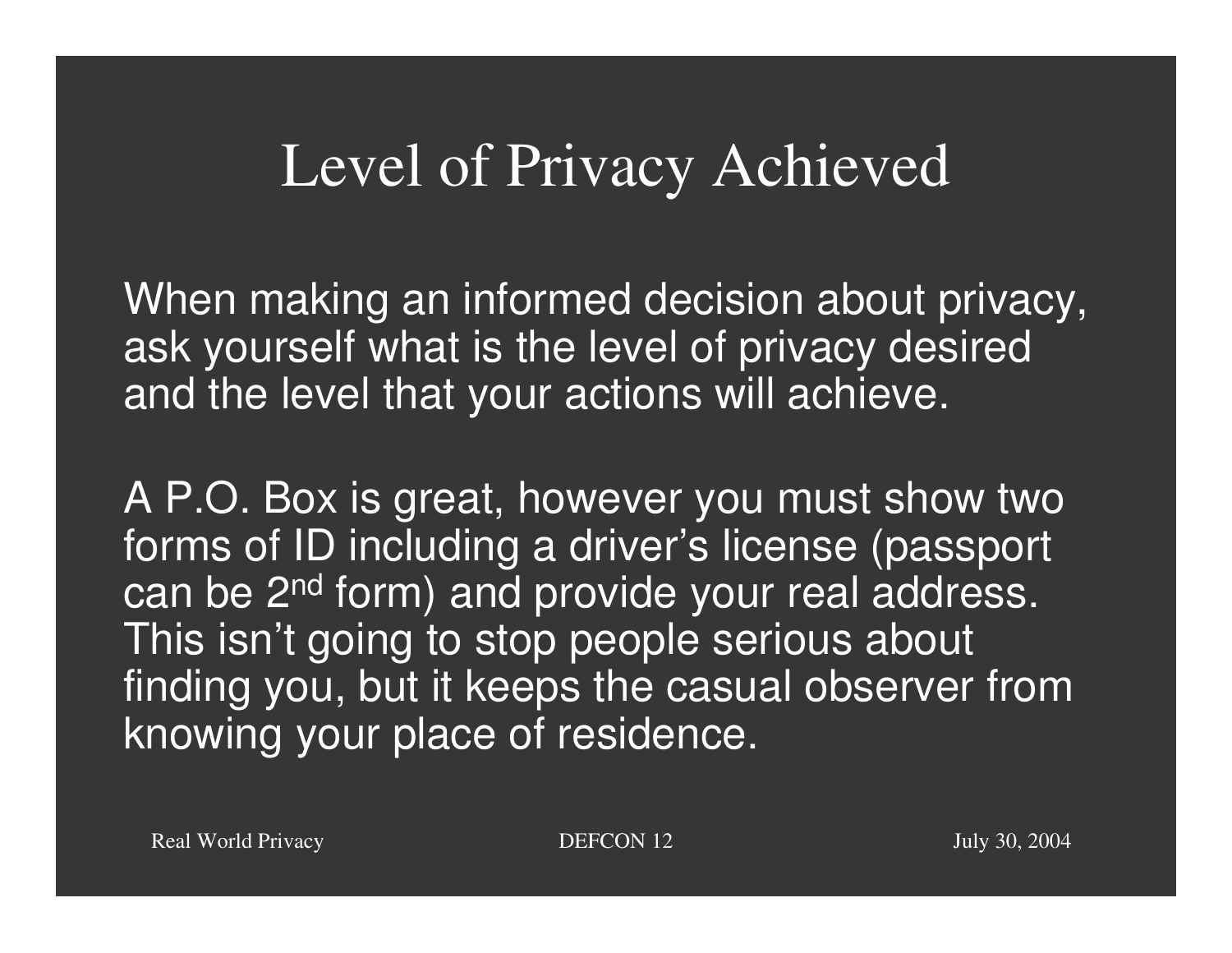## **Oops**

If you're serious about protecting your private information, one slip means your privacy is lost.

- -Directions to your house for <sup>a</sup> party posted online.
- -- Relative sends you a package to your home using your real name.
- -E-mail is forwarded to <sup>a</sup> public mailing list.
- - Business doesn't take cash and you NEED the item or service they are providing.
- -- Roommate busted for drug possession.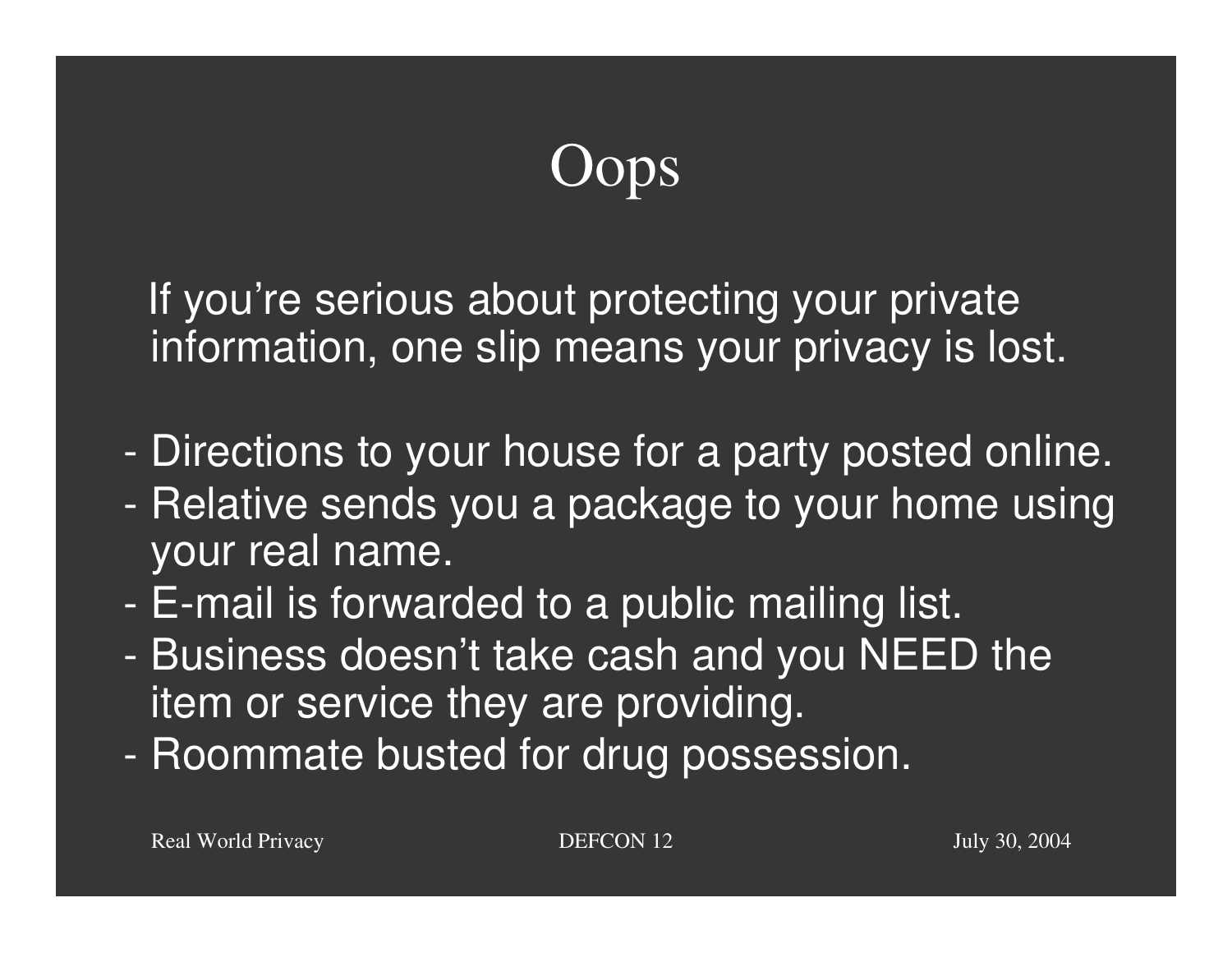#### Three sections

- $\bullet$ • Daily Life – how living a normal life intersects with being private
- $\bullet$ • Stuff Happens – dealing with unexpected events in life
- $\bullet$ Miscellaneous Brain Candy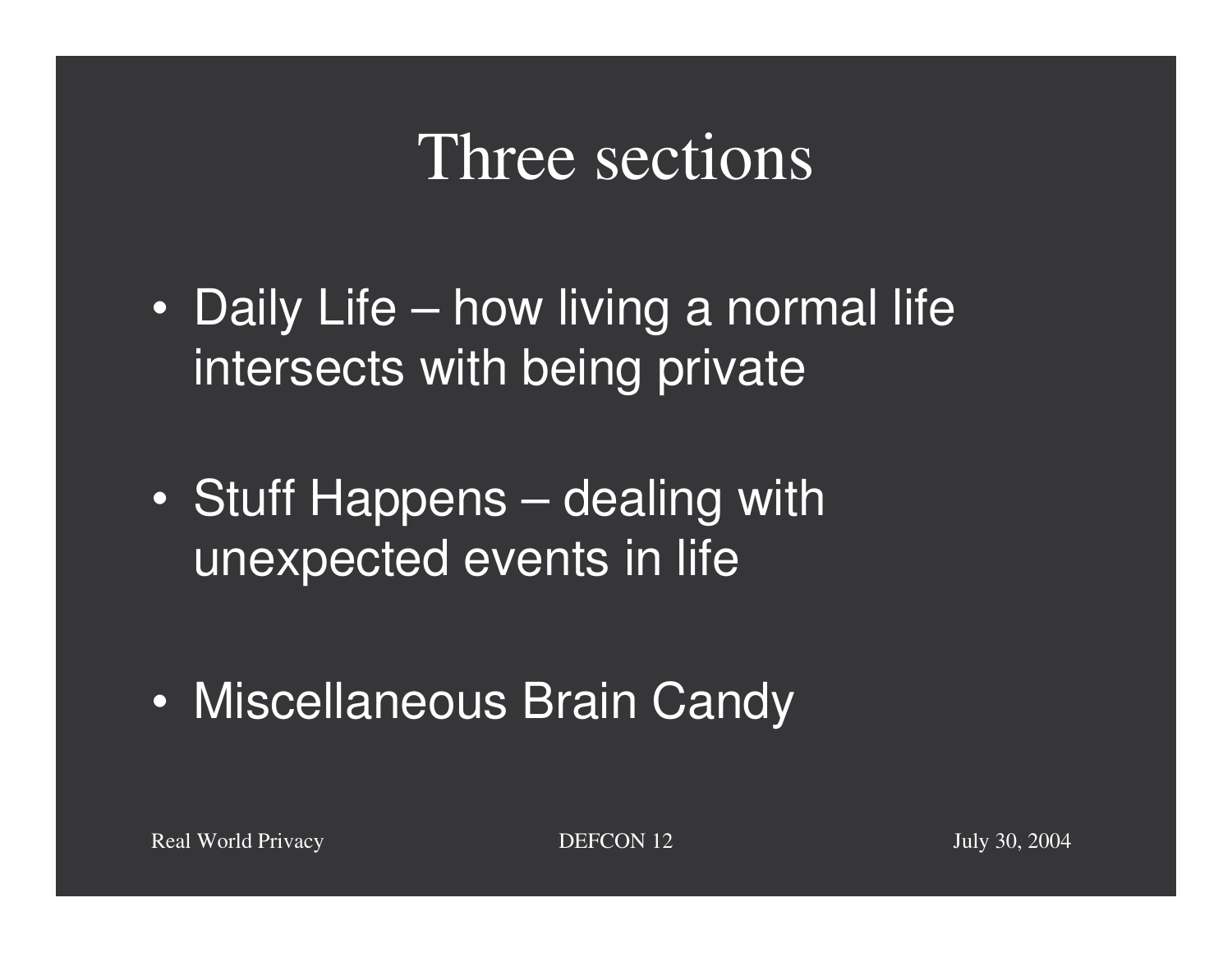## Anonymity vs. not so much so

| $\sqrt{2}$ Grocery card, real name<br>or credit card/check  | ↑ Grocery card, fake name<br>& paid in cash       |
|-------------------------------------------------------------|---------------------------------------------------|
| $\sqrt{\ }$ Survey where you get<br>your reward in the mail | ↑ On the street survey,<br>free stuff             |
| $\sqrt{}$ Mail in rebate                                    | ↑ Instant cash back                               |
| $\sqrt{}$ Tivo TV viewing                                   | 个 Rabbit ears                                     |
| $\sqrt{\ }$ Cell phone (location)                           | ↑ Cash pay phone call                             |
| $\overline{\downarrow}$ Online purchases                    | ↑ Local shopping                                  |
| $\sqrt{\ }$ Real address                                    | ↑ PO Box (for sender)                             |
| $\sqrt{\frac{1}{2}}$ Auto pass                              | ↑ Cash at tollbooth (still<br>have license plate) |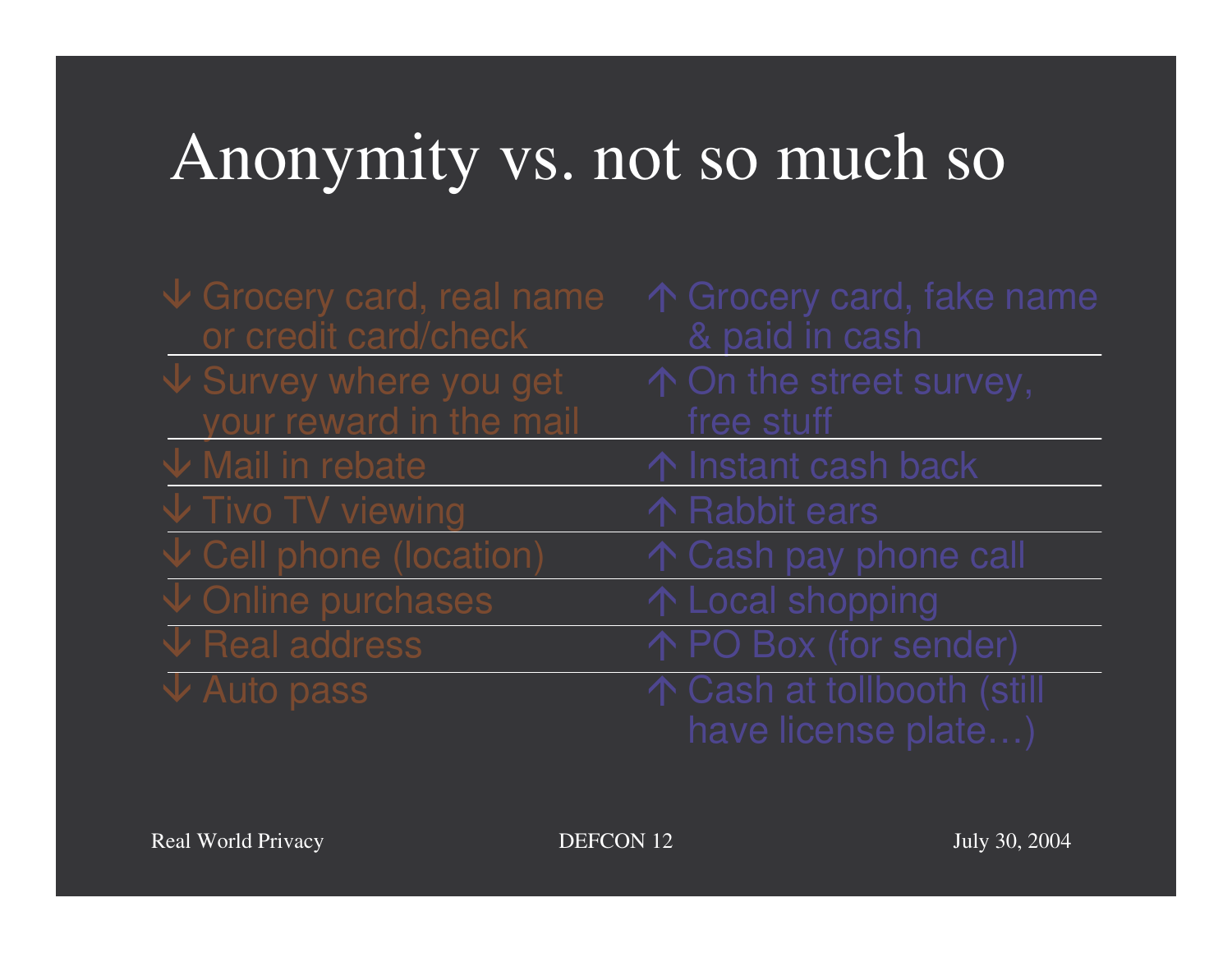# Daily life

- Identification
- Money
- Transportation
- A place to live
- Trash
- Retail Shopping
- Communication
- Education
- Surveillance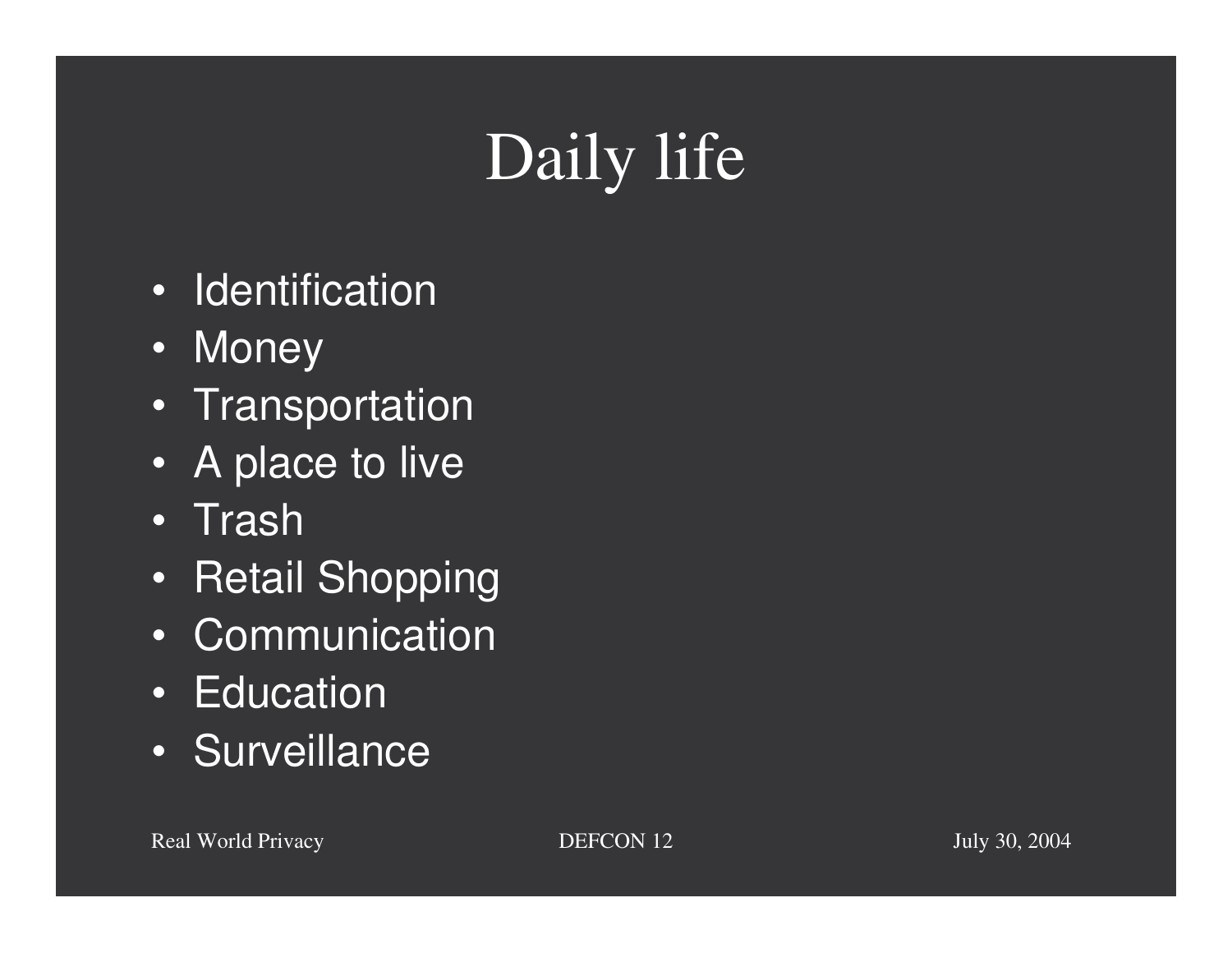## Identification

"A name is no longer <sup>a</sup> simple identifier: It is the key to <sup>a</sup> vast, cross-referenced system of public and private databases, which lay bare the most intimate features of an individuals life."

SanLuisObispo.com editorial June 23, 2004 referencing an EFF amicus brief on the Larry Hiibel v. Sixth Judicial District Court of Nevada.

Real World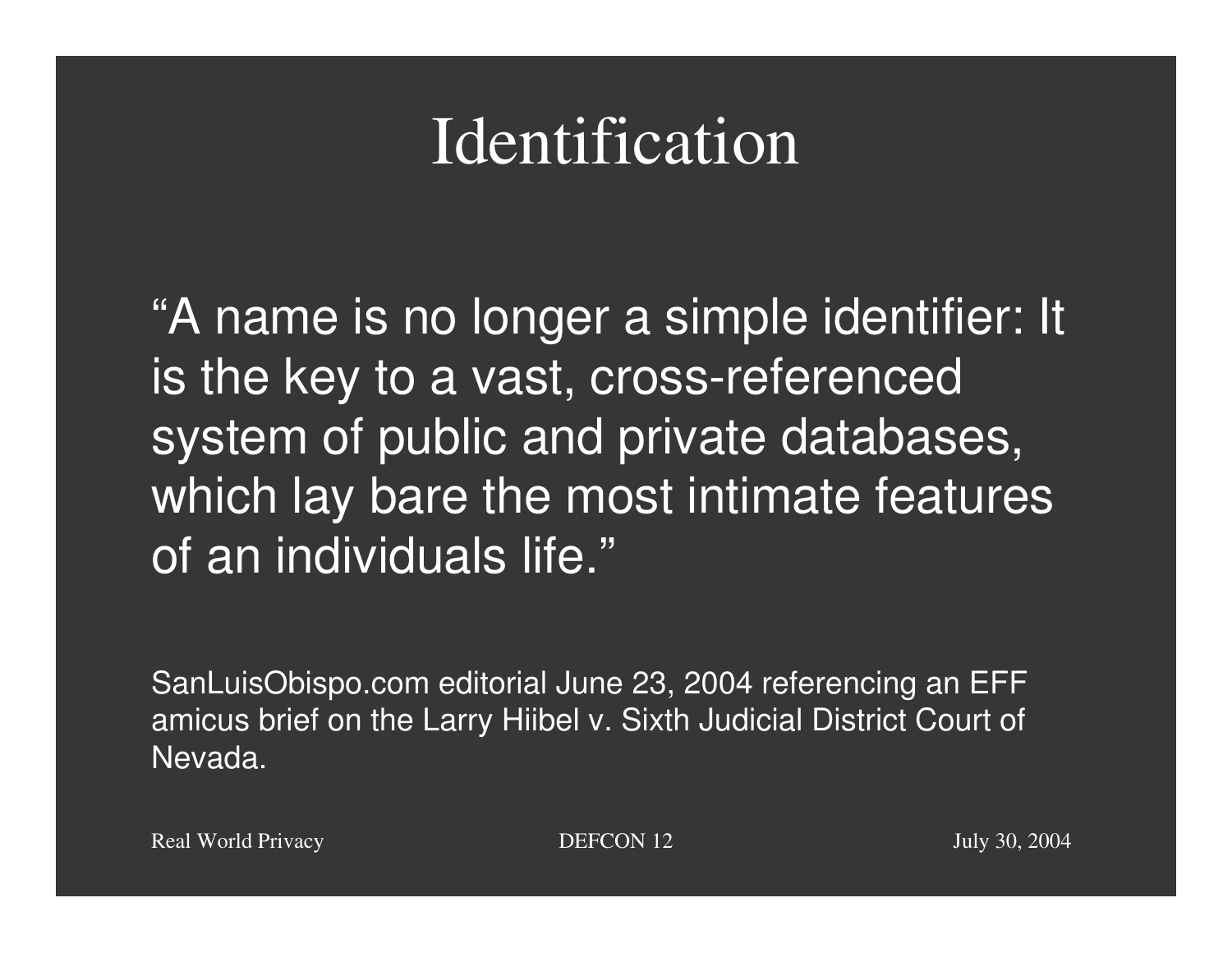## Identification

- Use your passport as primary means of identification, except while driving.
	- No address listed, SSN never listed
	- Universally accepted (not the post office but…)
	- No magnetic strip for data collection, but still machine readable (local bar won't have this gear)
- Get rid of your SSN from your wallet
	- Cut it out of medical cards if needed
	- Get a new driver's license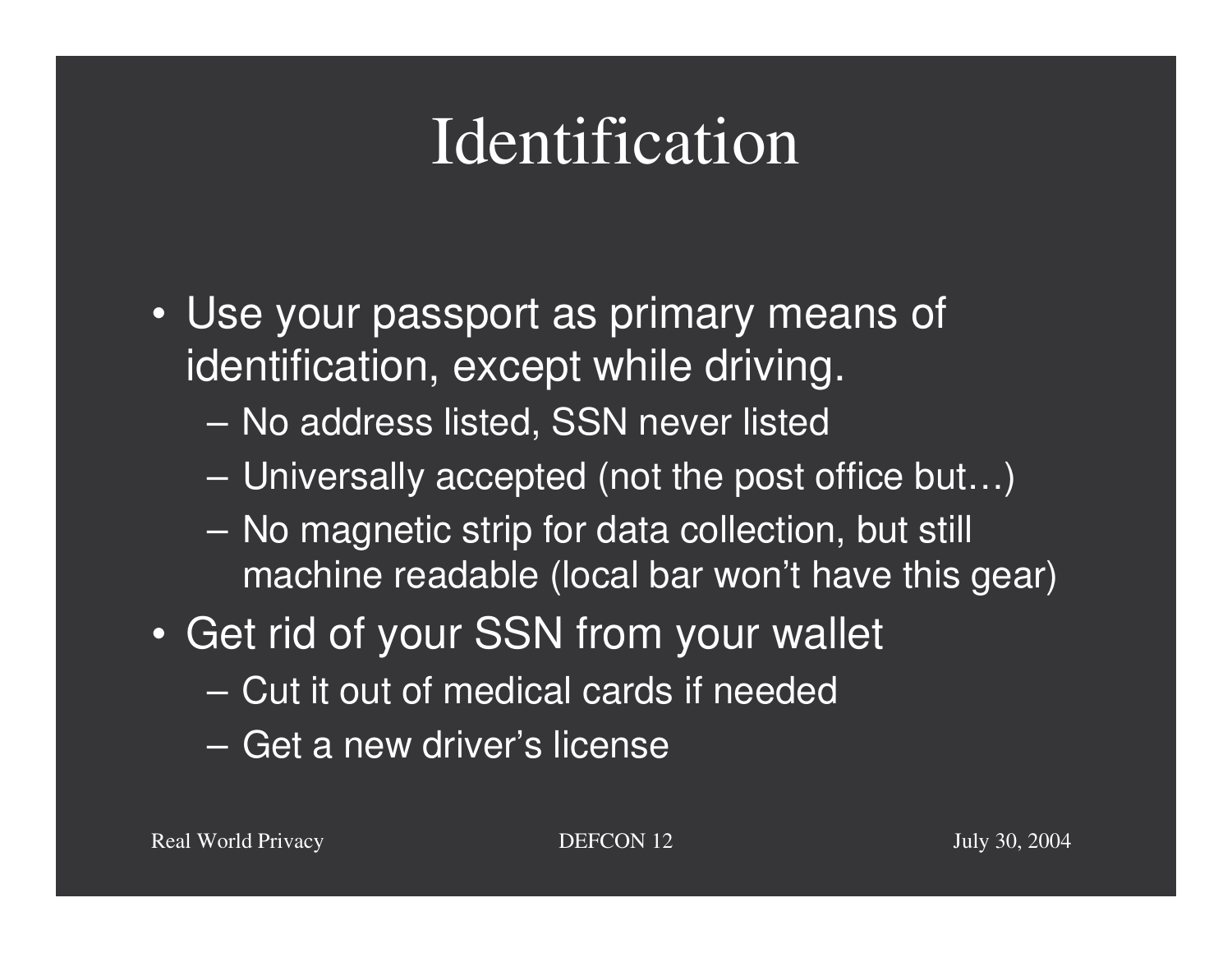## Identification

- If you use an alias, make sure its use is not taken as "intent to defraud".1
- Are you asked to present <sup>a</sup> photo ID when filling out <sup>a</sup> form? Good candidate for using an alias.
- Can things be done in the name of <sup>a</sup> Limited Liability Company?

<sup>1</sup> The speaker is not a lawyer and has not reviewed this with a lawyer. Not even over drinks. Don't even think of this as legal advise. When in doubt seek professional legal guidance about what is and is not legal.

Real World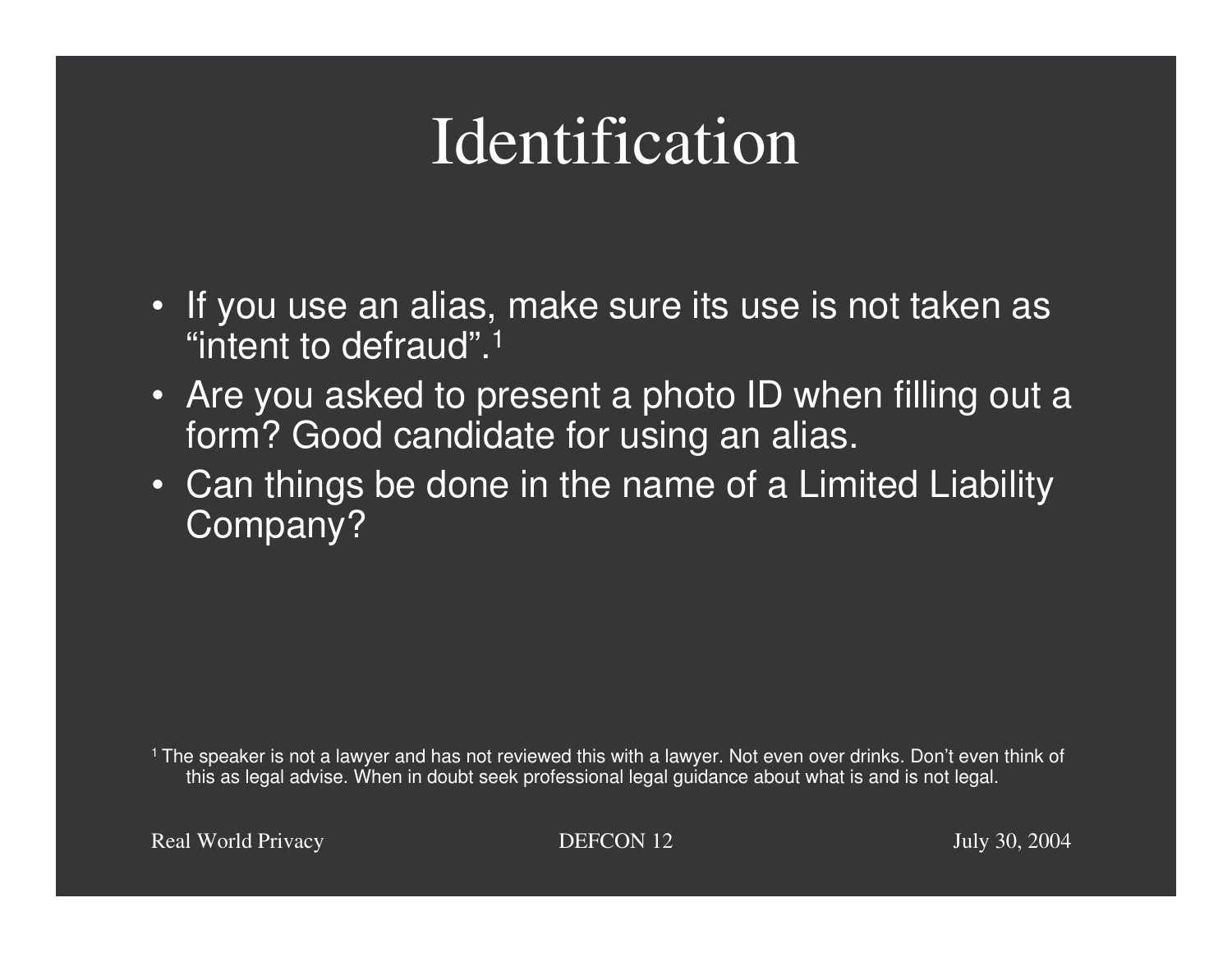### Money Spending It

- •**Basic** 
	- Where possible, deal in cash. Buy locally. Barter services.
	- Cashier's checks & money orders or travelers checks not from your bank (will cost \$)
	- Exchanging money find someplace that doesn't require ID.
- Advanced options:
	- $-$  Print your own checks from your Limited Liability Company.
	- Proxy agent. Got a trusted friend earning miles on their credit card?
	- Disposable credit cards (more for anti-fraud than privacy since tied to main credit card). AMEX shut their program down; Citibank and MBNA have programs.

Real World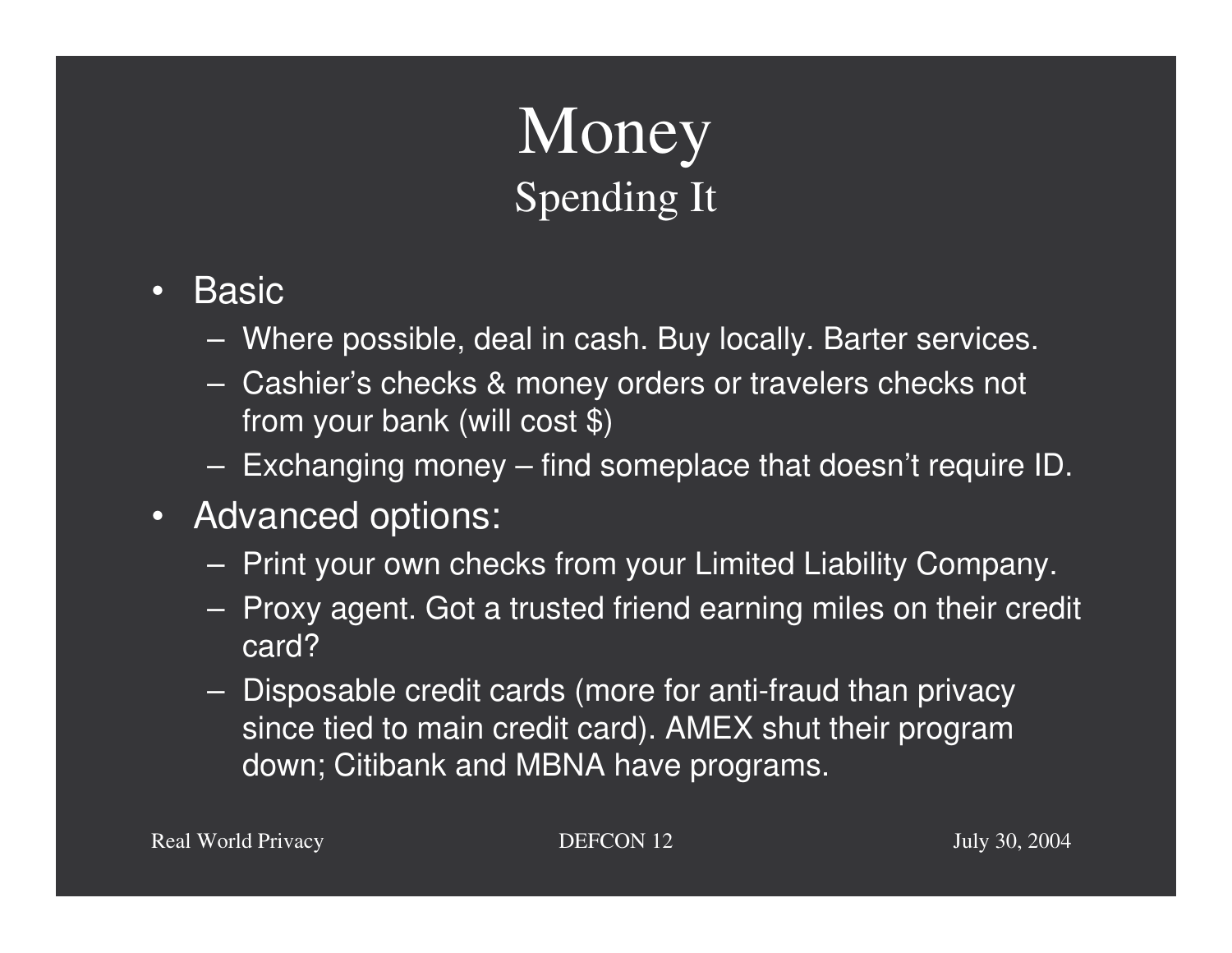#### Money Spending It

- • Avoid
	- Credit cards
	- Worse are debit cards
	- $-$  PayPal. Good for fraud, bad for privacy.
	- Wire transfers. Too harsh ID requirements on either end.
	- Moving large amounts of money at one time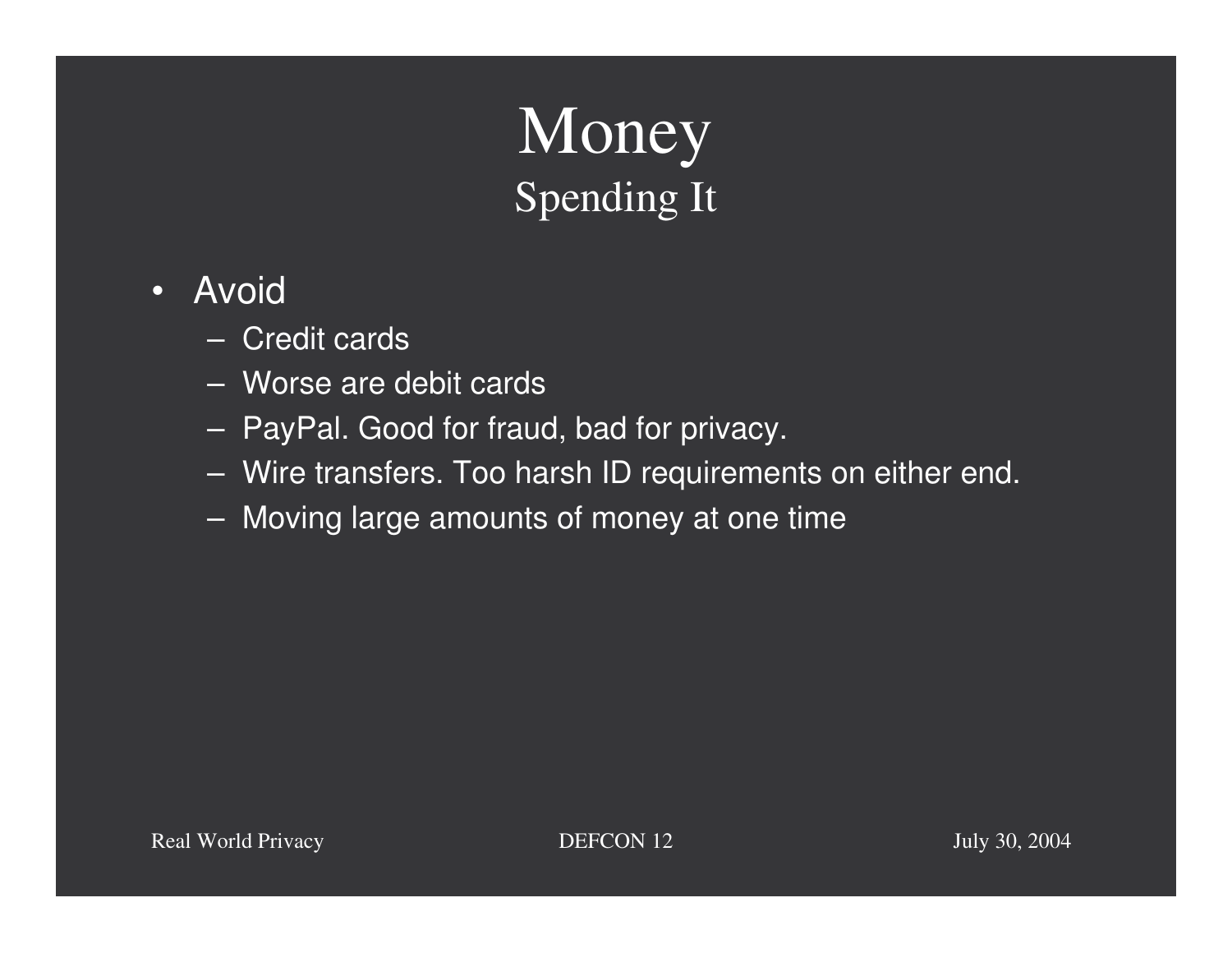# **Money**

Besides giving credit card companies <sup>a</sup> complete list of where you shop and what you purchase also consider:

- Credit card companies give stores your address information when using credit cards
- Credit card companies report balances to credit bureau every month (it's in your credit card agreement)
- Can be location specific. Terry was at the gas station at 2<sup>nd</sup> and Middleware at 2:20 am Saturday morning. Charge of \$98 from backwoods motel on Wednesday July 15.

Real World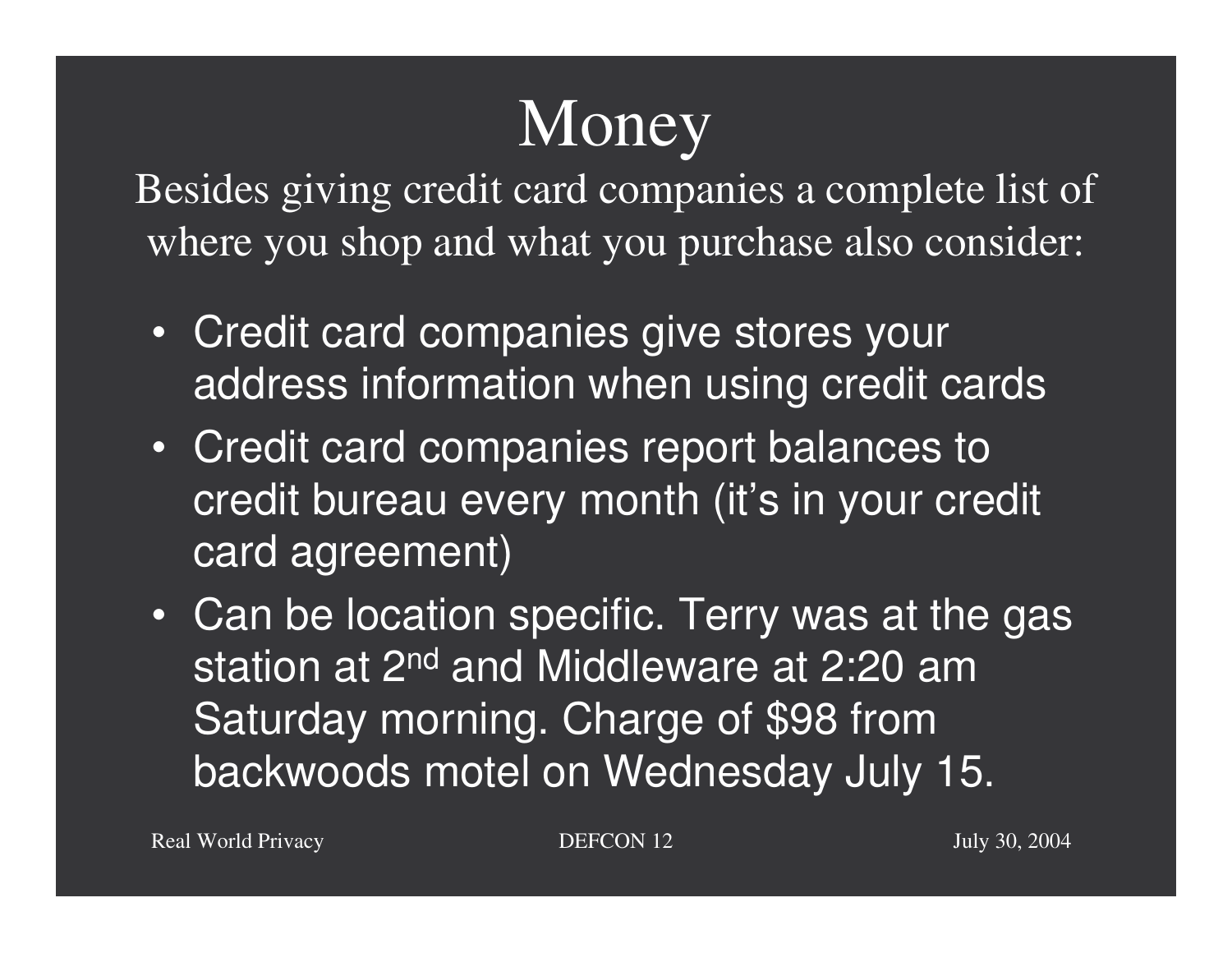#### **Money** Concerns spending cash?

- $\bullet$ Cash for plane tickets, will get flagged. Trade-off?
- •Deposits (car rental, surfboard, bar tab, hotel rooms)
- $\bullet$ Buying online
- •Having cash serial #s recorded by company. Threat?
- • Large cash transactions raise eyebrows
	- $-$  Ever purchase a new car with cash?
- Trade offs:
	- $\,$  Don't appear to be money laundering
	- $\,$  Don't appear to be a drug dealer
	- Returning big ticket items (>\$100) paid for in cash can be <sup>a</sup> headache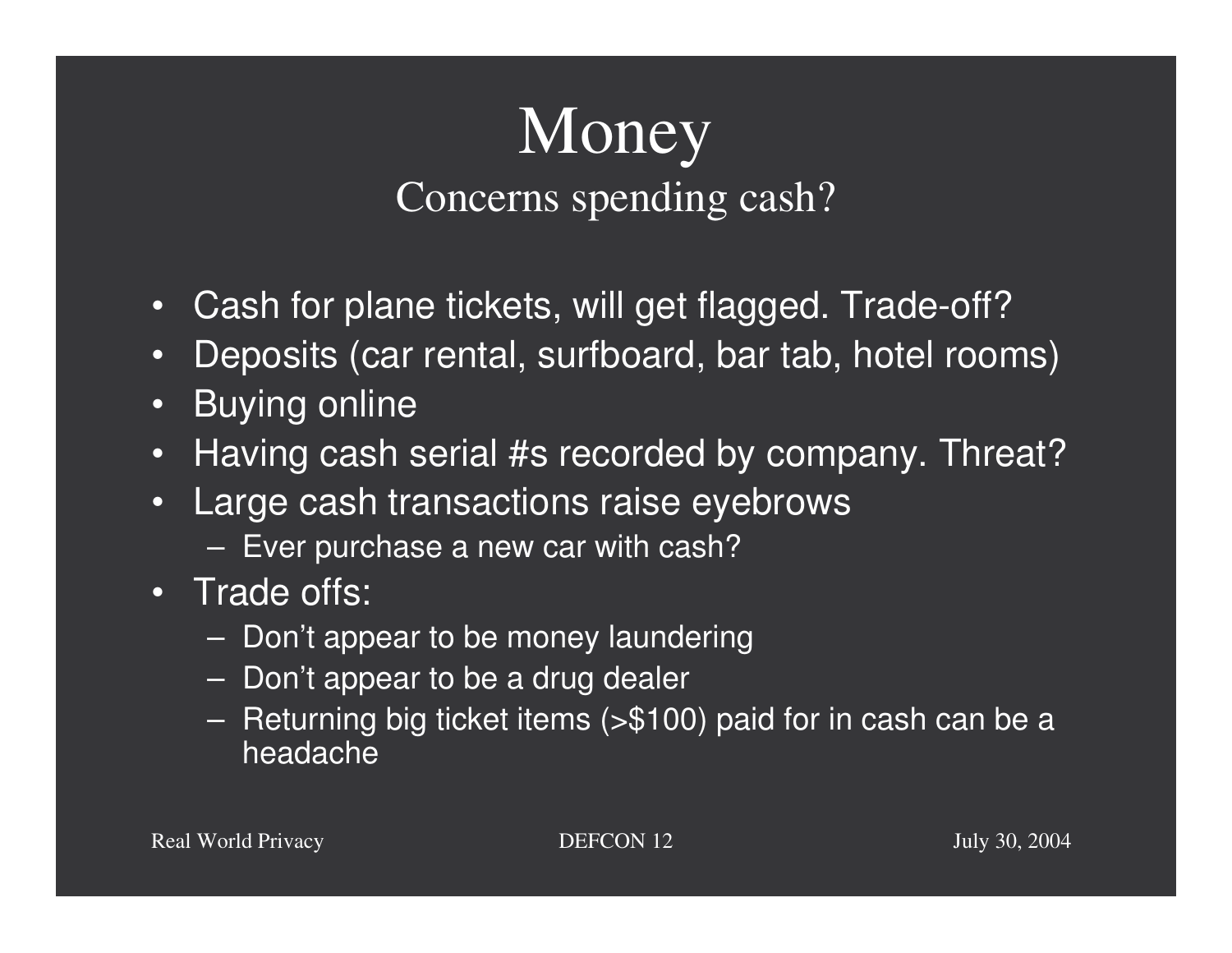### Money Understanding US Legal Issues

- •• IRS Form 4789 Currency Transaction Report (CTR)
	- \$10,000 and above
- • US Customs Form 4790 Report of International Transportation of Currency or Monetary Instruments (CMIR)
	- \$10,000 and above in/out of country
- • Treasury Department Form 90-22.47 and OCC Form 8010-0, 8010-1 Suspicious Activity Report (SAR)
	- Wide open requirement
- $\bullet$ • Bank Secrecy Act - Monetary Instrument Sales Records
	- Cash sales of bank checks, drafts, cashier's checks, money orders and traveler's checks between \$3,000 and \$10,000

Source: Bank Secrecy Act/Anti-Money Laundering Comptrollers Handbook Revised Web Addition December 2000

Real World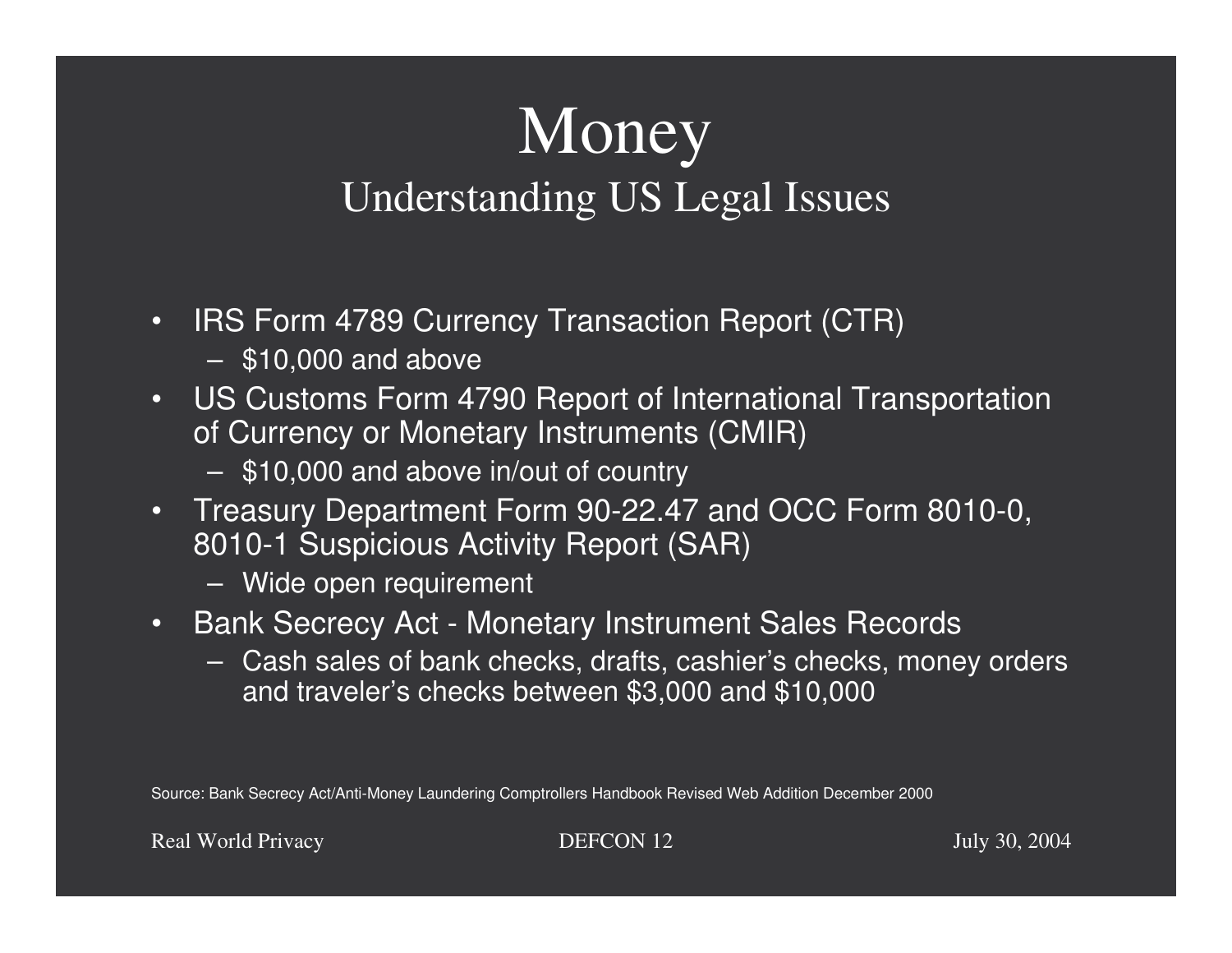# **Money**

To spend money, you have to ge<sup>t</sup> it

- Chances are, you'll get your cash from <sup>a</sup> bank
	- Will your employer pay you cash? Unlikely these days
- Does your workplace require direct deposit or can you take <sup>a</sup> check on payday?
	- Should your work know about your bank? Should your bank know about your place of employment?
- Is it OK to trust your financial institution?
	- ATM vs. Live transactions
		- Fake ATMs, false fronts, fake keypads, skimming devices
	- PATRIOT ACT and divulging information
		- Customer Identification Program, 5 yrs after closing acct.
	- LexisNexis Anti-Money Laundering Solution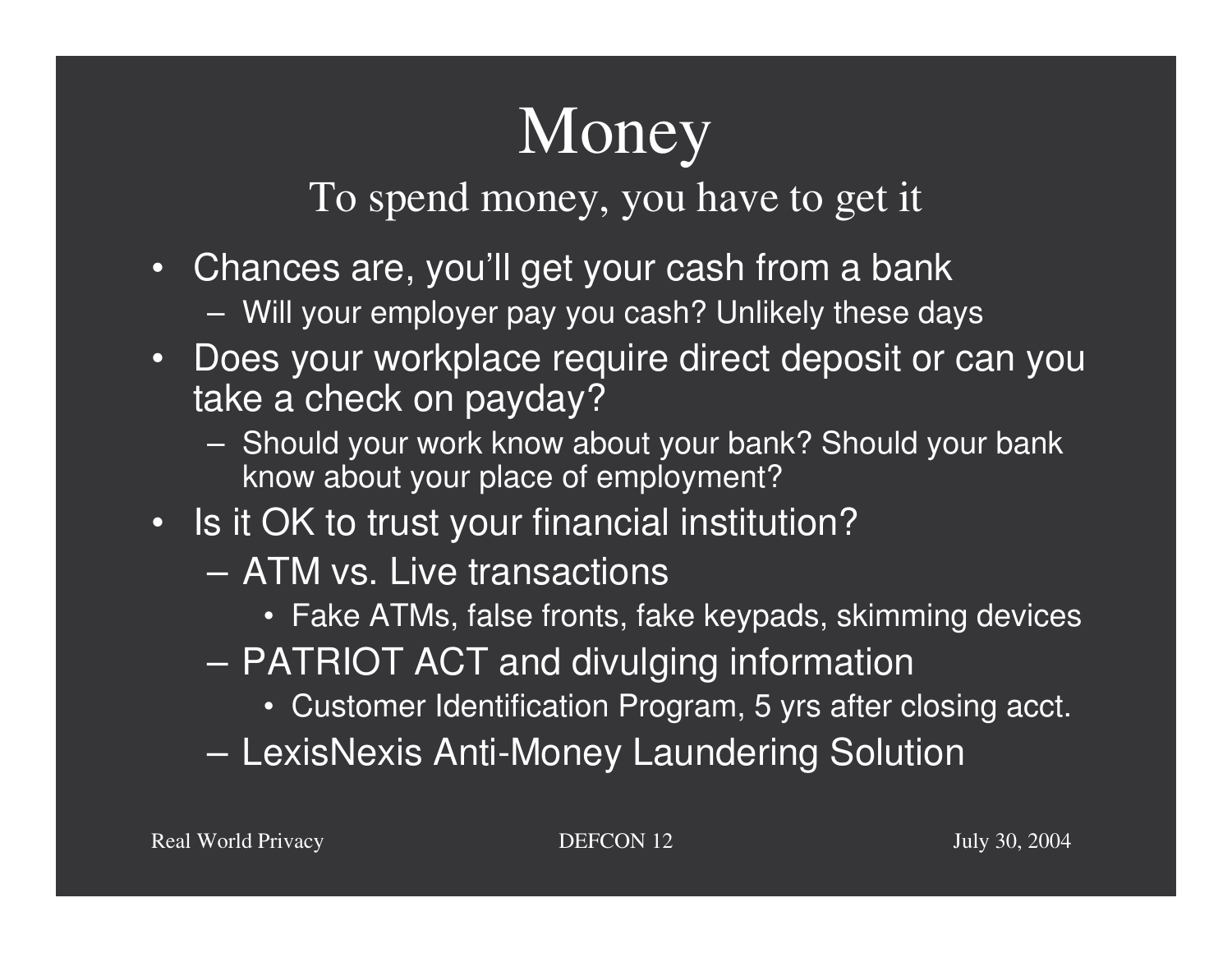# **Money**

Make sure it's you that people are dealing with

- Put non-obvious passwords on all your financial accounts, replacing your social security number or mother's maiden name.
- Ask your credit card issuer not to send you convenience checks as you will never know when they go missing.
- Get your financial institutions to lock your web accounts if you don't plan on using them.
- Check your credit report annually, think about paying for a credit monitoring service (but you'll likely have to pay by credit card, what is the trade-off?).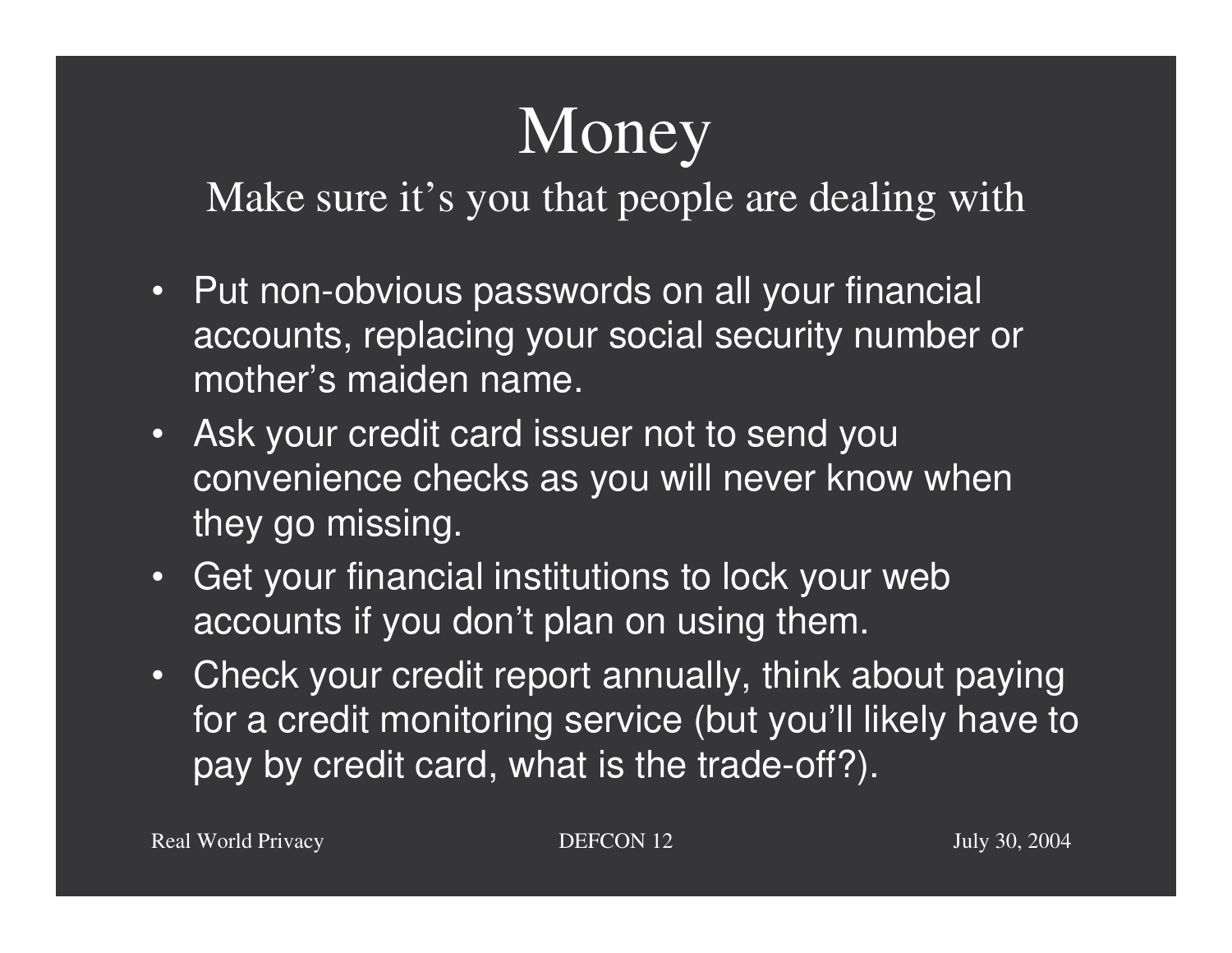## Money Lastly

- What information is on your check? Go with J. Smith (or the account is in the name of your Limited Liability Company right?). What does "J" stand for?
- Minimize the footprint. 1-888-5-OPTOUT for getting off pre-approved credit card mailings.
- Using cash means being responsible and reporting your cash income. This is for privacy, not avoiding Uncle Sam.
- If you have <sup>a</sup> cash stash, safely document it's location someplace in the event of your untimely demise.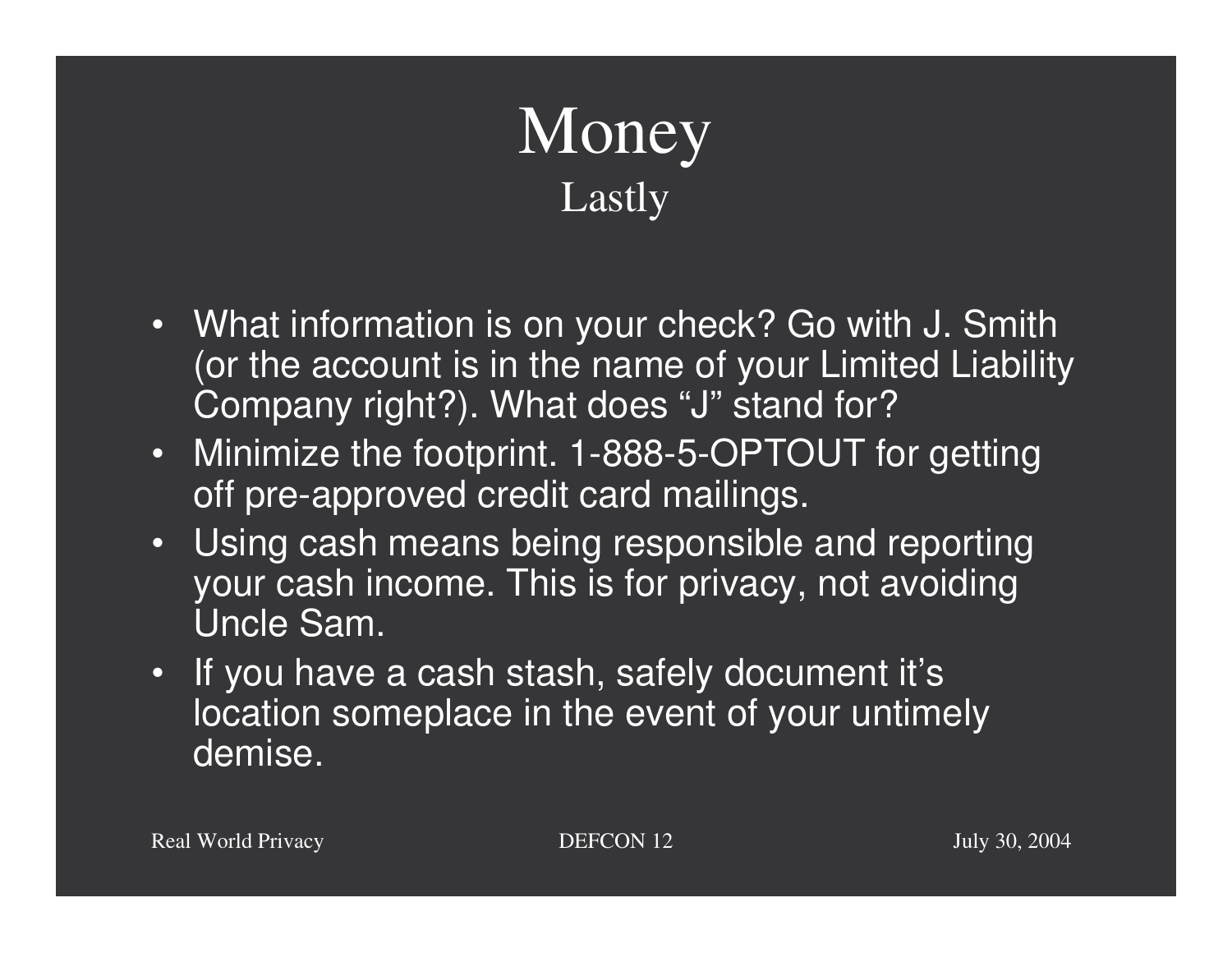#### Transportation Auto purchase at dealer

- On credit
	- $-$  Prepare to give away the store.
- Payment on delivery
	- Require real name, physical address and may also want social security number and date of birth.
- Have one of your Limited Liability Companies make the car purchase.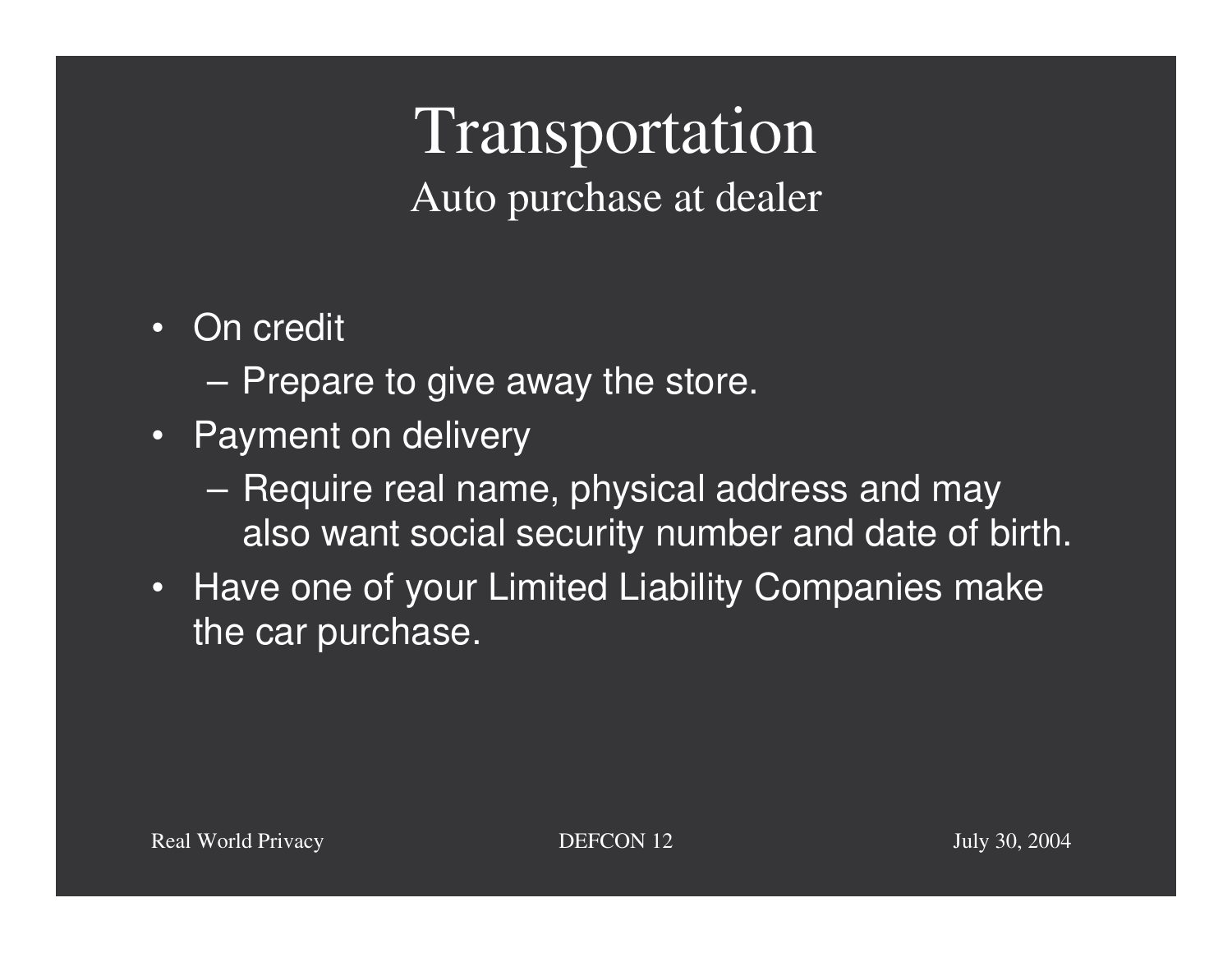#### Transportation Auto purchase - private party

- A private party will just want your money, sign over the car.
- If going through bank on pre-approved loan, prepare to give it all up
- Opportunity to borrow from <sup>a</sup> friend or family (issues of lending friends money not addressed here). Will the seller self finance?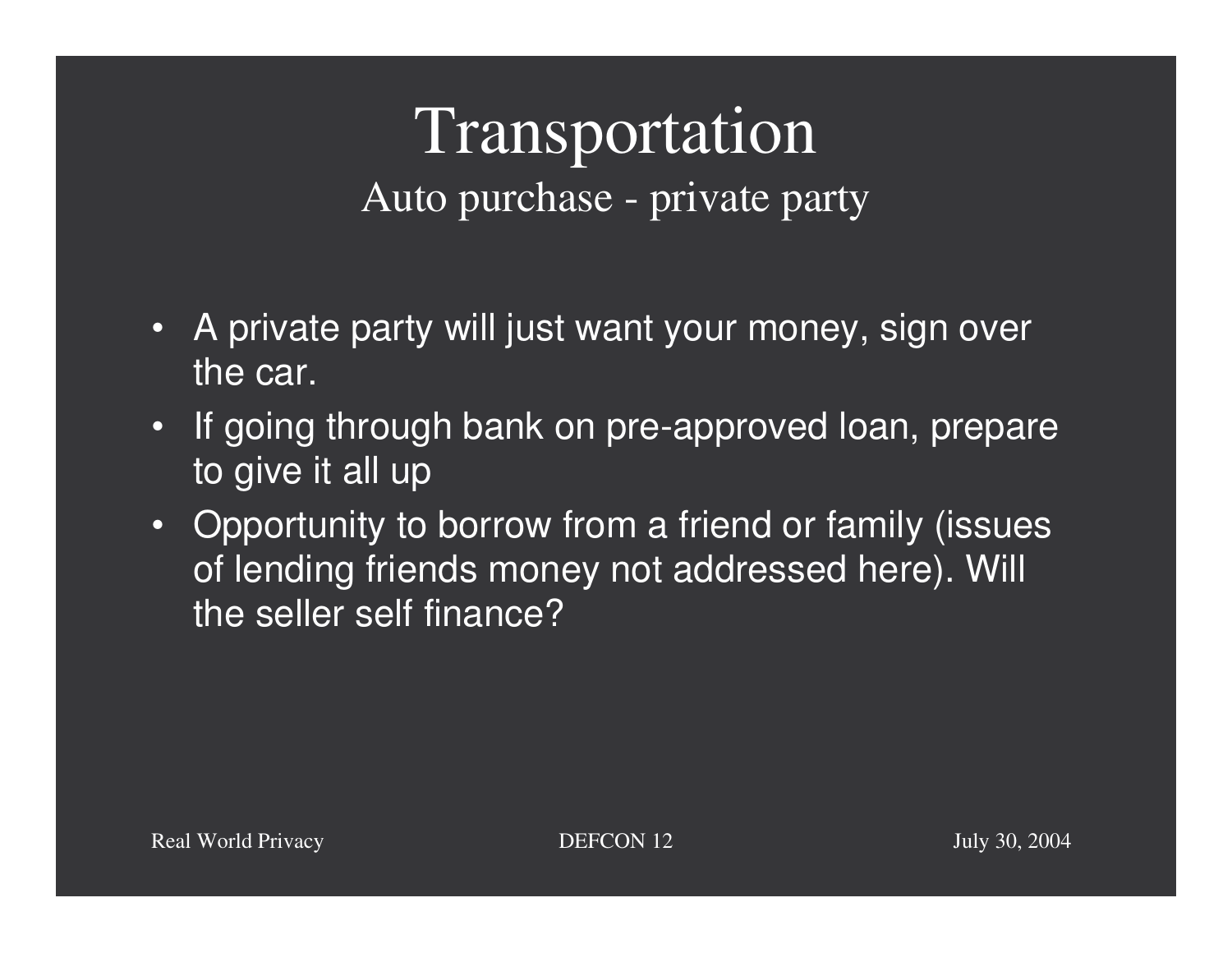#### Transportation Auto registration

- With LexisNexus or other data warehouse service, very easy to map <sup>a</sup> license plate to <sup>a</sup> physical address and owner. Think about that next time your vehicle comes up for renewal. (Title 18, Part I, Chapter 123, Section 2721 prohibits this disclosure)
- Next time you cut someone off in traffic, will they come looking for you? Where will they come looking for you?
- One more thought, park in <sup>a</sup> garage if possible.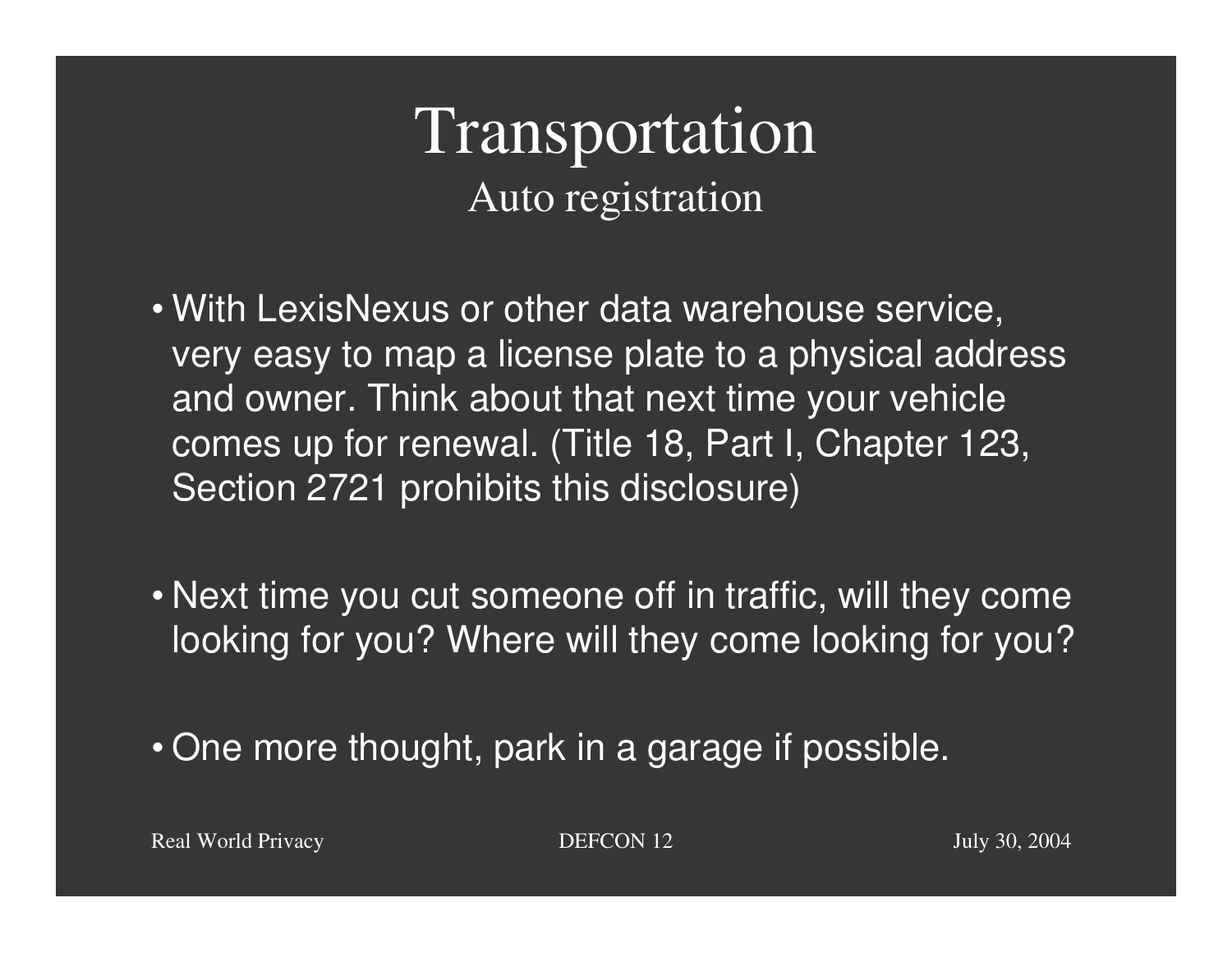#### Transportation Auto insurance concerns

- All states and D.C. have requirement
- Good reason not to have <sup>a</sup> car, besides cost.
- To set the correct rate, an insurer will want to know all about you and your car including where the car will be parked at night.
- Submitting false information on the insurance application can have bad consequences regarding payout of insurance policy when needed. Are you prepared never to make <sup>a</sup> claim?

Real World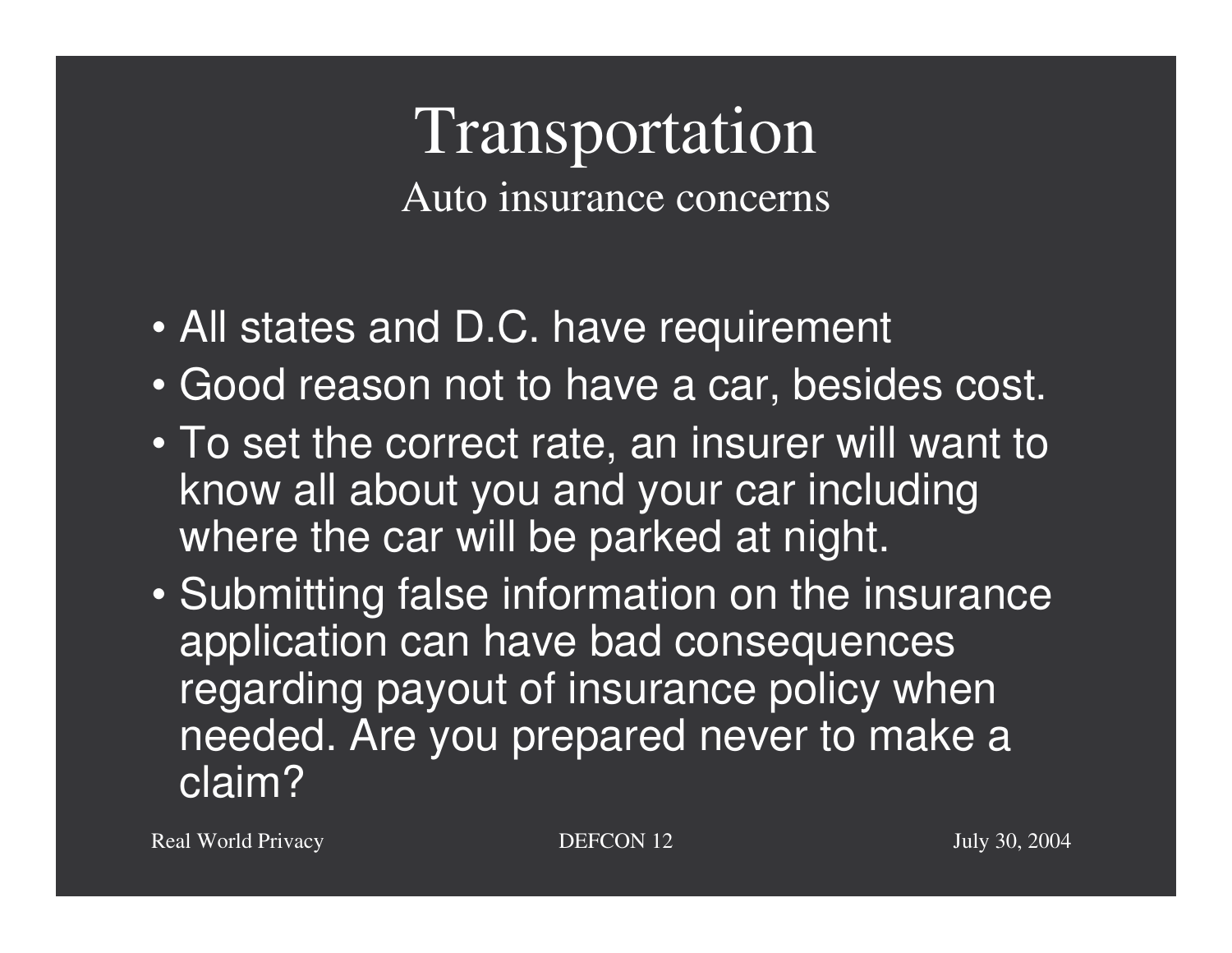#### Transportation Auto insurance solutions

- Can you self insure by posting <sup>a</sup> high dollar bond amount? Understand the financial risk vs. the privacy reward.
- Is the car listed owned by an LLC, can the LLC get insurance on the car?
- Can the driver ride someone else's policy where legal?
- Are cars needed full time, or can they be rented with insurance for short periods of time?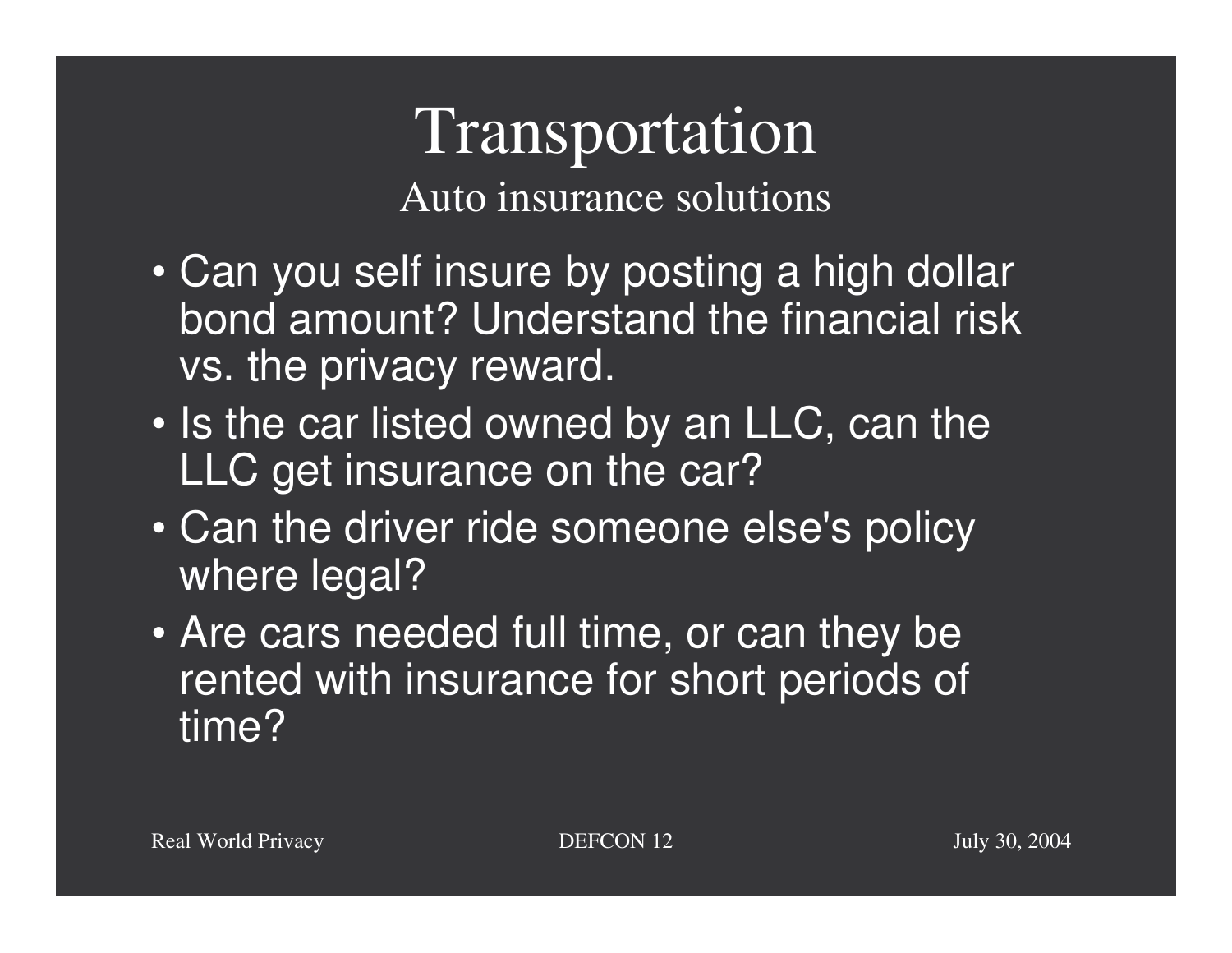# Transportation

Auto black box: Systems used for good and bad

- OnStar physically remove/disable if not purchasing the service.
- Airbag data recorders remove "black box," understand this will disable airbag system. Buy an older car without airbags.

Vetronix's Crash Data Retrieval System

- LoJack
- Usage based auto insurance
- Automobile tracking via other means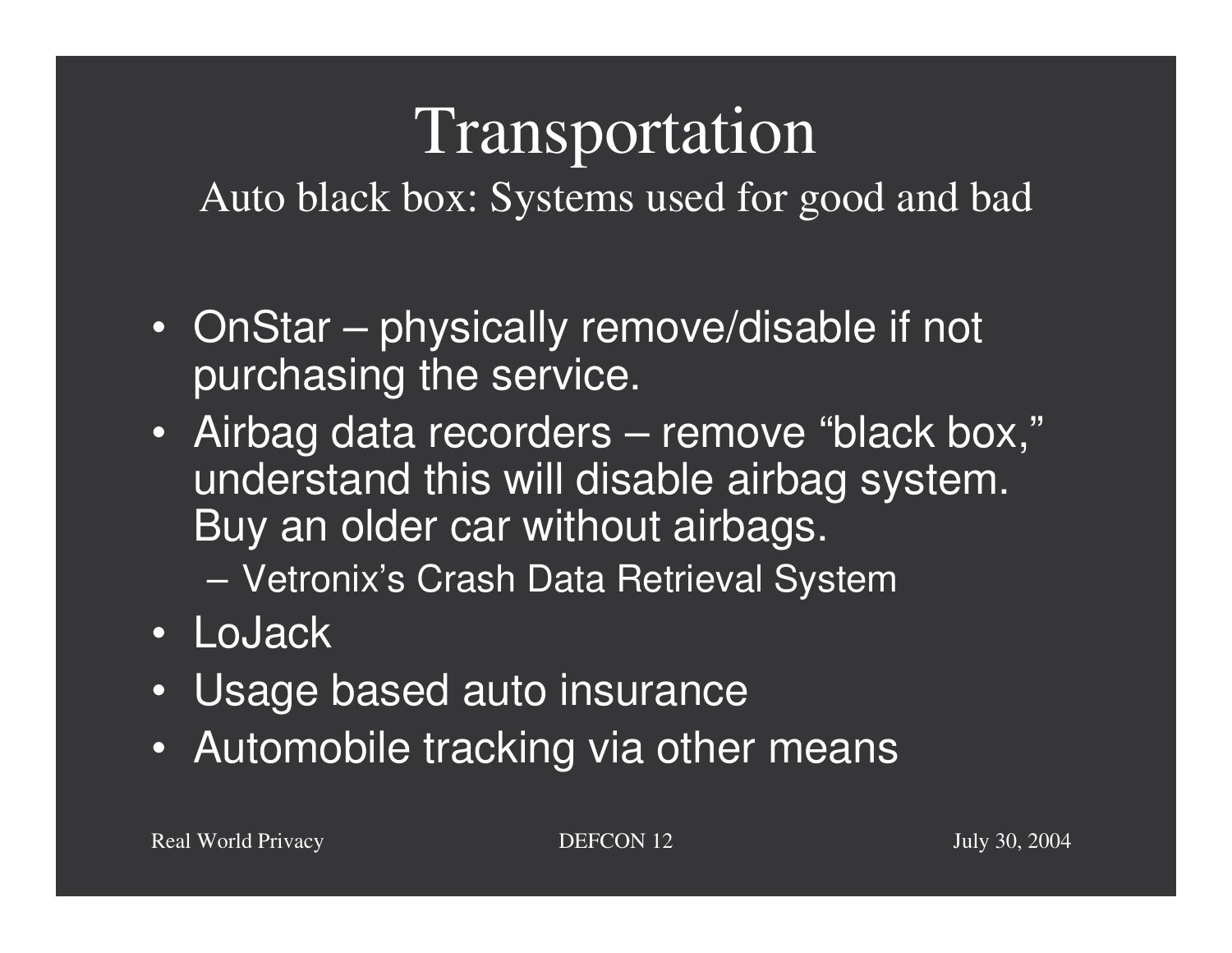## Threat

- OnStar used to track bank robbers (cnn.com 09/26/2002)
- By court order, OnStar tracking and listening capability is available1
- OnStar used in conviction of hit-and-run<sup>1</sup>
- $\bullet$ • Stalking by way of automobile tracking<sup>1</sup>

<sup>1</sup>"This Car Can Talk. What It Says May Cause Concern" by John Schwartz, *New York Times* 12/29/2003

Real World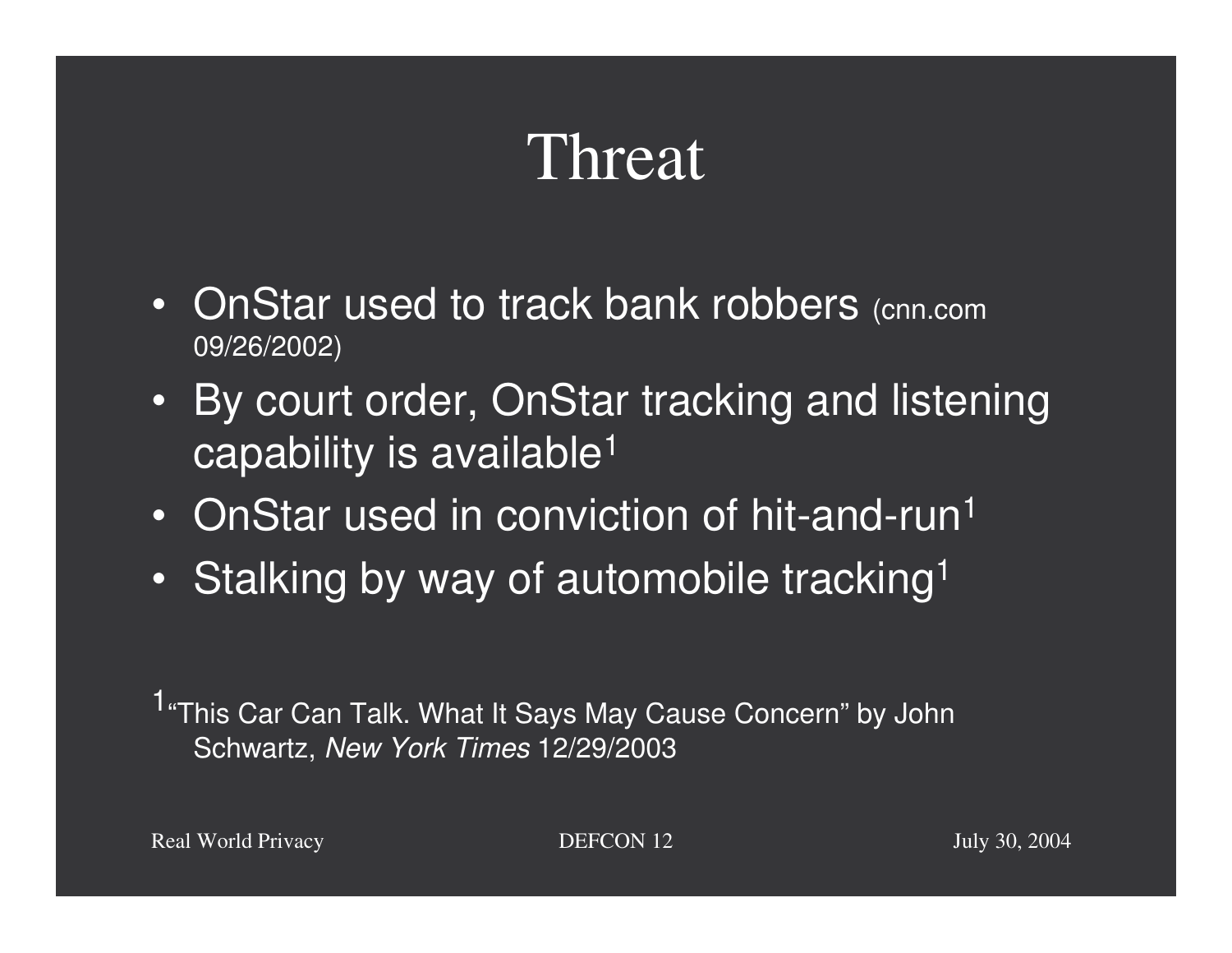#### Transportation Tolls and automated toll services

- London Congestion Zone data kept for 24 hours, or is it? (www.cclondon.com)
- E-Zpass used to track whereabouts (*New York Times Online,* 12/29/2003)
- SunPass not used to track speeders (*Palm Beach Post Online*, March 7, 2004)
- EXpressToll Privacy policy posted online. Information disclosed "as required by law."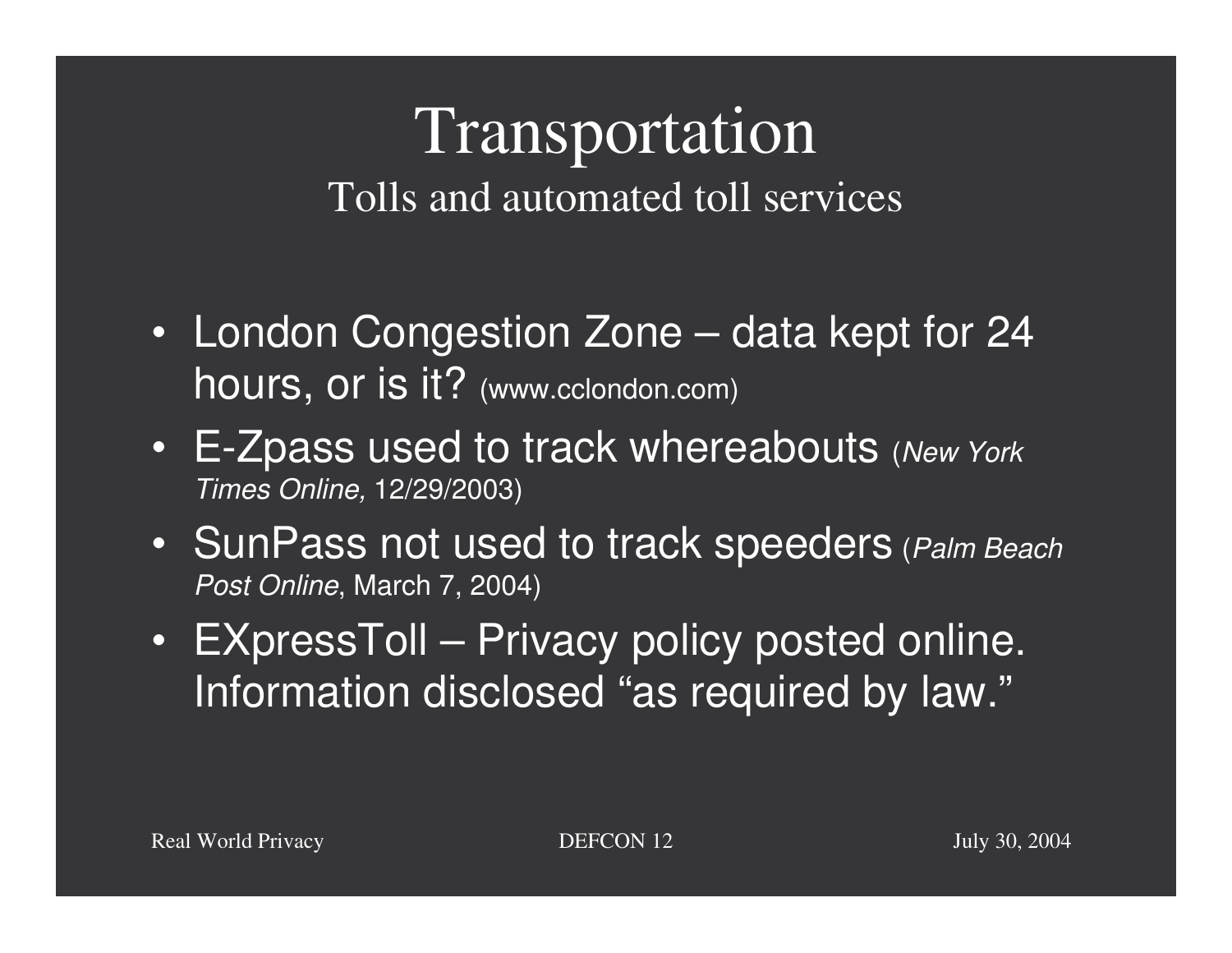#### Transportation Going public

- Taxi
	- Over the air broadcast of credit card numbers
	- Pay cash, may record pick up and drop off sites
- Bus/Metro/Train
	- Don't link ticket to a name/address
	- Some systems "swipe" ticket/pass. Tracking ticket.
	- Yearly/monthly/weekly pass
- Ski pass
	- Can you pay cash, get picture taken, and put in another name?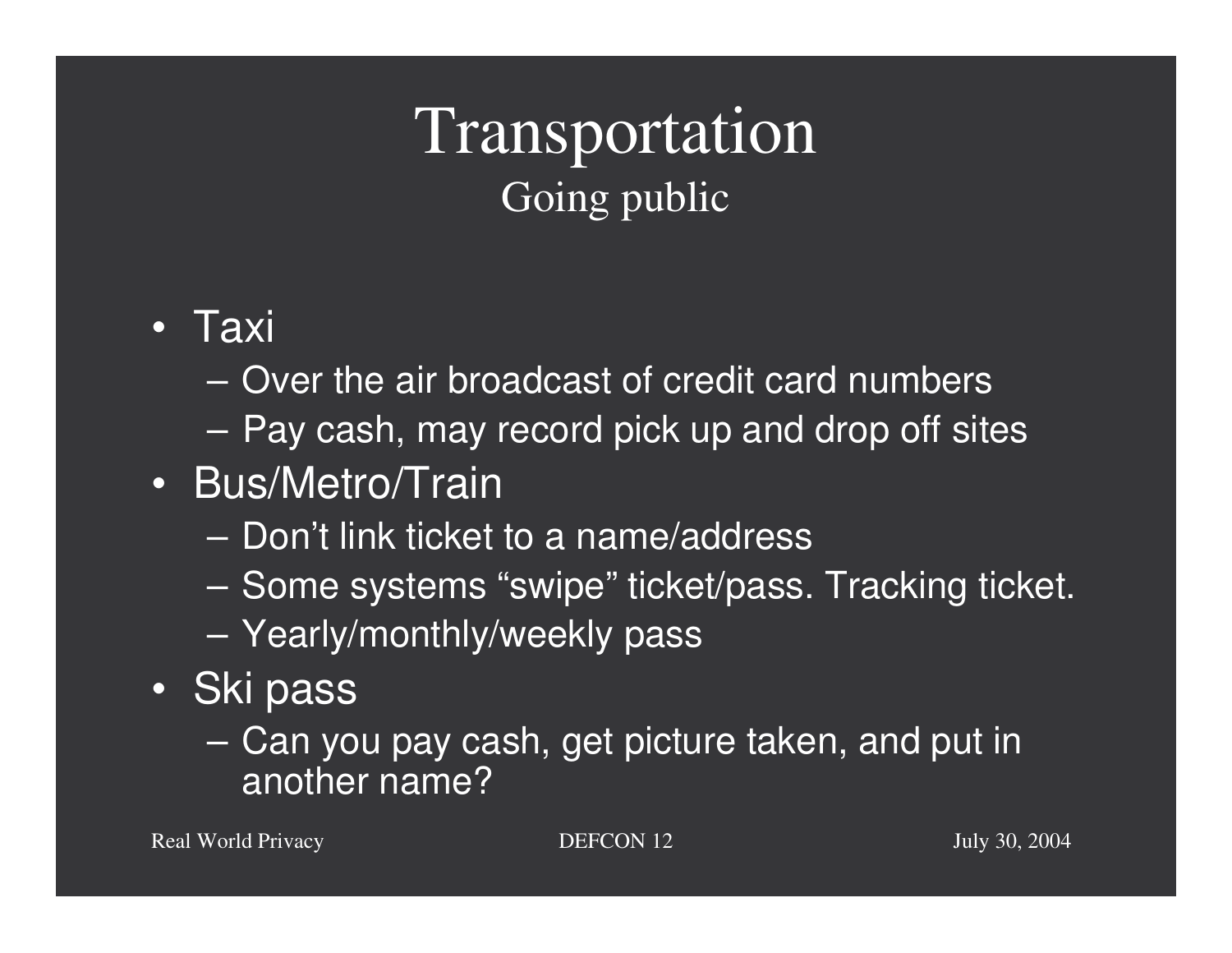# Air travel in the US

- SSSS: take the long line
- Trusted traveler worth it? UK iris scanning
- Naming convention. Not using your name.
- Credit cards. The only answer? Proxies, travel agents and paying cash.
- $-$  The international angle
	- US-VISIT, Brazil & the UK
- Side note: Don't out air-marshals http://www.washingtonpost.com/ac2/wp-dyn/A61866-2004Mar15?language=printer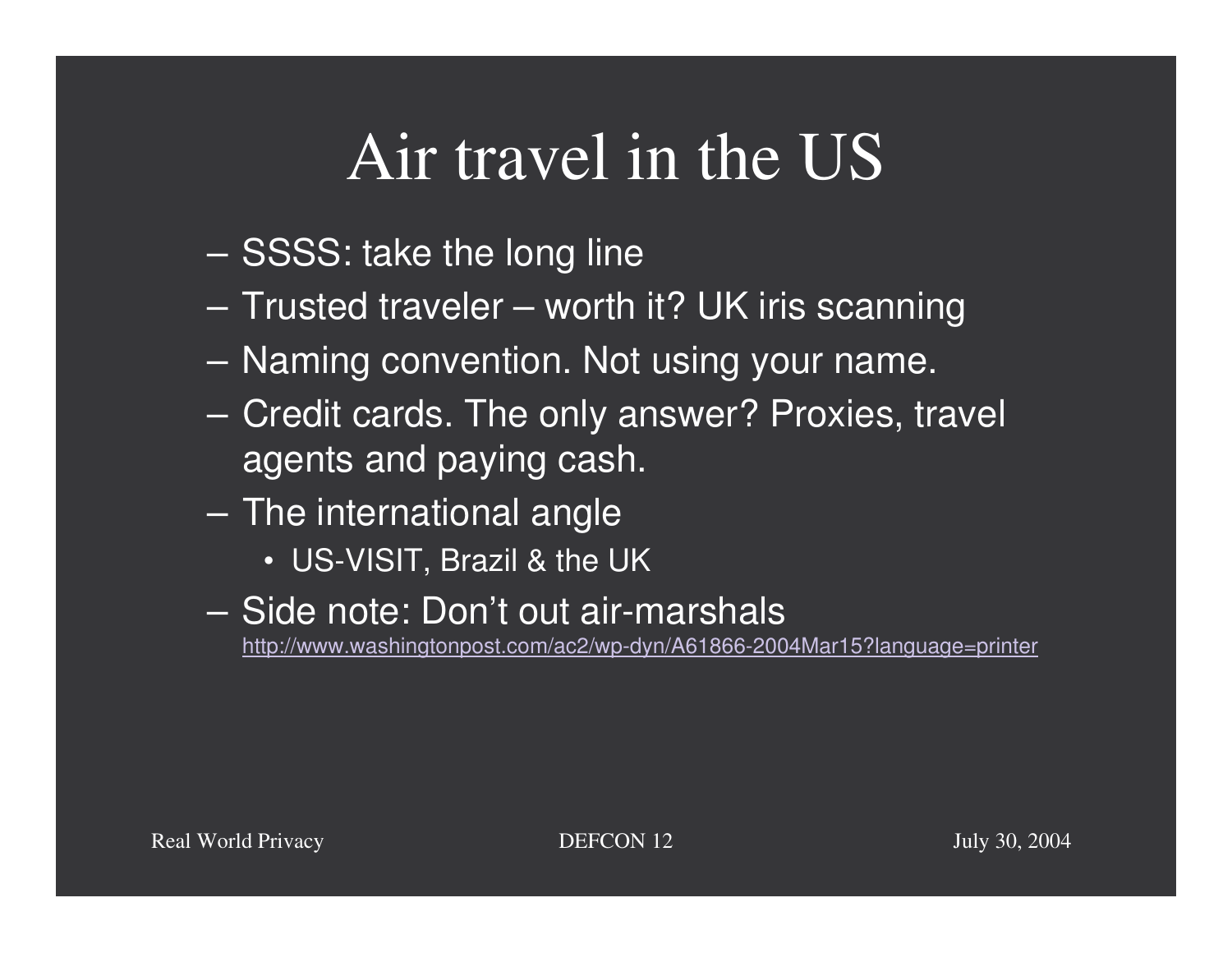## Air travel – what to believe?

"We do not provide that type of information to anyone," Northwest Airlines, September 2003 quoted in the *New York Times* as described here:

http://www.epic.org/privacy/airtravel/nasa

"Northwest Airlines provided information on millions of passengers for <sup>a</sup> secret U.S. government air-security project soon after the Sept. 11, 2001, terrorist attacks…" from the *Washington Post* January 18, 2004

http://www.washingtonpost.com/ac2/wp-dyn/A26422-2004Jan17?language=printer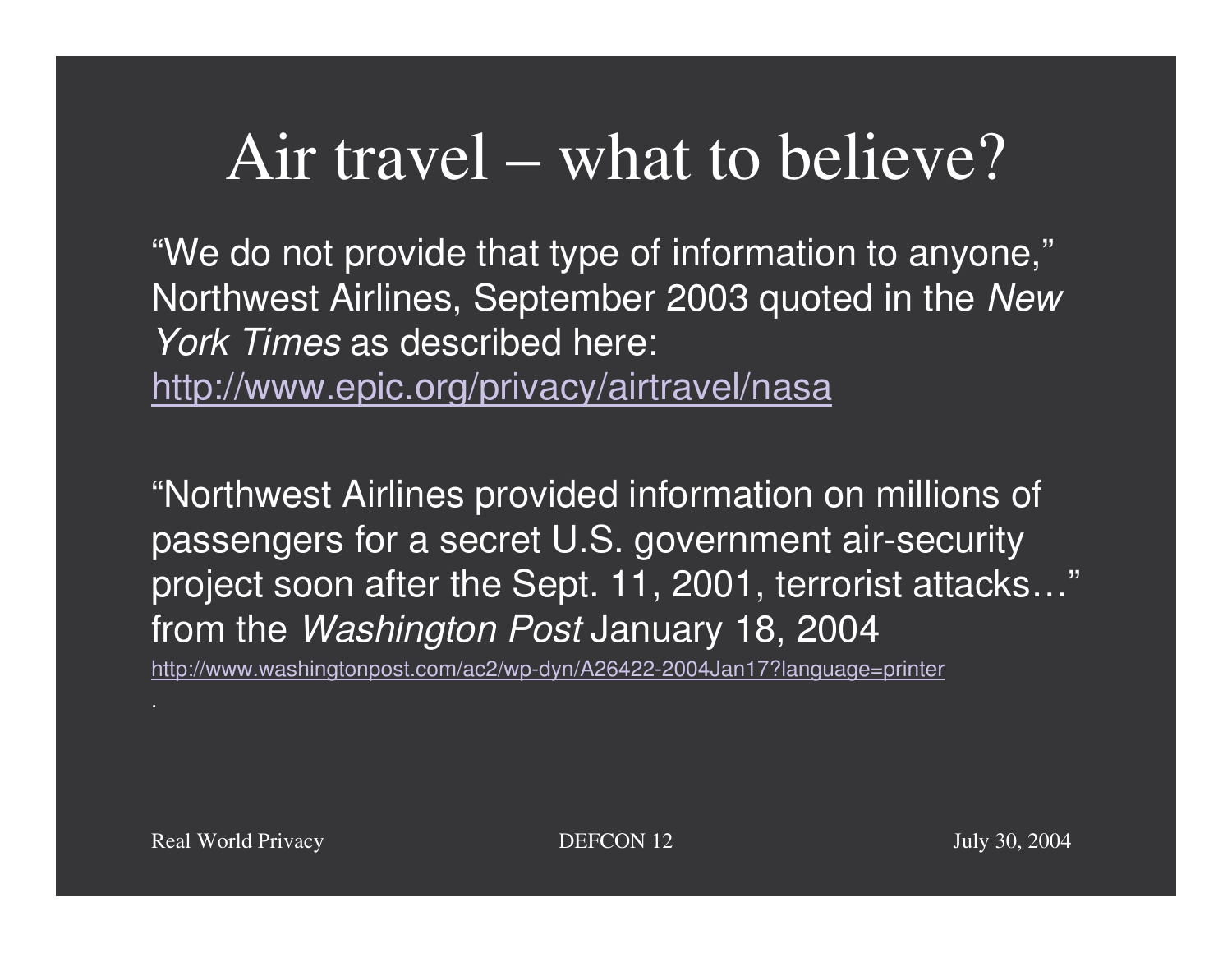### Air travel – what to believe?

"The airlines will not voluntarily turn over this data [referring to requests for airline customer information]" says Doug Willis, VP of external affairs for the Air Transport Association, the trade organization for the major US Airlines. "Privacy pressure, airlines and hotels face customer concerns arising from anti-terrorism efforts" by Tony Kontzer, March 22, 2004 http://www.informationweek.com/showArticle.jhtml?articleID=18401079

"A top homeland security official told Congress that five major domestic airlines turned over sensitive passenger data to the agency or its contractors in 2002, and  $2003...$ " "More False Information from TSA" by Ryan Singel June 23, 2004 http://www.wired.com/news/politics/0,1283,63958,00.html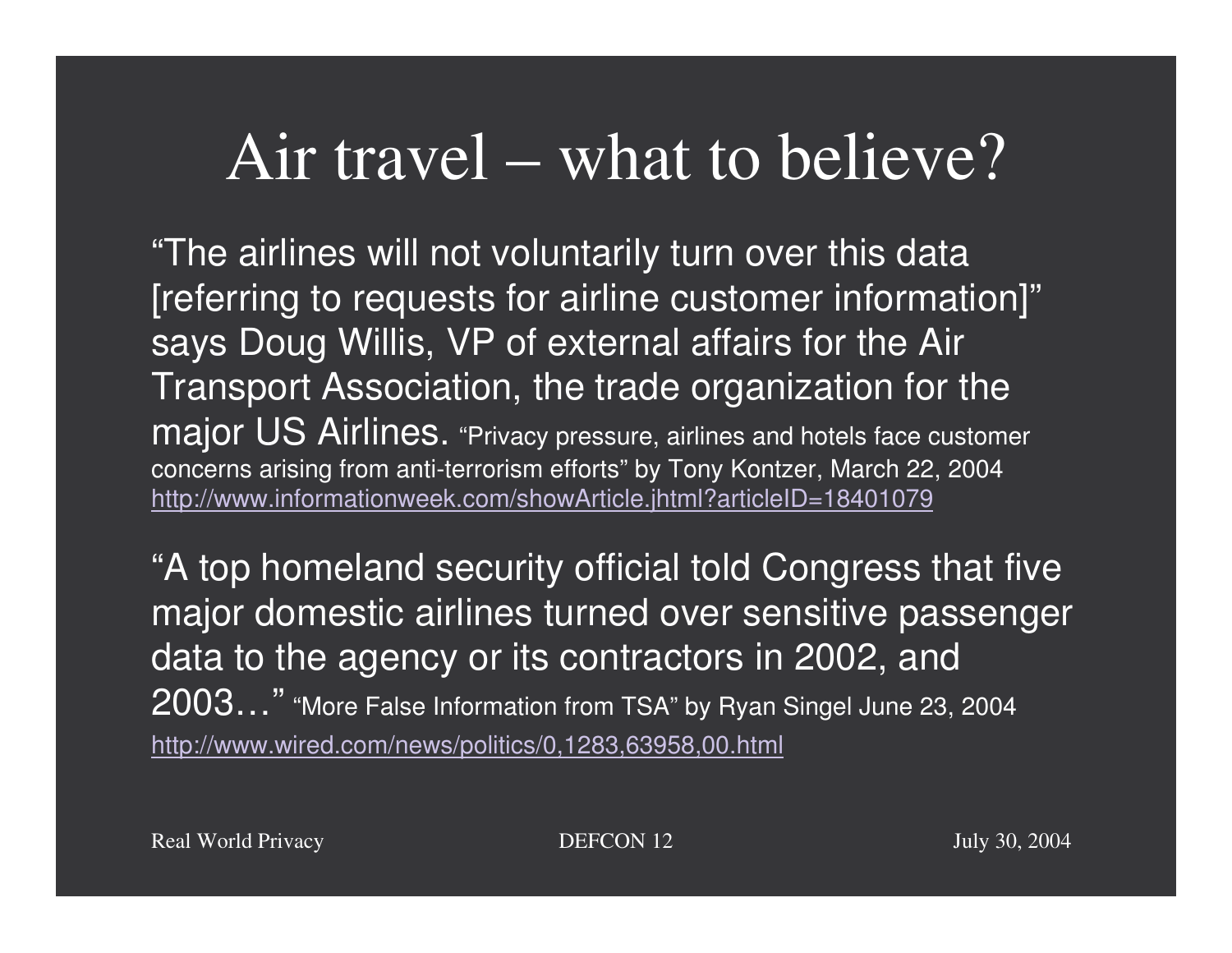# Renting wheels

- Credit card or bust. Company policies for cash rental often require broad reaching information from renter including utility bills and current pay stubs. Credit cards give the rental company less information but still…
- Pay cash at the end of rental, won't show on credit card bill. Or will it? Ask ahead of time if they pre-bill, some do, issuing <sup>a</sup> credit if paying by cash at the conclusion of the rental.
- Now companies are tracking and recording with "telematics" (GPS); it's in the fine print.

Real World

 $DEFCON 12$  July 30, 2004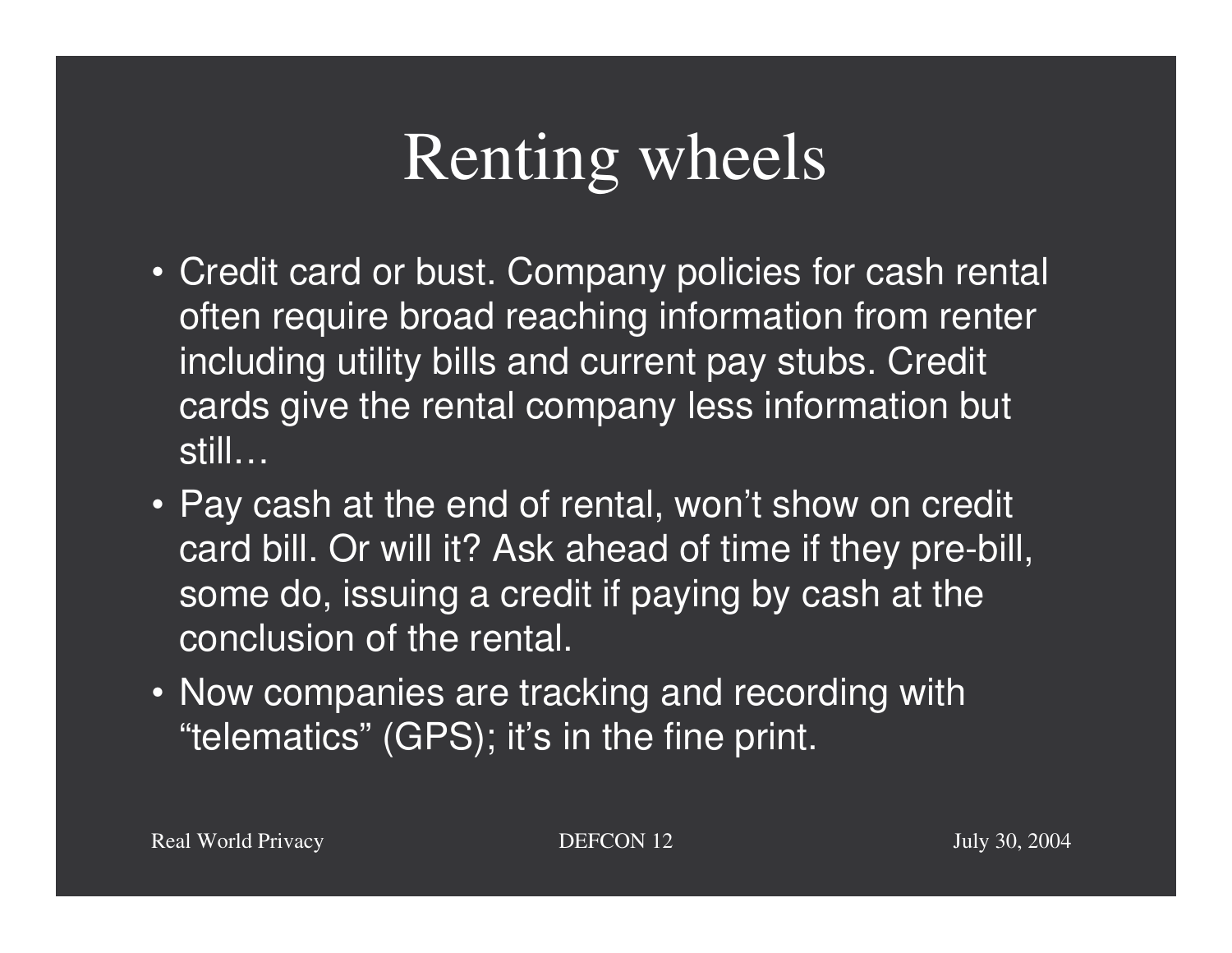#### A place to live Utilities & service on the residence

- Place in someone else's name or LLC
- Rent <sup>a</sup> room, not an apartment.
- Put down cash deposit instead of credit check
- Use <sup>a</sup> proxy or roommate as signer
- Mortgage, rent, homeowners/building fee, phones, gas, water, sewage, trash, cable, satellite, lawn service, milk delivery, ISP
- Do you need all these services? Can you share some with <sup>a</sup> neighbors (trash, ISP)?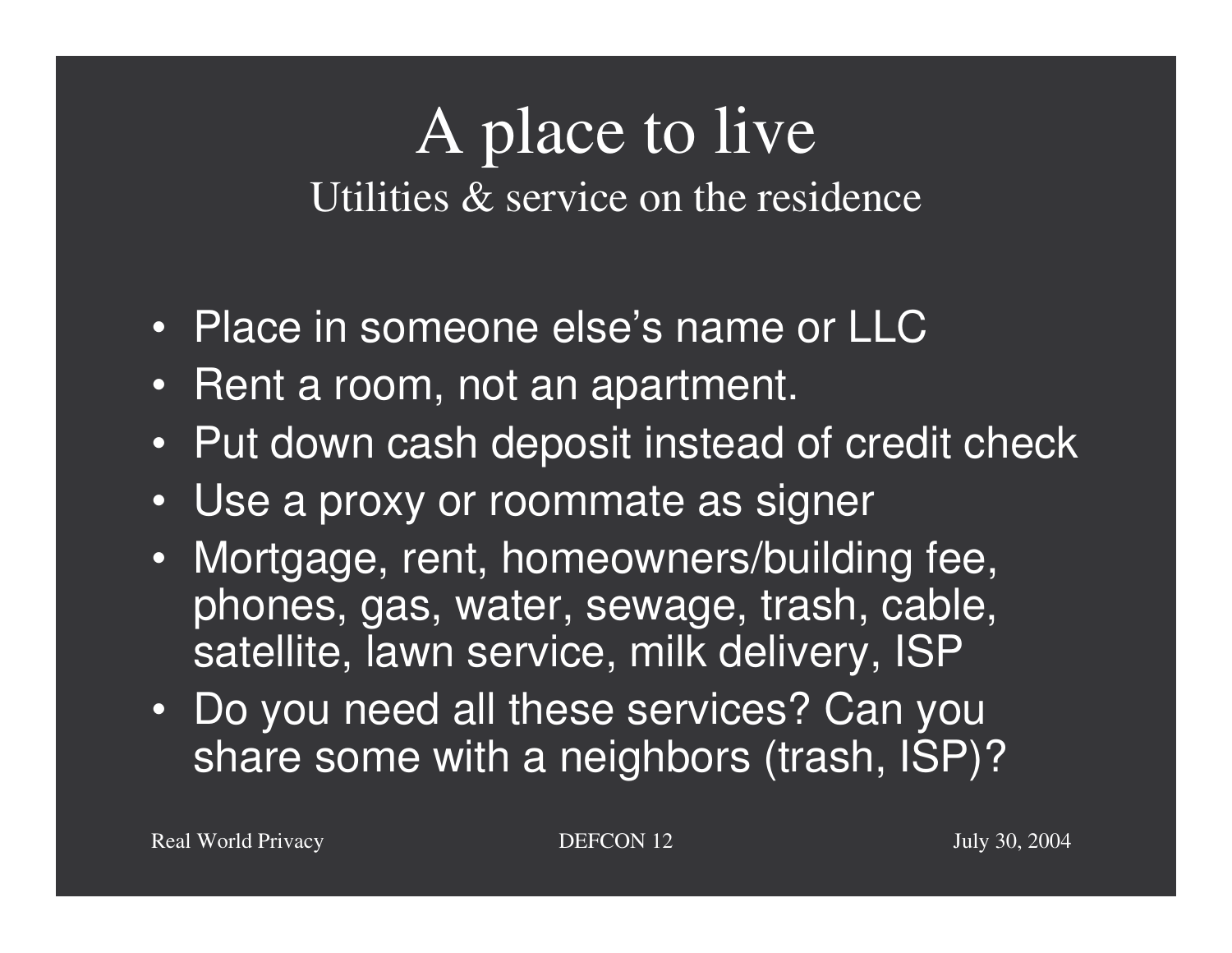### A place to live Roommates

- How well do you know your roommates? Thought about <sup>a</sup> background check on them and would that help?
- Do you trust all their friends that come over?
- Physically lock up papers
- Passwords on your computer
- •Tamper evident computer case
- Theft of belongings would be less painful compared to theft of bank accounts and ID.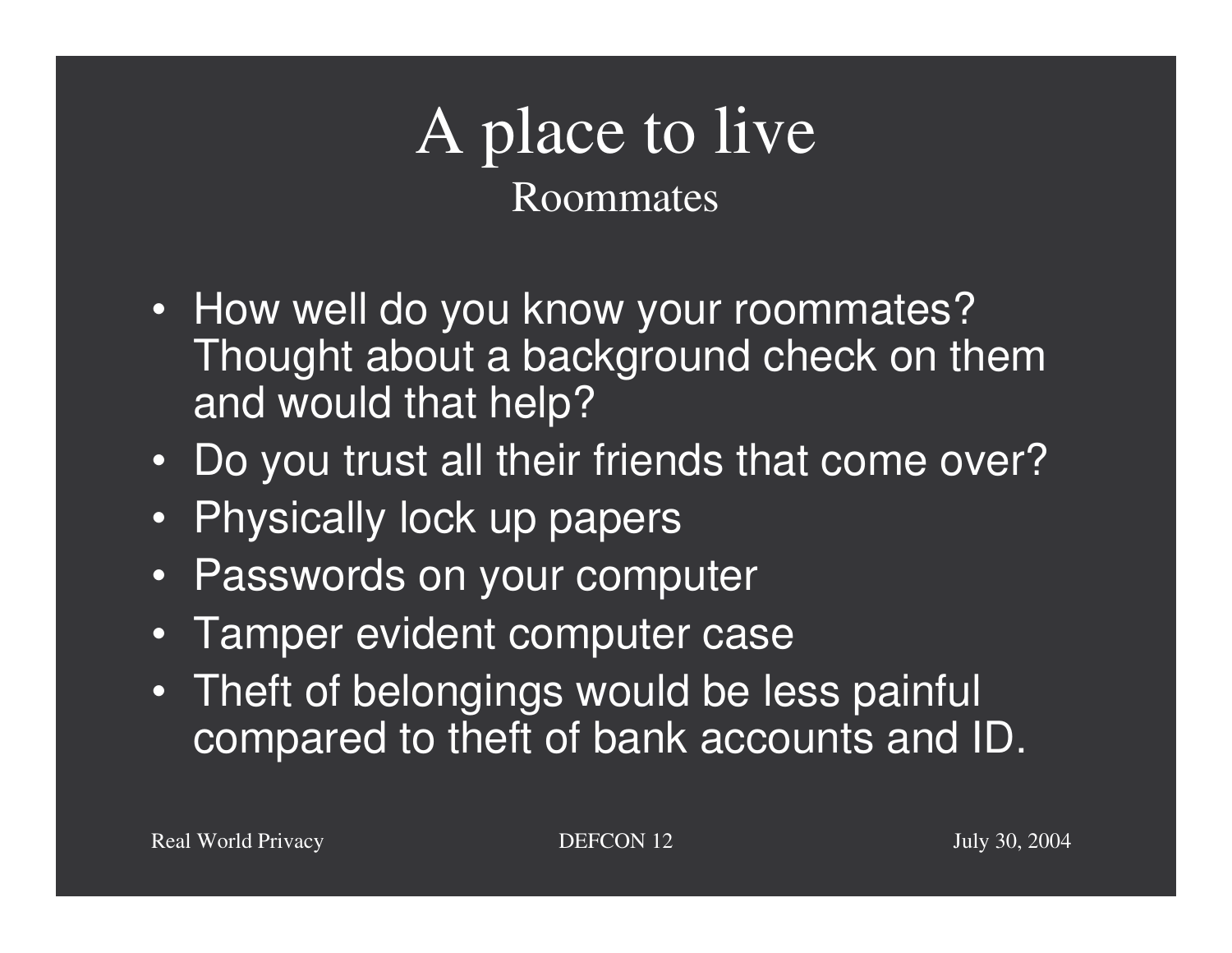## Threat

 $\bullet$  Police check utility records to see where you live without <sup>a</sup> warrant.

 $\bullet$  Private eyes routinely use utility records to track down where people live.

 $\bullet$ Property records are public records.

**DEFCON 12** July 30, 2004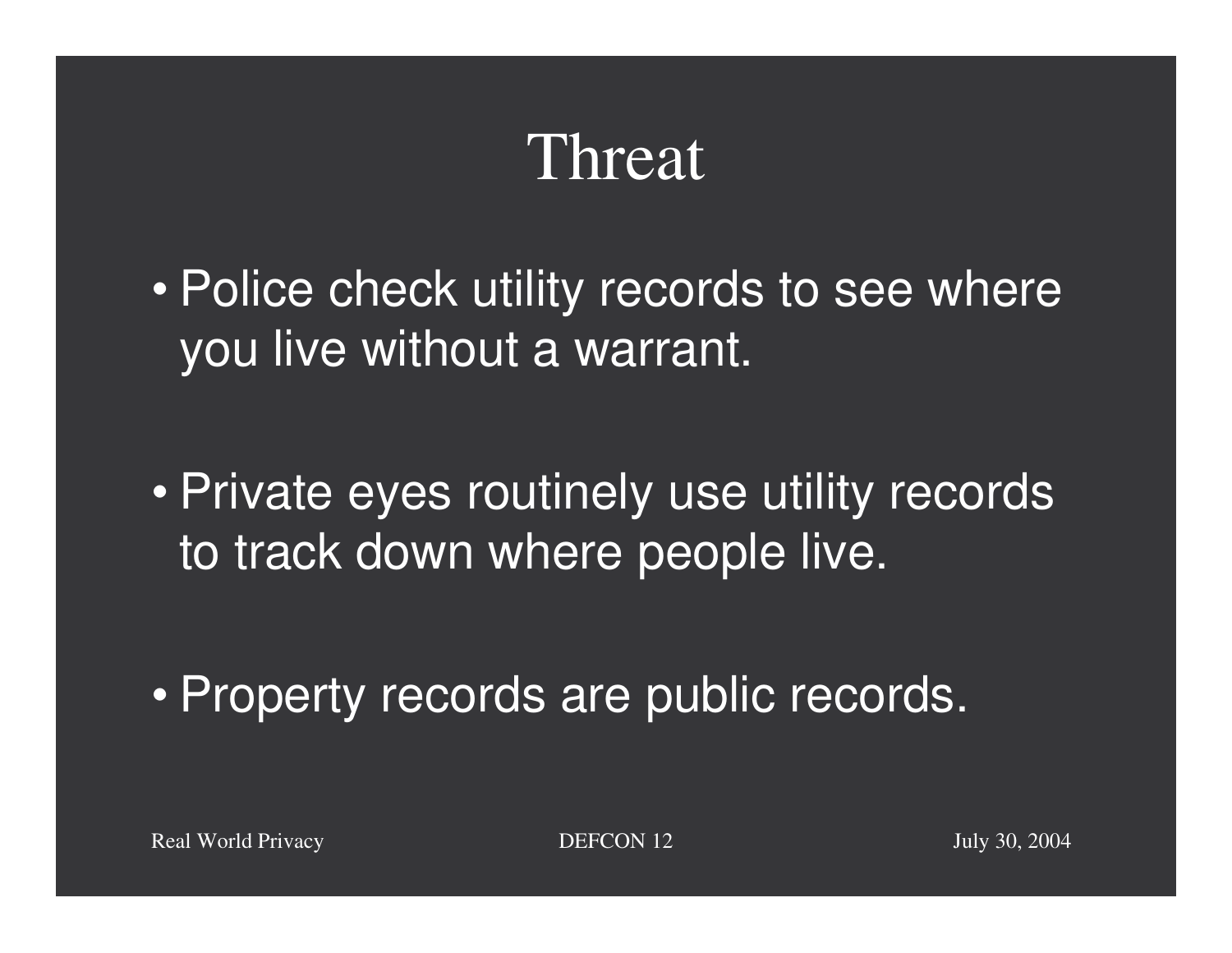## Threat

- $\bullet$ • Delivery companies keep databases of who is where
- $\bullet$ • Easy for insider to lookup where you live, or who lives at <sup>a</sup> specific address.

.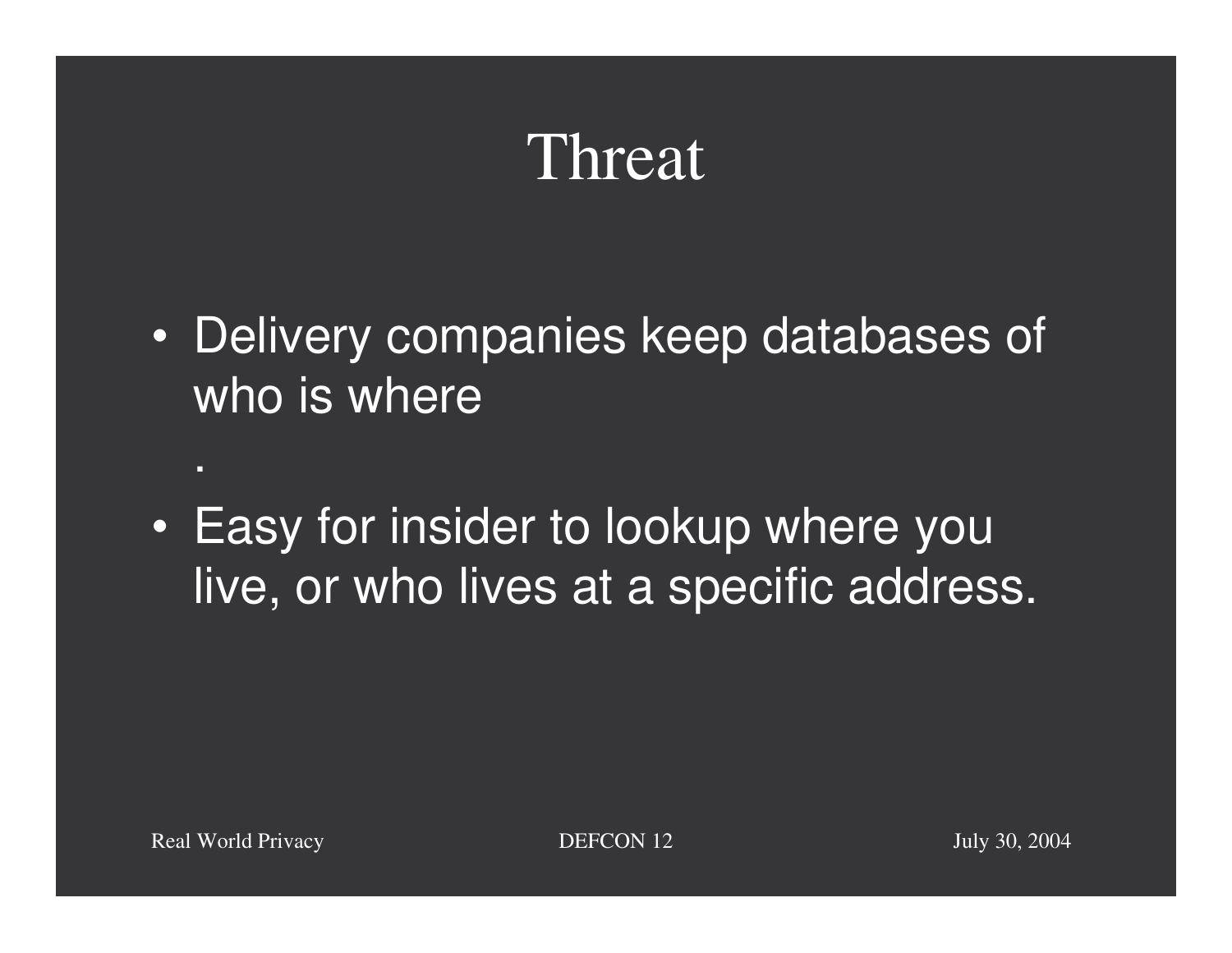### A place to live Neighbors

- Never piss off your neighbors
- Neighbors reporting you to LEO or other…
- They may be friendly, do you really need to tell them about your life? Are they the neighborhood gossips?
- Neighborhood directories
	- – Avoid, or give out min info (use initials, misspellings of names)
	- Do you think your neighbors shred these?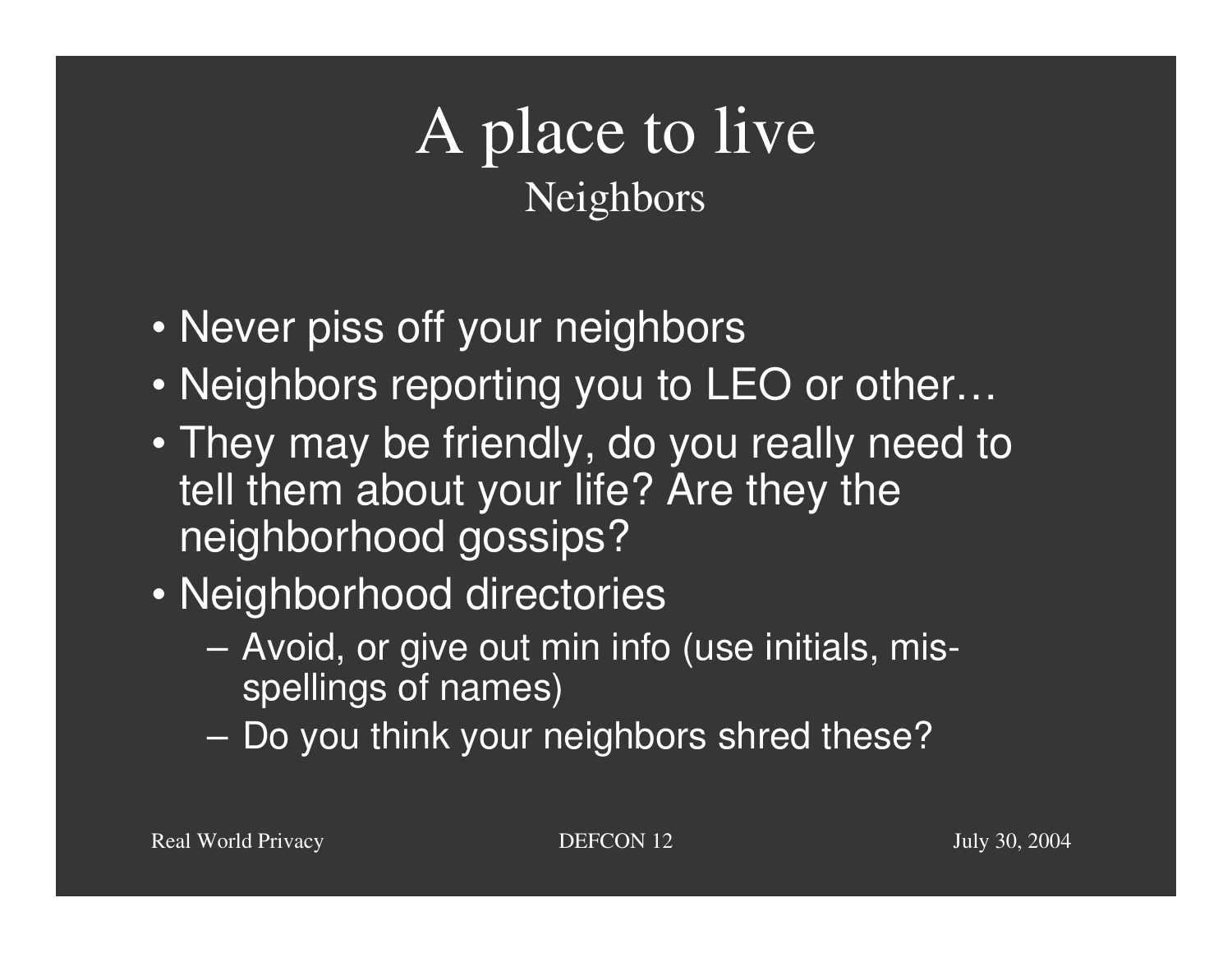## Threat

If something happens in your neighborhood, your neighbors may point the finger at you. Murder, rape, robbery. "They were always strange" or "There was something odd about them." Watch for the sound bytes in the media next time something happens. Do you want this used against you?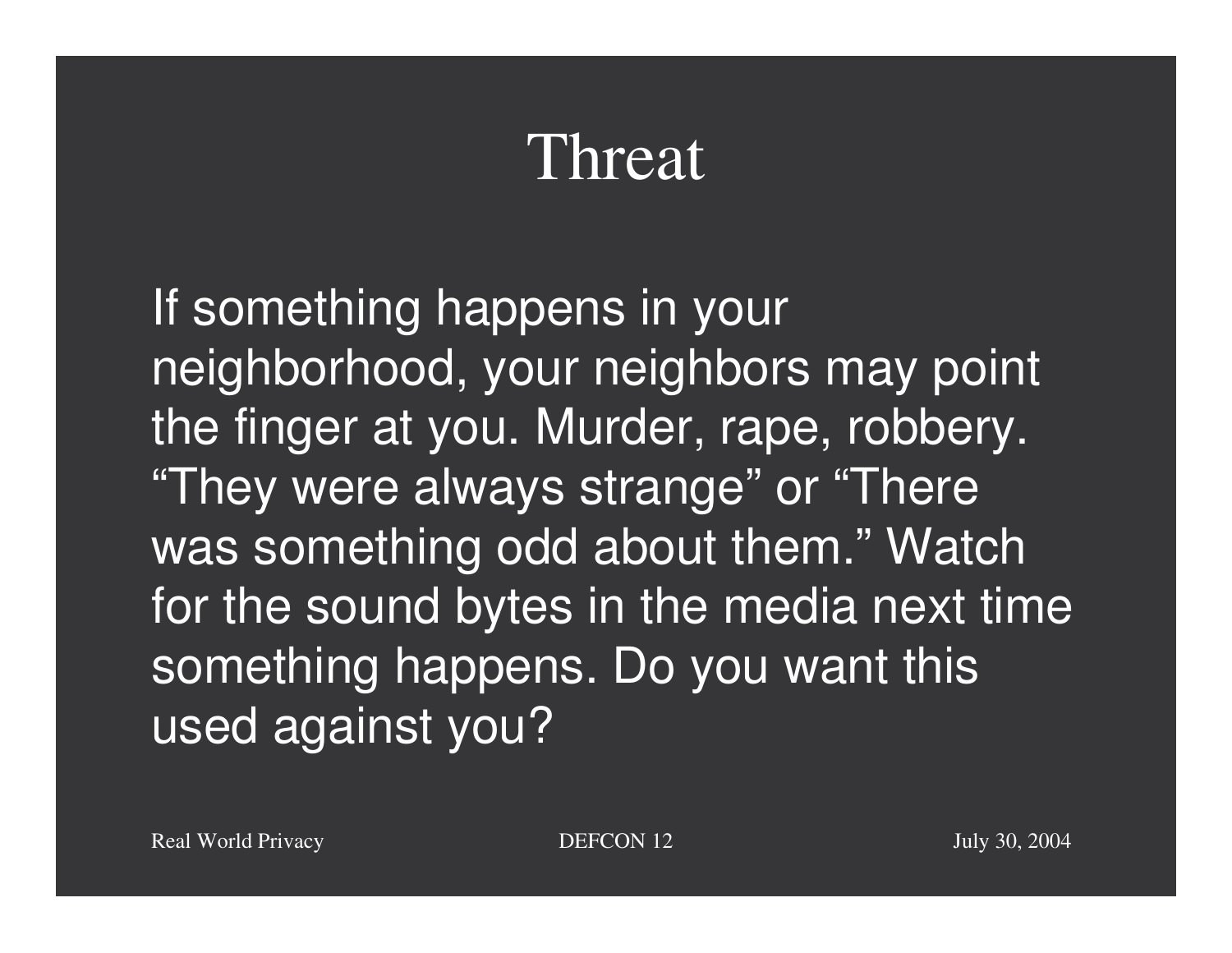#### A place to live The repairman

- Get <sup>a</sup> friend to help out vs. hiring <sup>a</sup> "pro"?
- *Never* leave <sup>a</sup> repairman alone in your residence, and escort at all times
- Keep all papers, goodies & whiteboards out of site or under wraps.
- Keep anything that may be suspicious out of sight. Got <sup>a</sup> lot of computers? Maps? Radios? Weapons, real or just real-looking?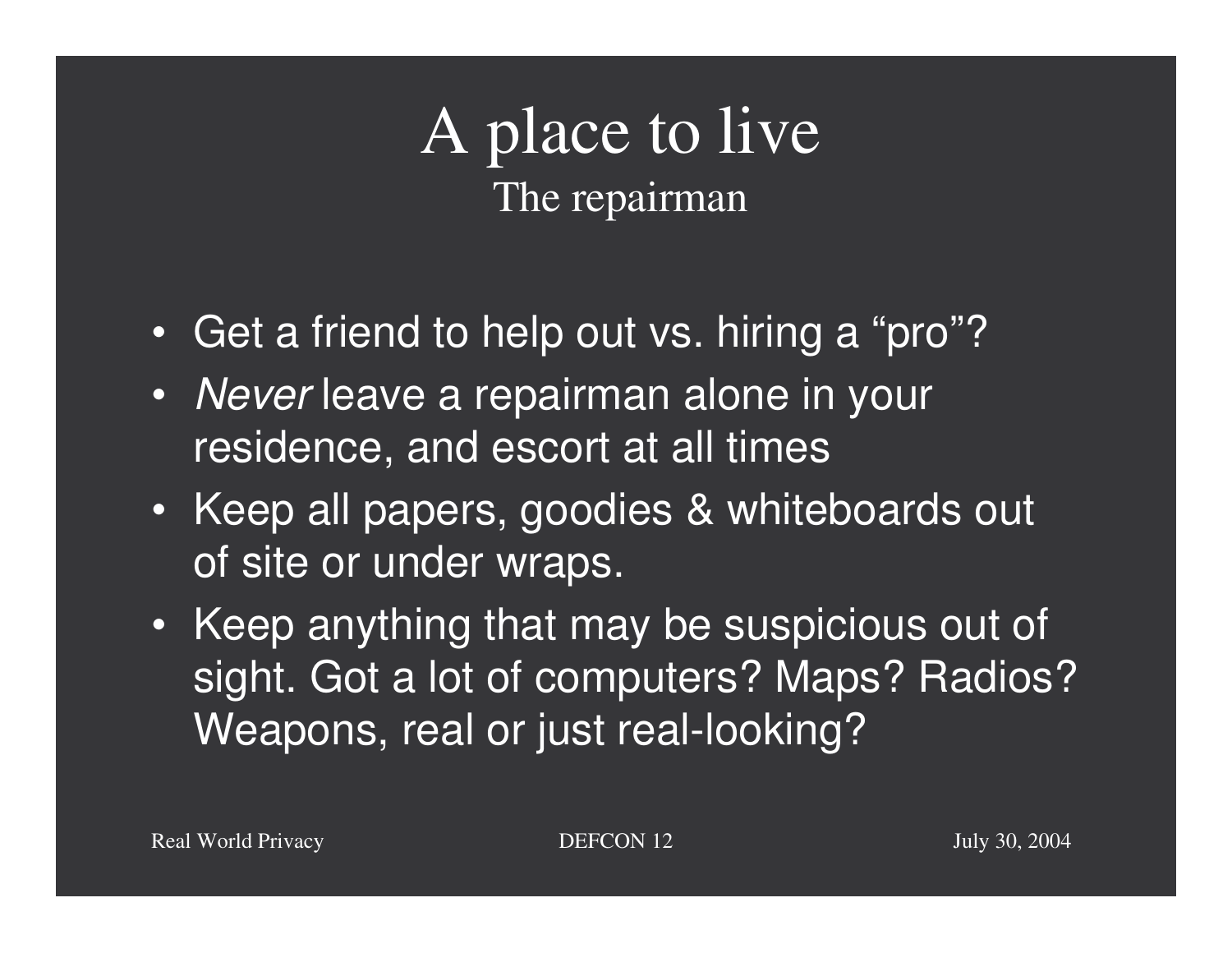## Threat

- $\bullet$ • Repairmen case homes for theft
- $\bullet$ • Repairmen steal
- $\bullet$ • Repairmen report you to the feds for being suspicious, or for being obnoxious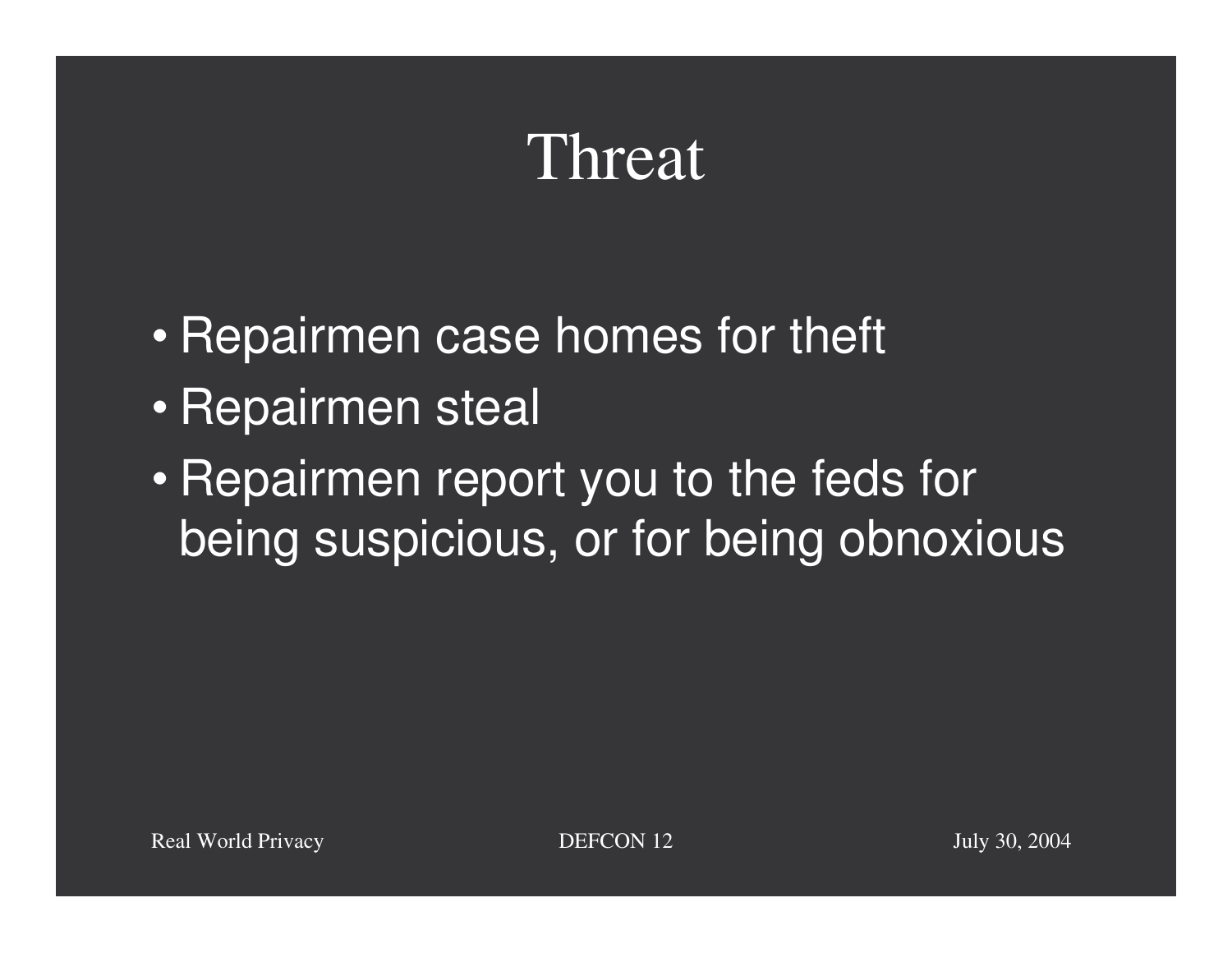# Trash

Shred it all with <sup>a</sup> confetti (crosscut) shredder

- What does your trash tell about you?
- Shredding the bills, statements, envelopes & address labels
- Destroying prescription bottles
- Trash alternatives work? Bus station? Local dumpster? Think shared resource.
- What goes in the recycling bin? http://www.nytimes.com/2003/12/21/magazine/21IDENTITY.html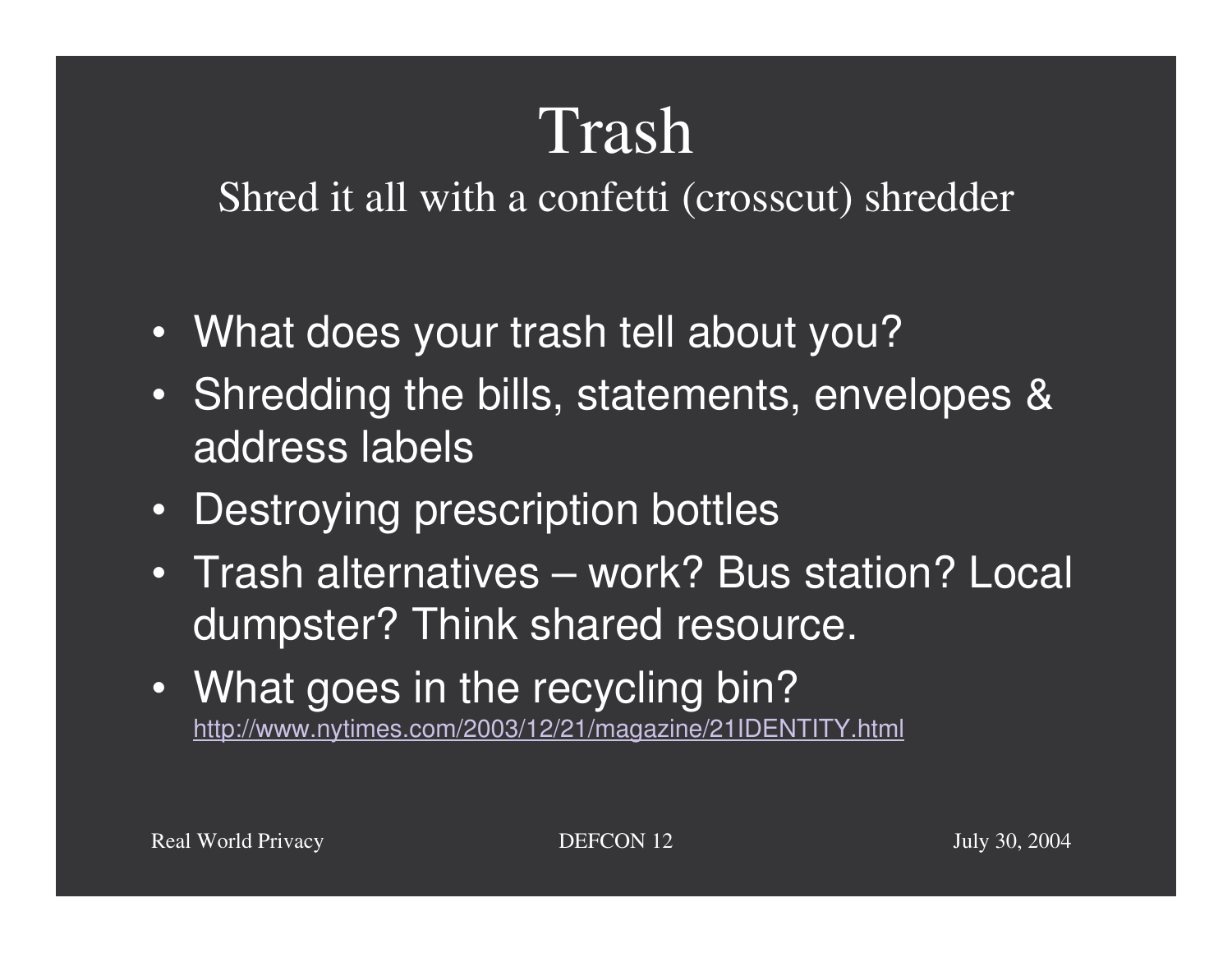# Retail Shopping

- Paying cash may require pre-planning. Never give out your name or other identifying information.
- If there is <sup>a</sup> line for <sup>a</sup> haircut or at <sup>a</sup> restaurant, use <sup>a</sup> fun name instead
	- $-$  Just remember which name you used  $\odot$
- Don't use discount cards or other information that can track patterns. If you must have one, discard after <sup>a</sup> few months, get <sup>a</sup> new card.
- Renting <sup>a</sup> movie? Go with cash, fake name. Have someone else rent it. Purchase movie instead of renting. Think of Judge Robert Bork and his movie rental history [Now <sup>a</sup> law on this "The Video Privacy Protection Act of 1988" (18 U.S.C. section 2710)]

Real World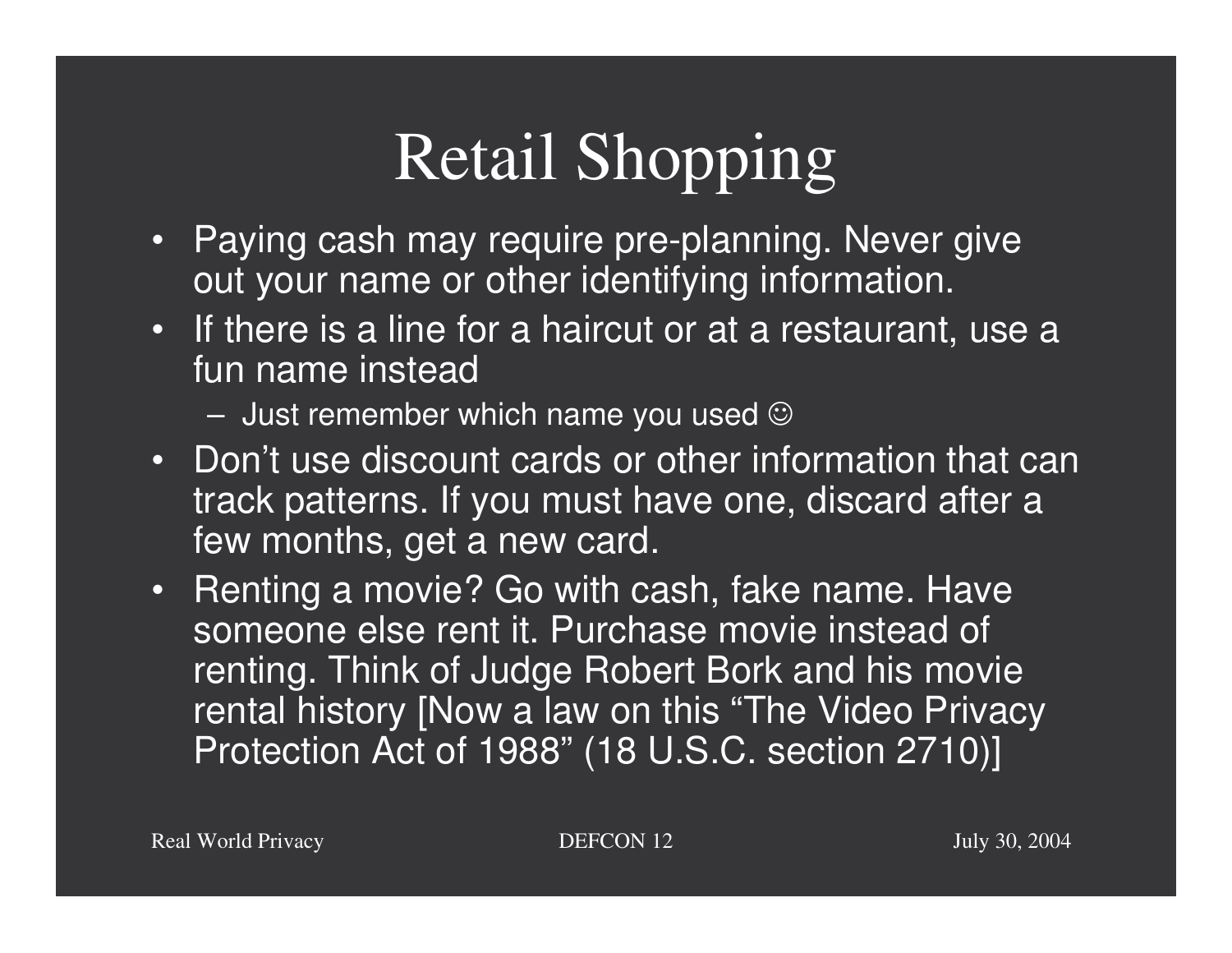### Communication Phones

- Setup with cash deposit, no credit check
- Unlisted, unpublished and reverse directory
- Caller ID, caller ID blocking. No call list? No.
- Toll free numbers
- $\bullet$ Calling cards as means to prevent tracking
- Is the account web accessible?
- Call record history
- •Get a pager or VMB for inbound calls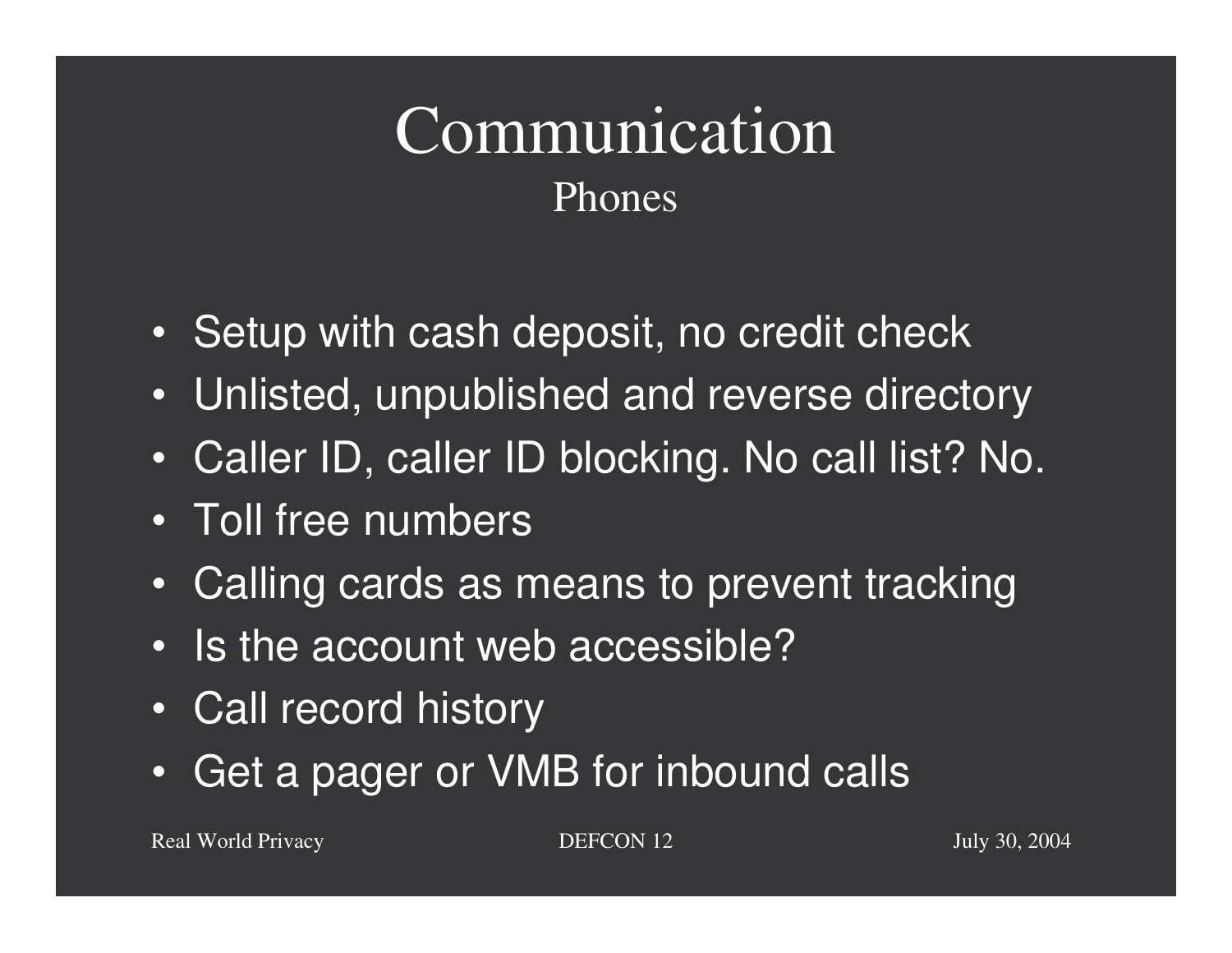### Communications Landlines

- • Direct link between account name and physical address
- $\bullet$ • ISDN as outbound option. Setting Caller Line Identification (CLI).
- $\bullet$ Avoid, go right to wireless
- For god sakes, don't use <sup>a</sup> cordless!
- Opt out of Customer Proprietary Networking Information (CPNI) sharing which includes phone numbers customers call and the time which calls where made
	- http://www.denverpost.com/Stories/0,1413,36~33~1783549,00.html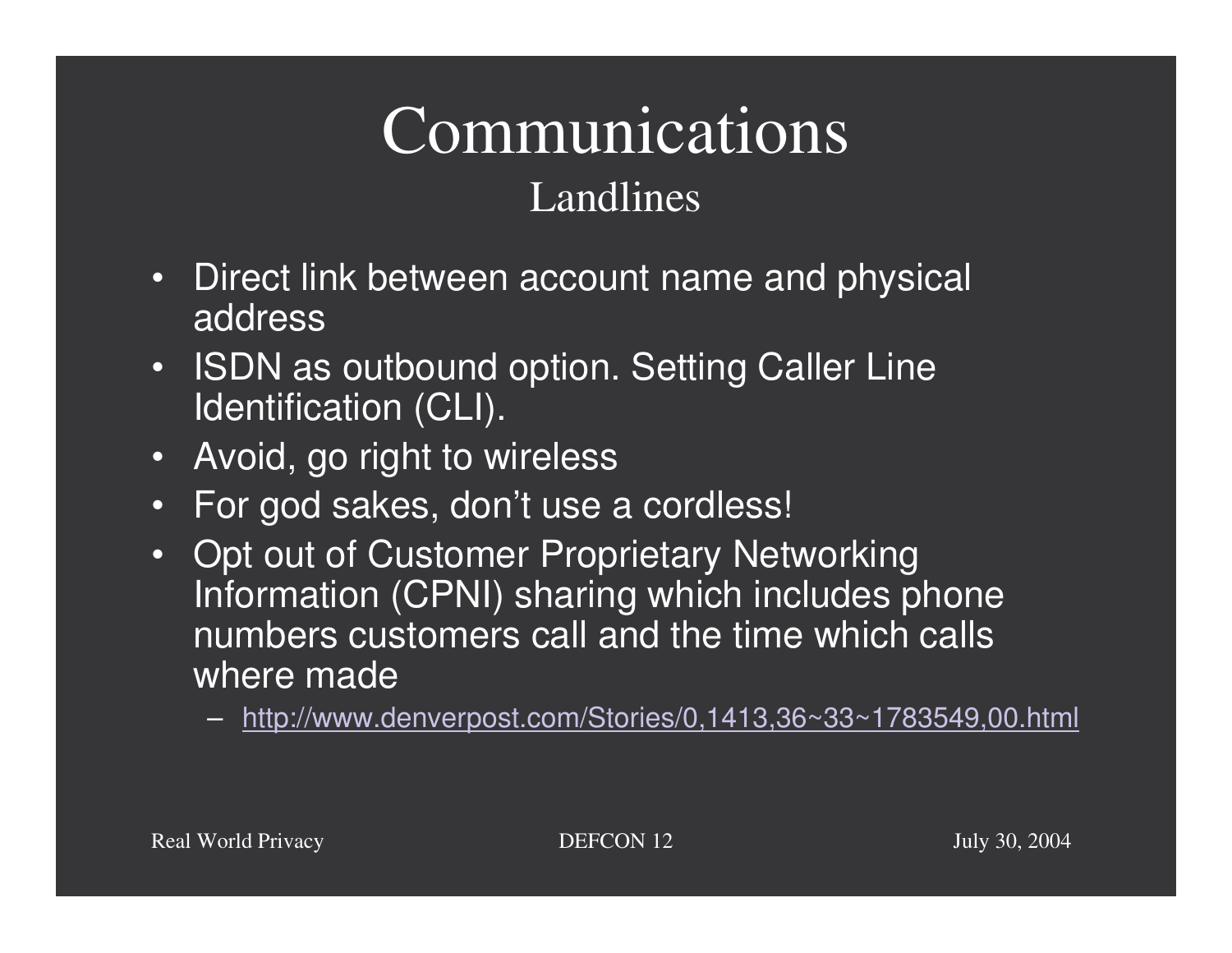#### Communications Wireless

- Location tracking
- Newer phones and GPS
- Inbound call logging
- Records not on phone bill
	- On & Off location
	- Roaming
- Calling cards as means to prevent logging your local carrier from keeping call history.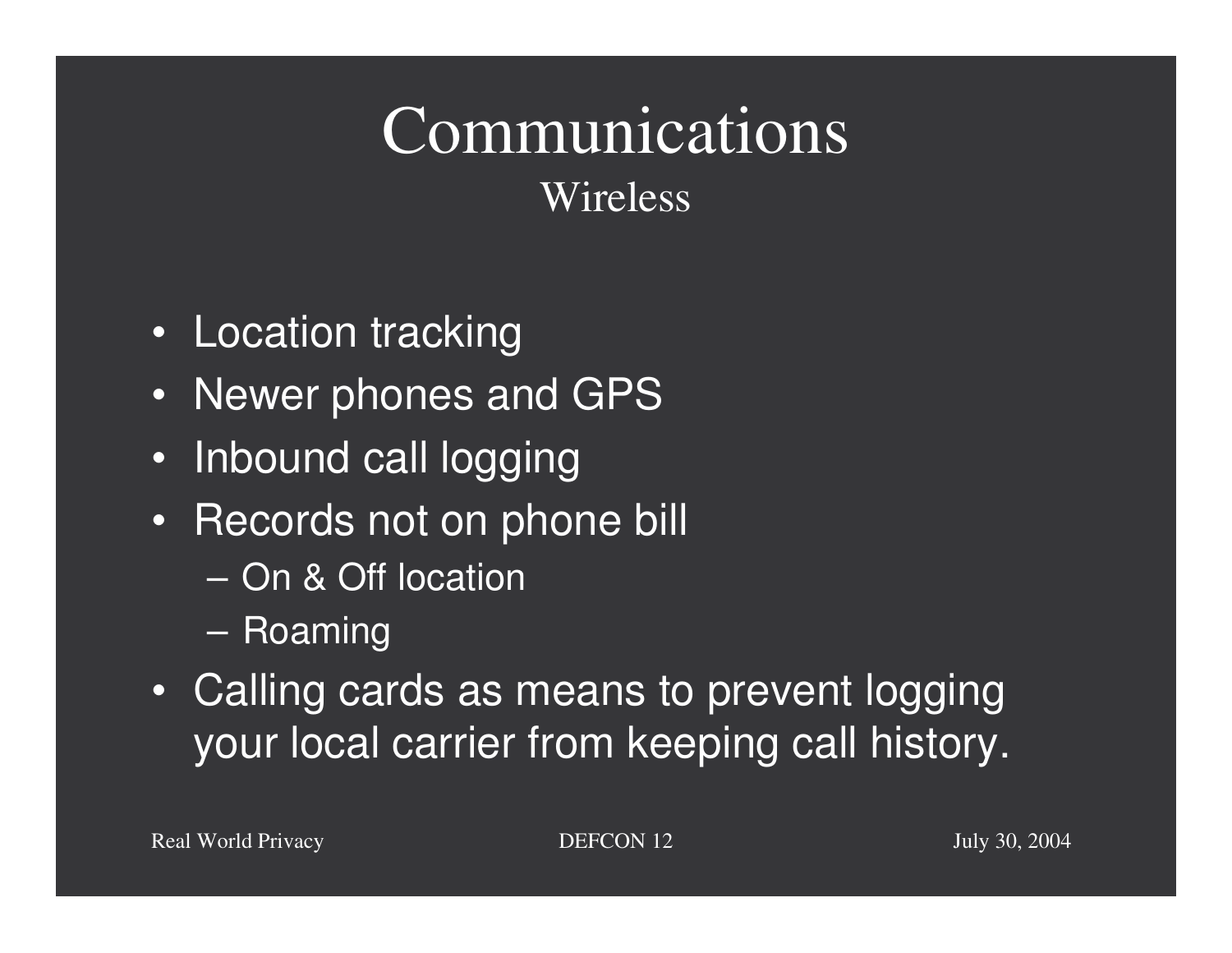#### Communications Inbound parcel & pos<sup>t</sup>

- Avoid using real address. Never use real address with real name for **anything**.
- PO Box is OK, however USPS rules require showing <sup>a</sup> driver's license, passport is OK as secondary identification. Seems persons at post office have sold real addresses…
- Commercial Mail Receiving Agency (CMRA), still need ID to open box.
- Mailing to the workplace (package from Good Vibrations isn't best to send to the office…)

Real World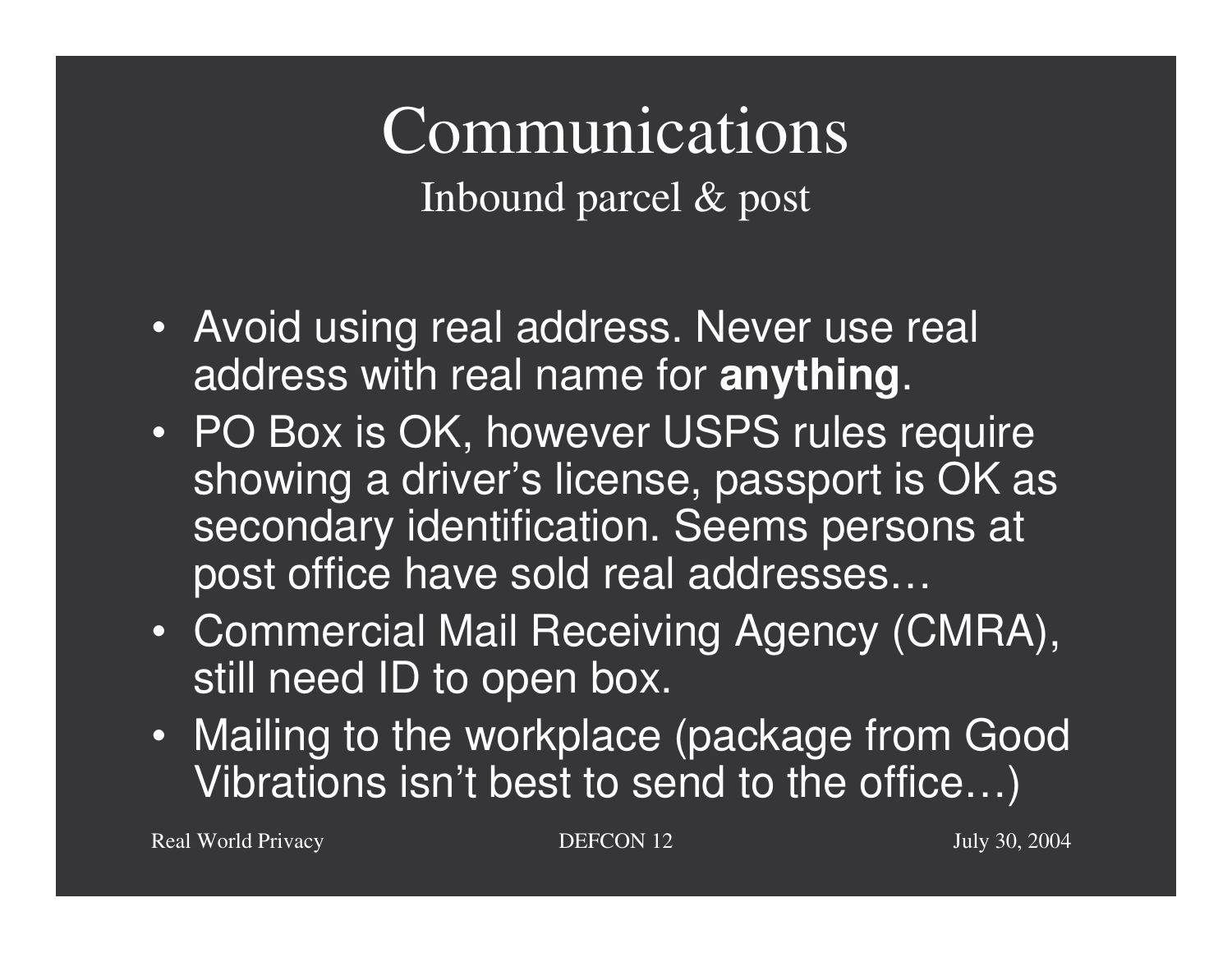# Communications

Inbound parcel & pos<sup>t</sup>

- Proxy; can someone else be setup to receive your mail? Accountant, lawyer, relative, friend? Do you trust them?
- Can someone else setup <sup>a</sup> PO Box or MBE box for you? Understand legality of this.
- Consider a residential address that will take mail for you (mail in rebates, driver's license).
- Package mailed to local hotel concierge
- • Do you need <sup>a</sup> functional mailbox at your residence? Will that raise eyebrows?
- Never fill out a permanent change of address form.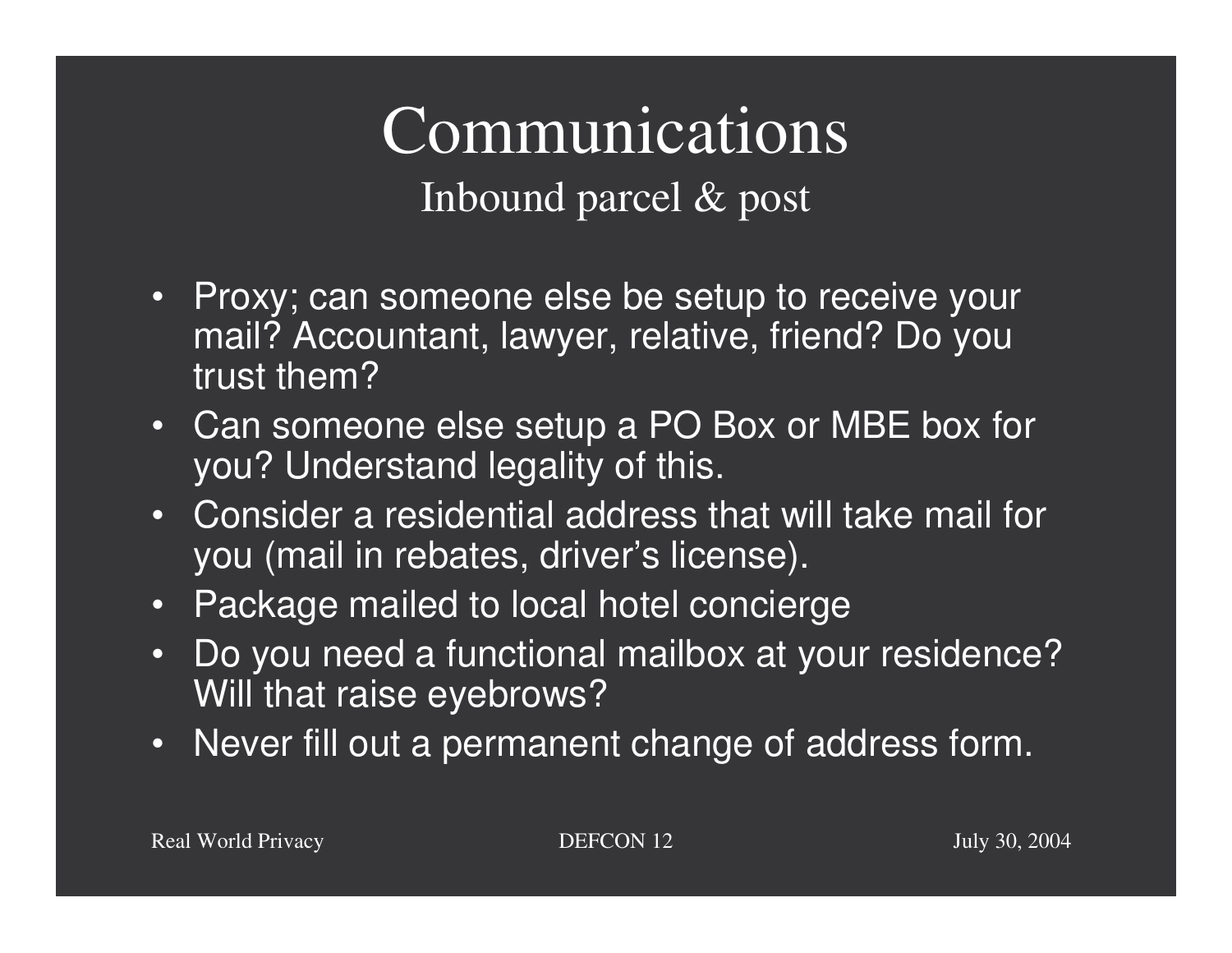## Communications Mail & FedEx

#### $\bullet$ • Sending

- Take to post office, don't leave in outgoing mailbox (theft). Avoid post office with video cameras recording the mail drop box.
- Leave off the return address
- $\mathcal{L}_{\mathcal{A}}$  , where  $\mathcal{L}_{\mathcal{A}}$  is the set of the set of the set of the set of the set of the set of the set of the set of the set of the set of the set of the set of the set of the set of the set of the set of the – Pay cash, even at FedEx (exact change will do the trick)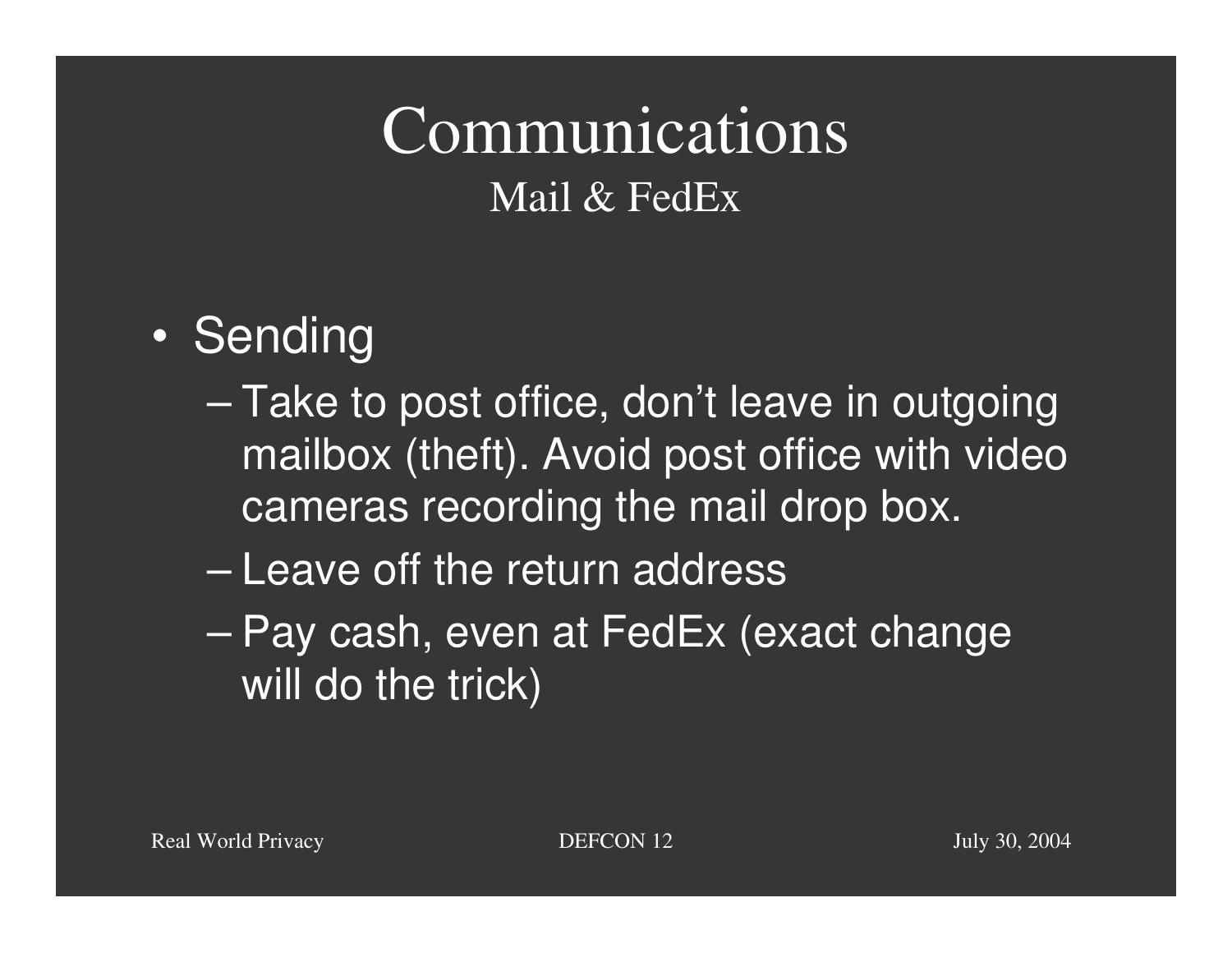#### Communications Mail – other issues

- Opt out! Avoid the list in the first place
	- DMA Mail Preference Service, P.O. Box 9008, Farmington, NY 11735-9008
	- www.the-dma.org/consumers/offmailinglist.html
- Use an alias or two or three…
- Change the spelling of your name if you have <sup>a</sup> lame mail delivery person that rejects aliases – I.P. Freely, Ivann Peter Freely, Ivan Freely
	- Jon, John, Johne, Jonn, Johnn
- Magazine & newspaper subscriptions never in your name.
	- Newsstand. Less convenience, more cost, more privacy.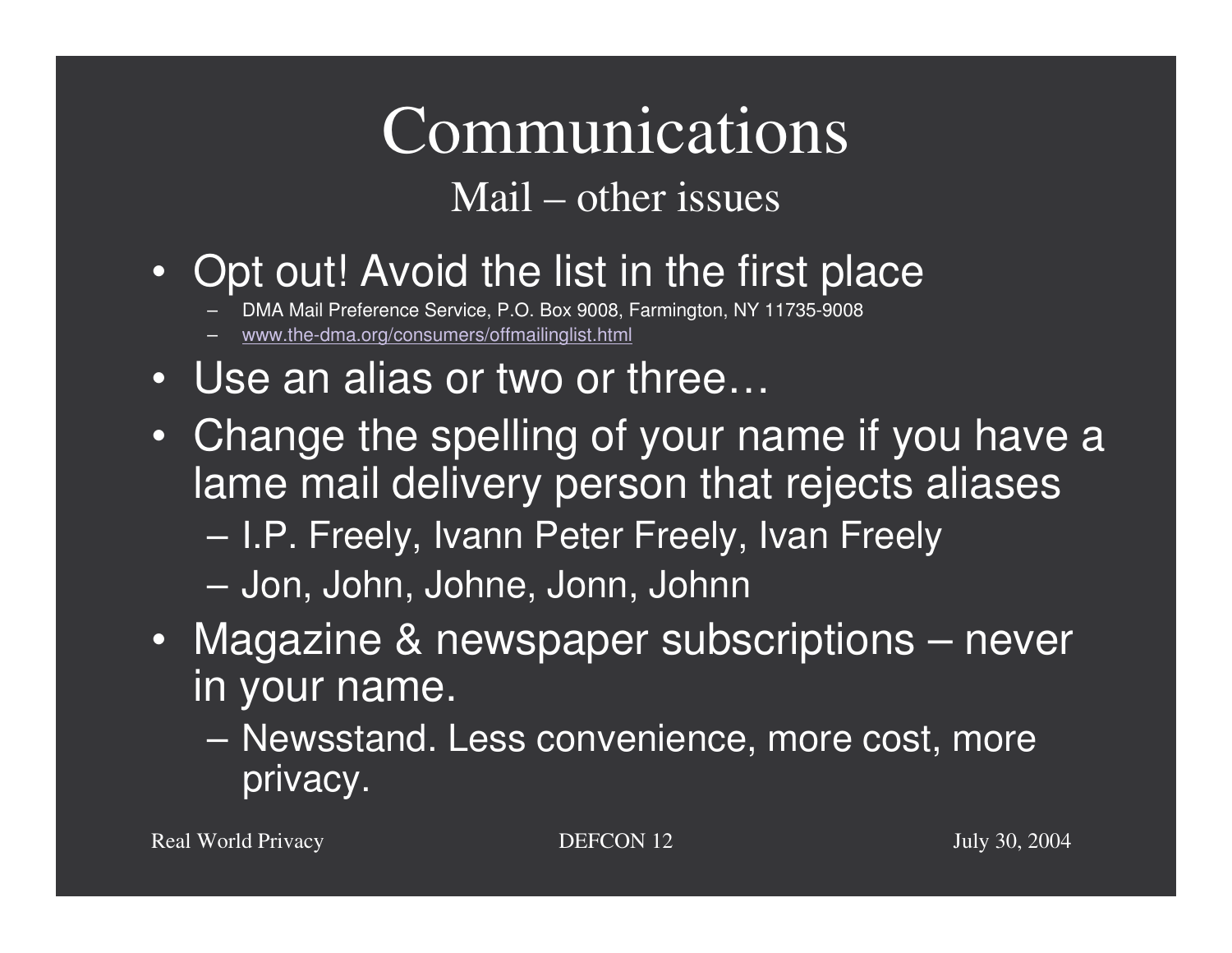#### Communications Computer based

- Make data logging trail one sided and stay dynamic (e-mail, IP addresses)
- Shred, overwrite, delete
- Ensure backups don't copy off data
- Ensure data destroyed on backups too!
- Encrypt e-mail. Yes, it takes time.
- Chat? Go encrypted with Trillian or IRC.
- Use lots of e-mail addresses, or at least aliases for inbound e-mail.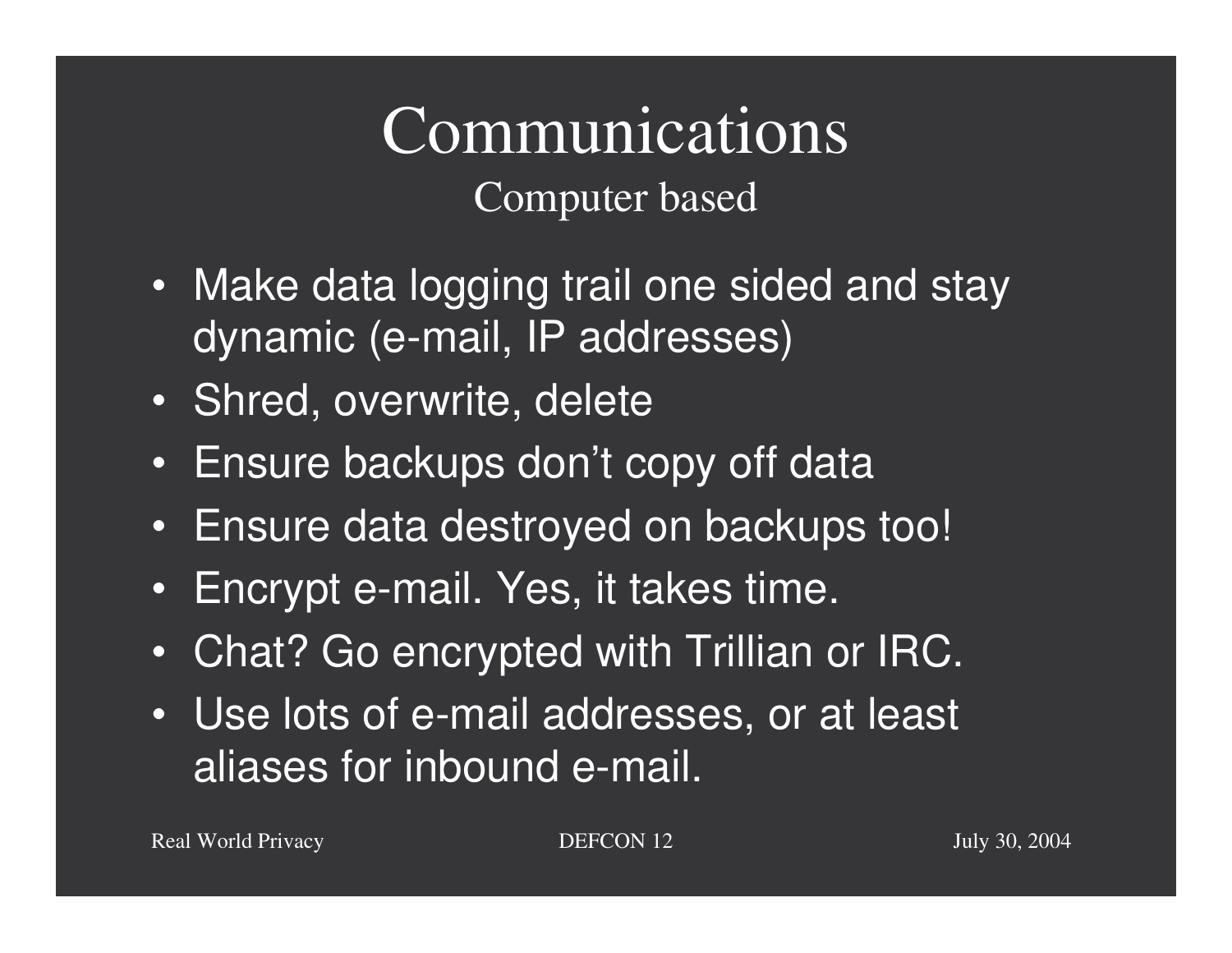#### EducationK-12

- Consider home schooling as an option. Or private schools offer another choice.
- K-12 is hardest to deal with, to enroll in school district, an actual address must be presented. Does school need information about where parents work, multiple contact numbers? Need to weigh tradeoff when child gets sick in school. What's practical? What's required?
- • Minimize information given to school. Getting your children to understand this is tough.
- • Insist, in writing, school not disclose personal information, especially true for high school students (schools giving information to colleges).
- Watch out with handing information out for SAT/ACT.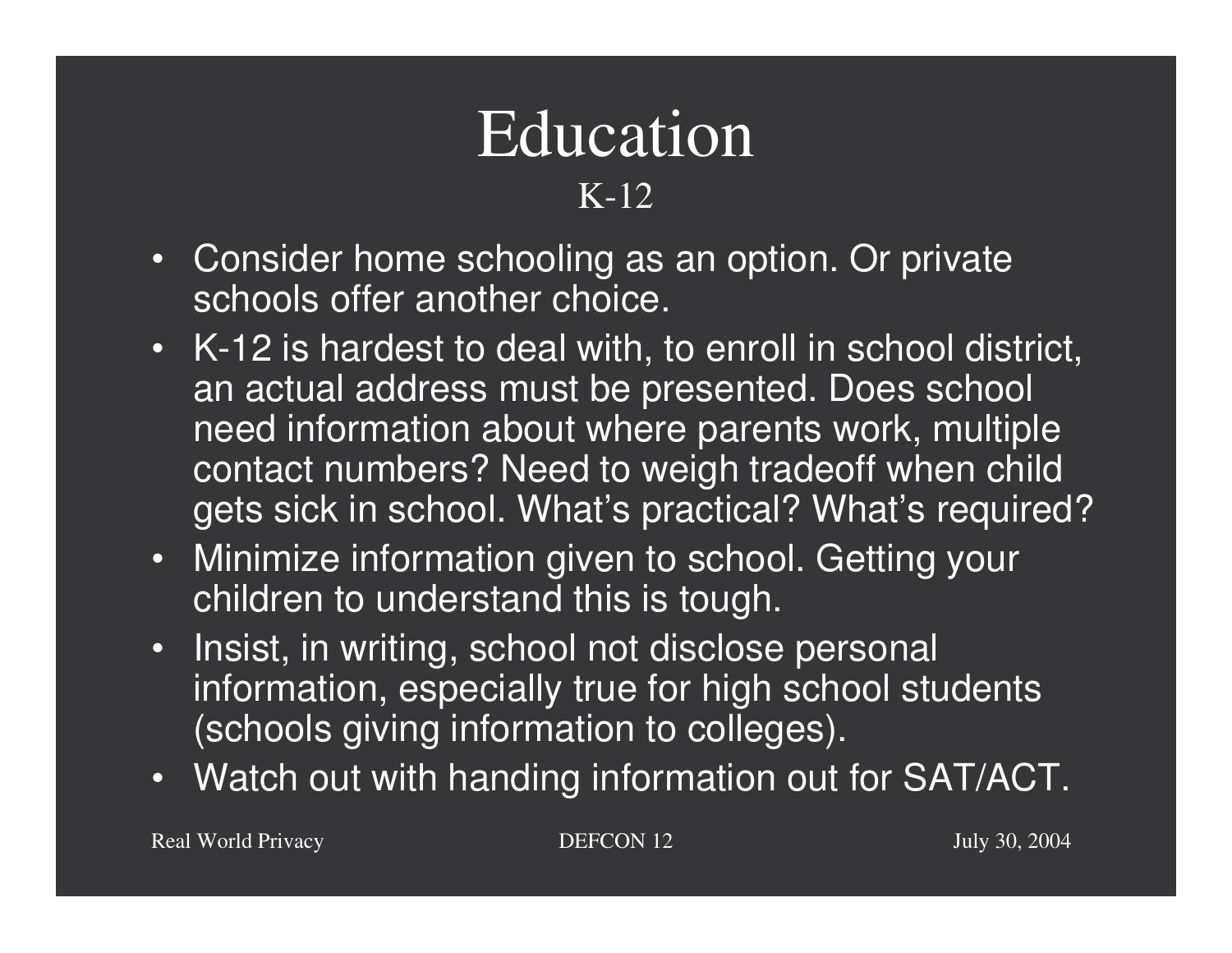#### EducationCollege and beyond

- Need based scholarships, worth the "cost"?
- Living on campus has its pros (easier judicial system) and cons (loss of privacy per contract).
- Roommates you don't know.
- Using school systems for Internet access.
- Information theft even after leaving school; all your information is out there, and it's still getting stolen. What is the colleges privacy policy; is there <sup>a</sup> track record of break-ins?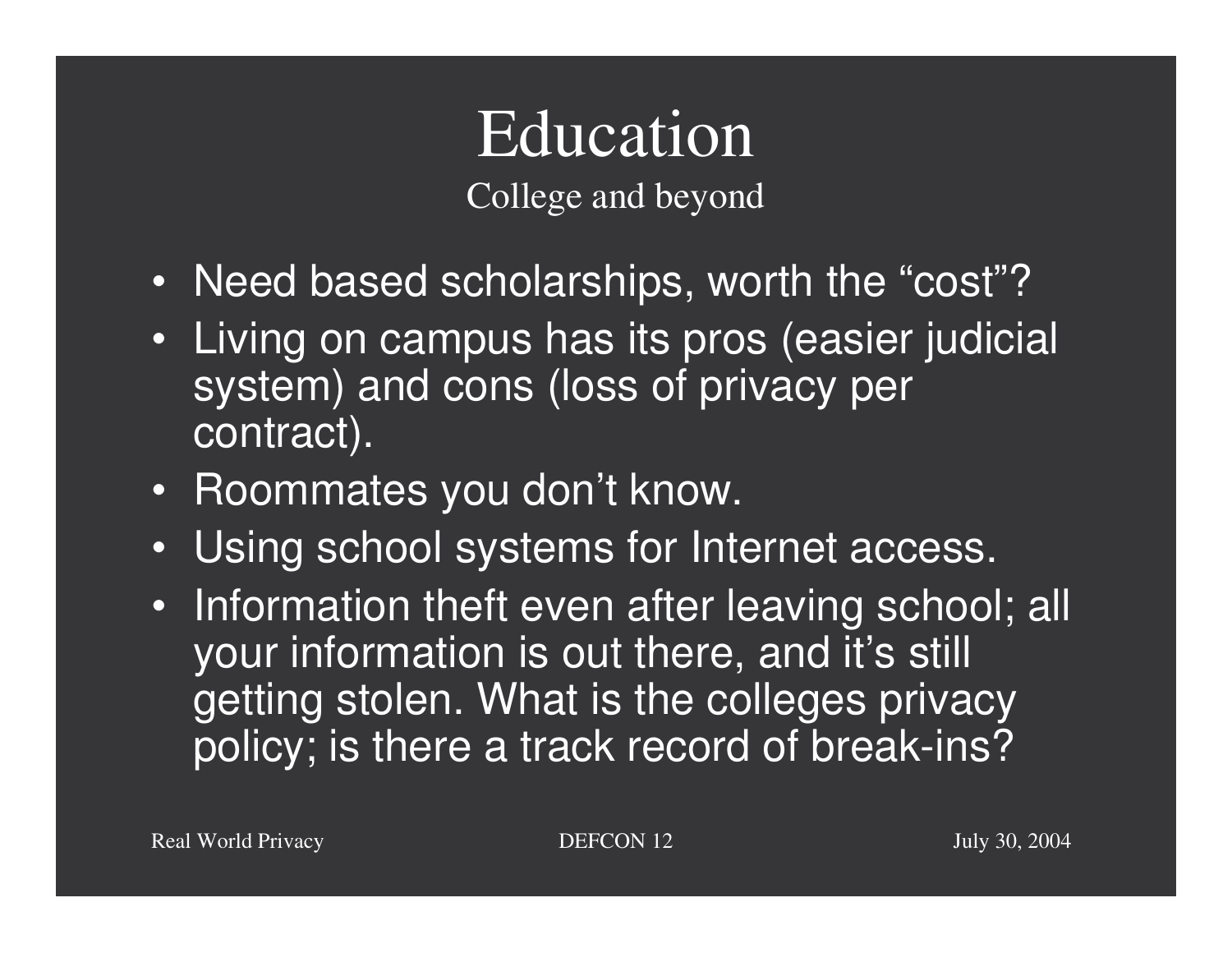# Surveillance Who is watching

- Shoulder surfing? What are you doing?
- Listening in? What are you saying?
- 9,000 surveillance cameras on Manhattan *Wired*, 12/03 pg 62
- Embedded cameras everywhere, so what about the gym locker room?
- Face-recognition: Olympics, Super Bowl, **Casinos**
- Van Eck emissions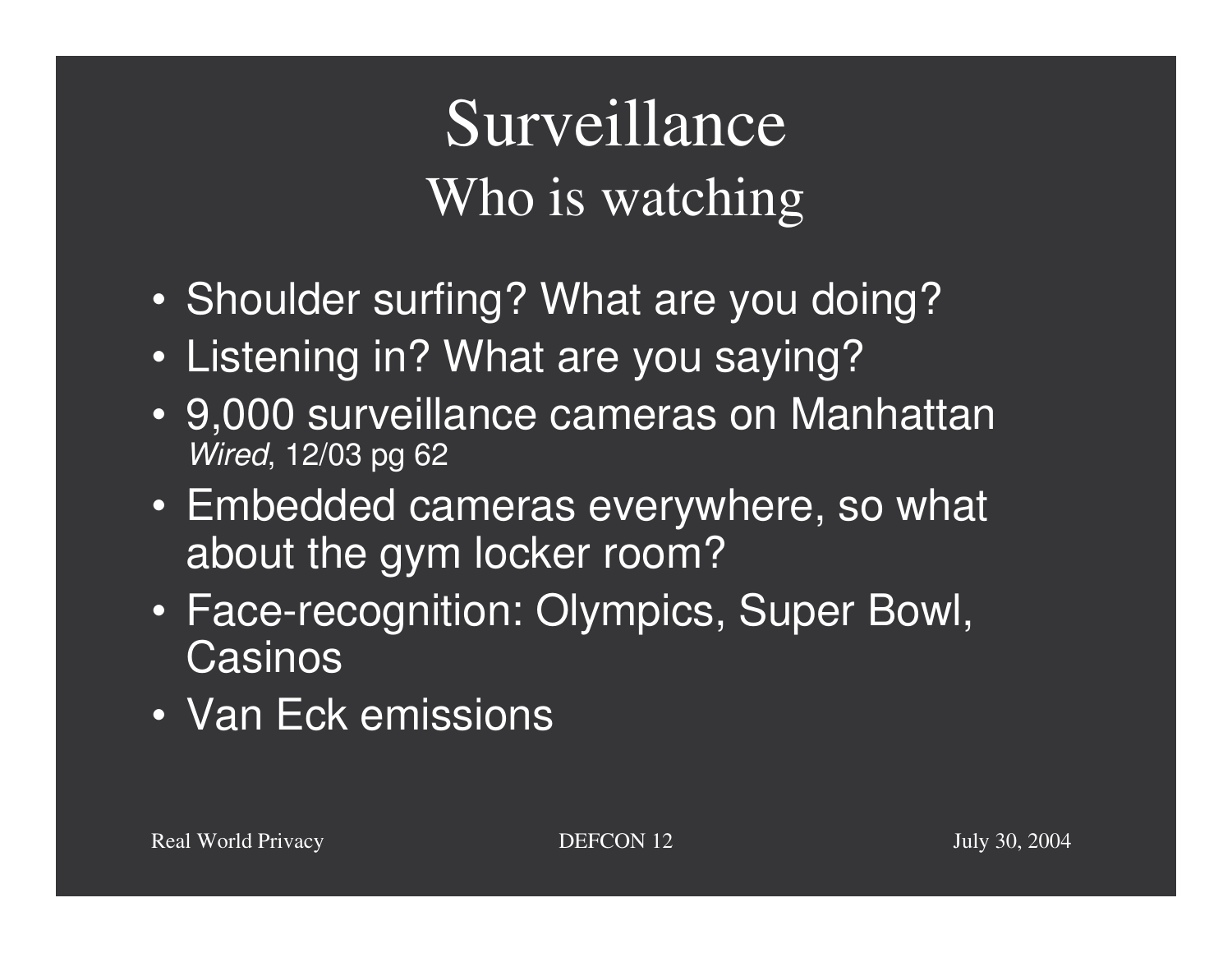# Stuff Happens

- A visit to the doctor
- A visit with law enforcement
- Life Events
	- $\mathcal{L}_{\mathcal{A}}$ – Birth, Marriage, Divorce, Death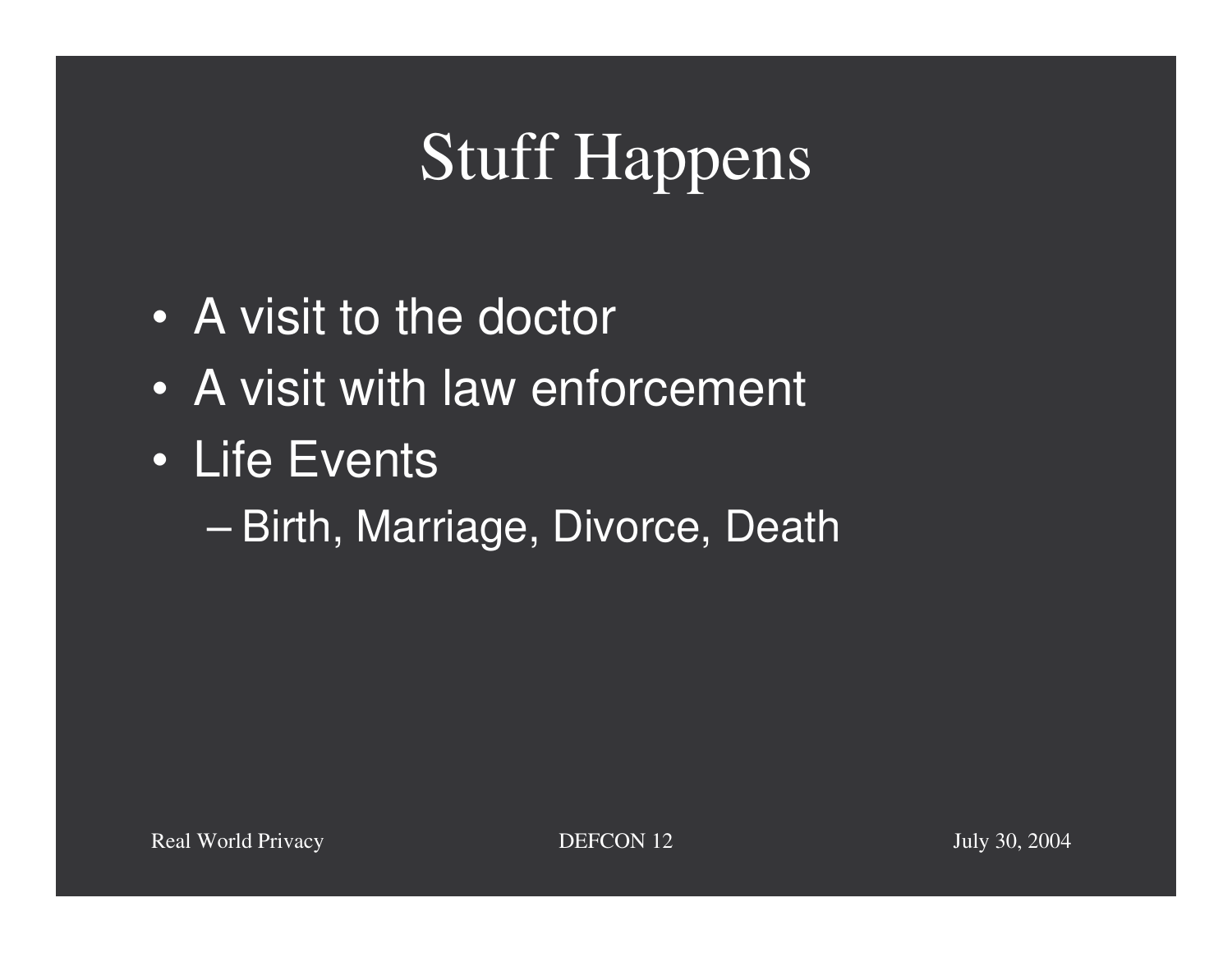#### A visit to the doctor or who has access to your medical data?

- Administrative staff (back office nearly always contracted out, sometimes to <sup>a</sup> far land)
- Insurance company (sign release, see doctor)
- $\bullet$ Drug companies news.go.com July 23, 2002
- Researchers news.go.com July 23, 2002
- Government
- Your employer
- Law enforcement? news.go.com July 23, 2002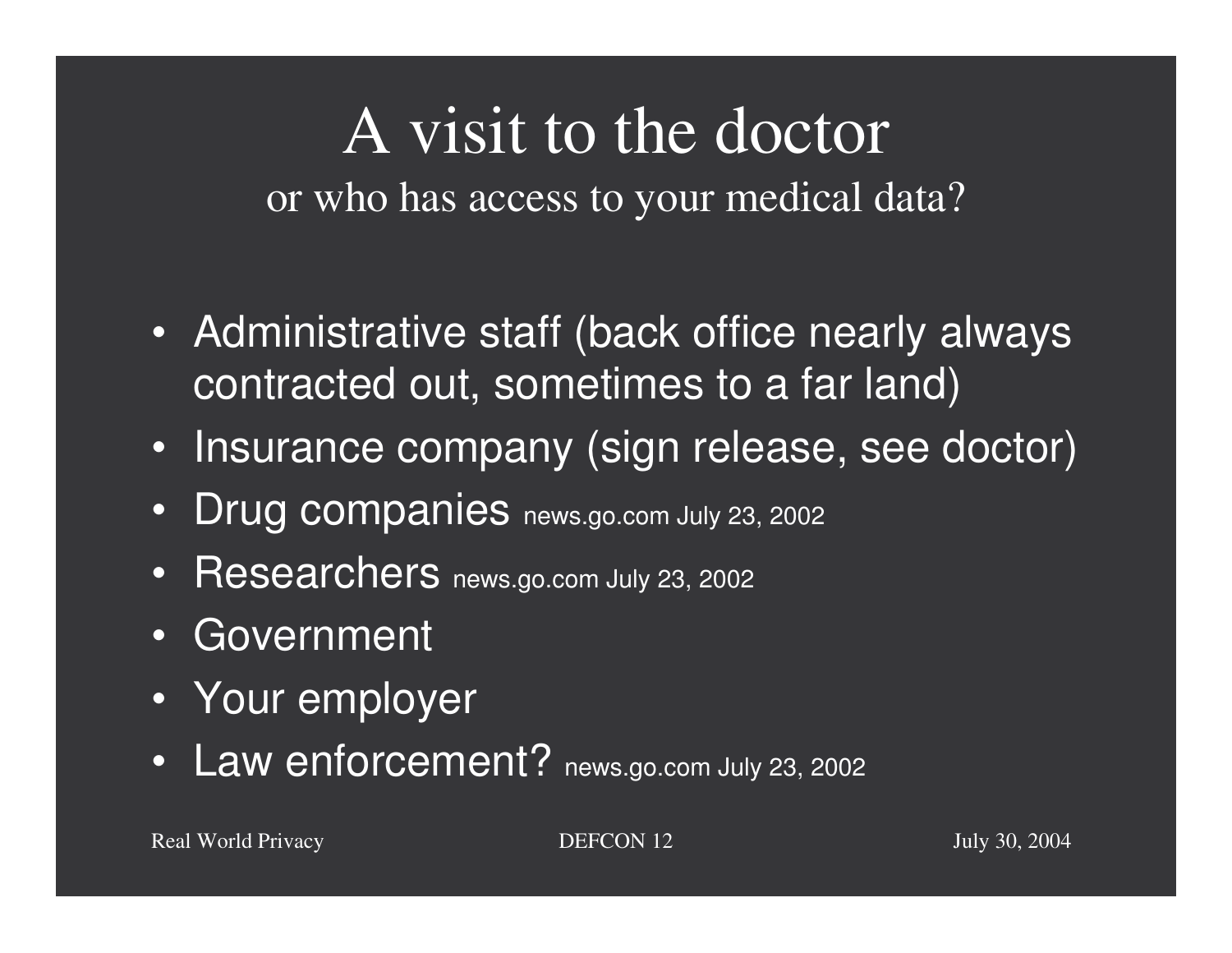A visit to the doctor How to limit information sharing

- For anything sensitive, go to <sup>a</sup> free clinic or <sup>a</sup> people's clinic out of your local area. Use <sup>a</sup> different name, pay cash. Don't give consent to share, not needed.
- Local health fairs for screening. Don't visit the location down the street from where you live or work as you may see someone you know.
- Pay cash for treatment and prescriptions (why should your bank/credit card issuer know you've been seeing a someone at "The Baldness Clinic")?
- Go to a non-chain doctor & pharmacy in <sup>a</sup> non-NASPER state (National All Schedule Prescriptions Electronic Reporting Act).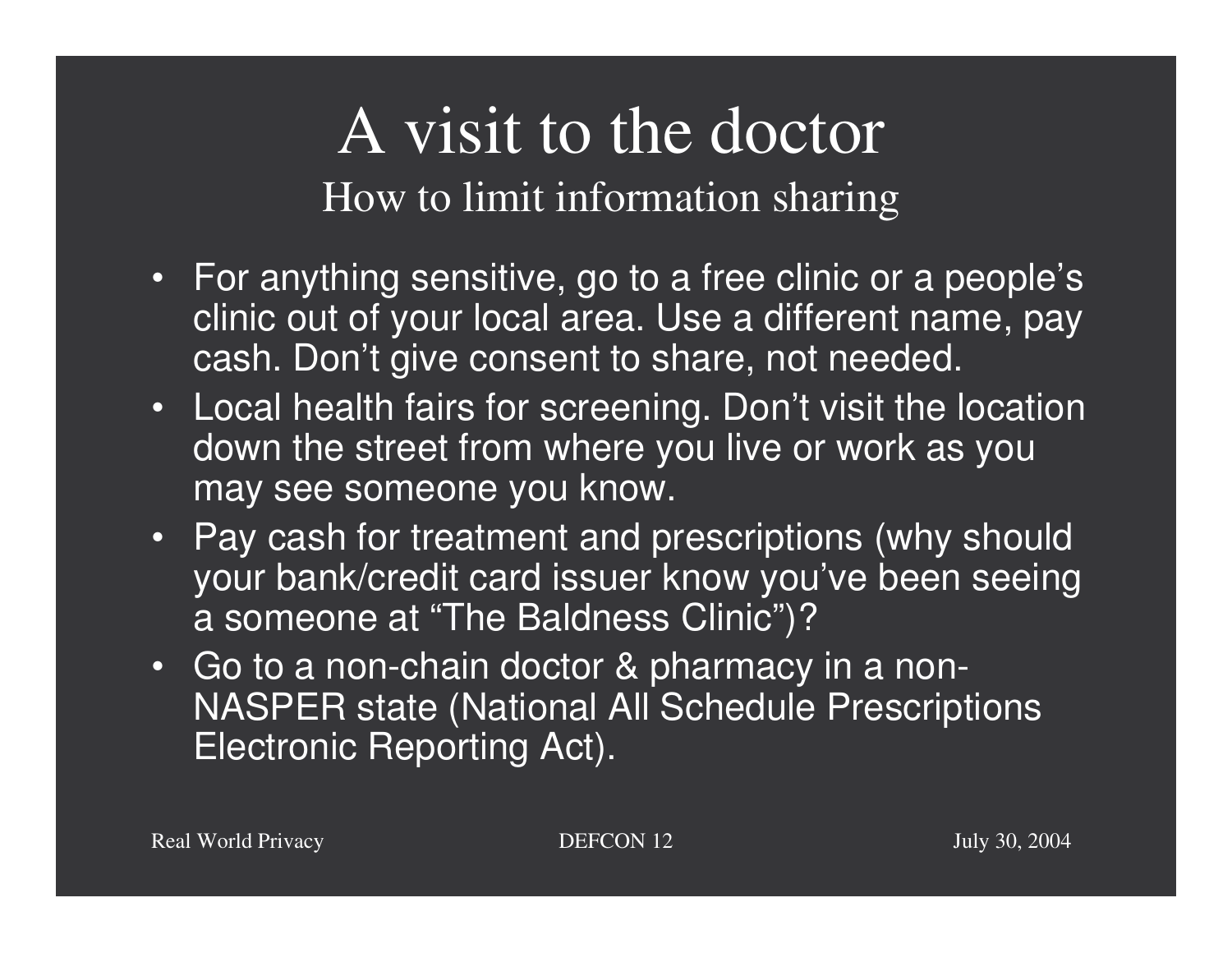# Life Events

- Births, divorces and deaths are announced in newspaper and are <sup>a</sup> matter of public record.
- Careful what is said in obituary. Usually too much information about family and physical whereabouts.
- Get married out of the area, don't put announcement in the paper (sorry, mom).
- Hospitals sell records to all sorts of places, talk to them before being admitted.
- HIPPA may change things, wait and see.

**PRIVACION 12** July 30, 2004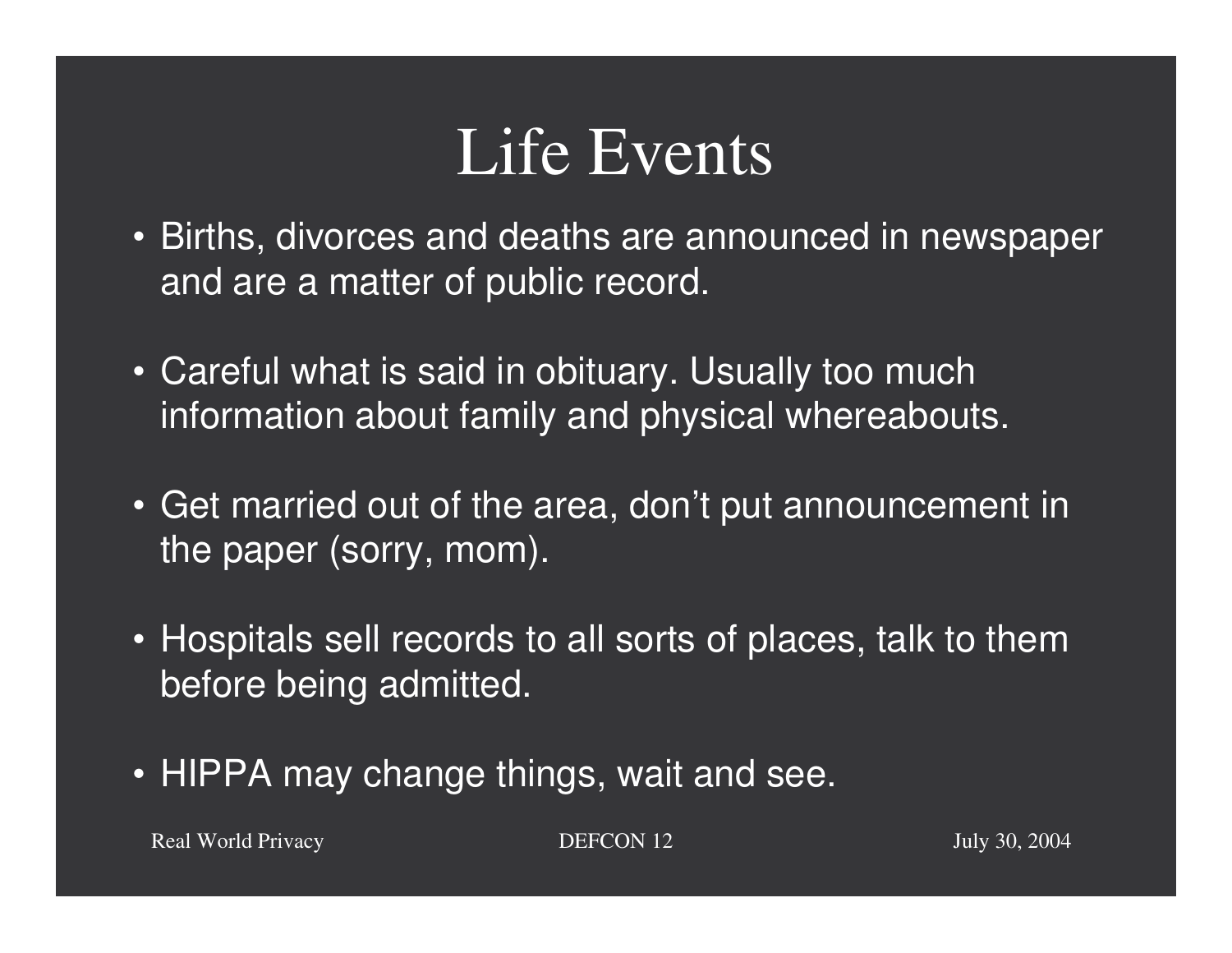## A visit with law enforcement or how to not be private anymore

- You are screwed
- Avoid at all costs
- If arrested, local lawyers may get e-mail about your case and will contact you http://www.lexisone.com/balancing/articles/ap040004f.html
- Police are using digital video dashboard cameras, keeping each days video for 90 days regardless of any crime or ticket. http://www.wired.com/news/technology/0,1282,64105,00.html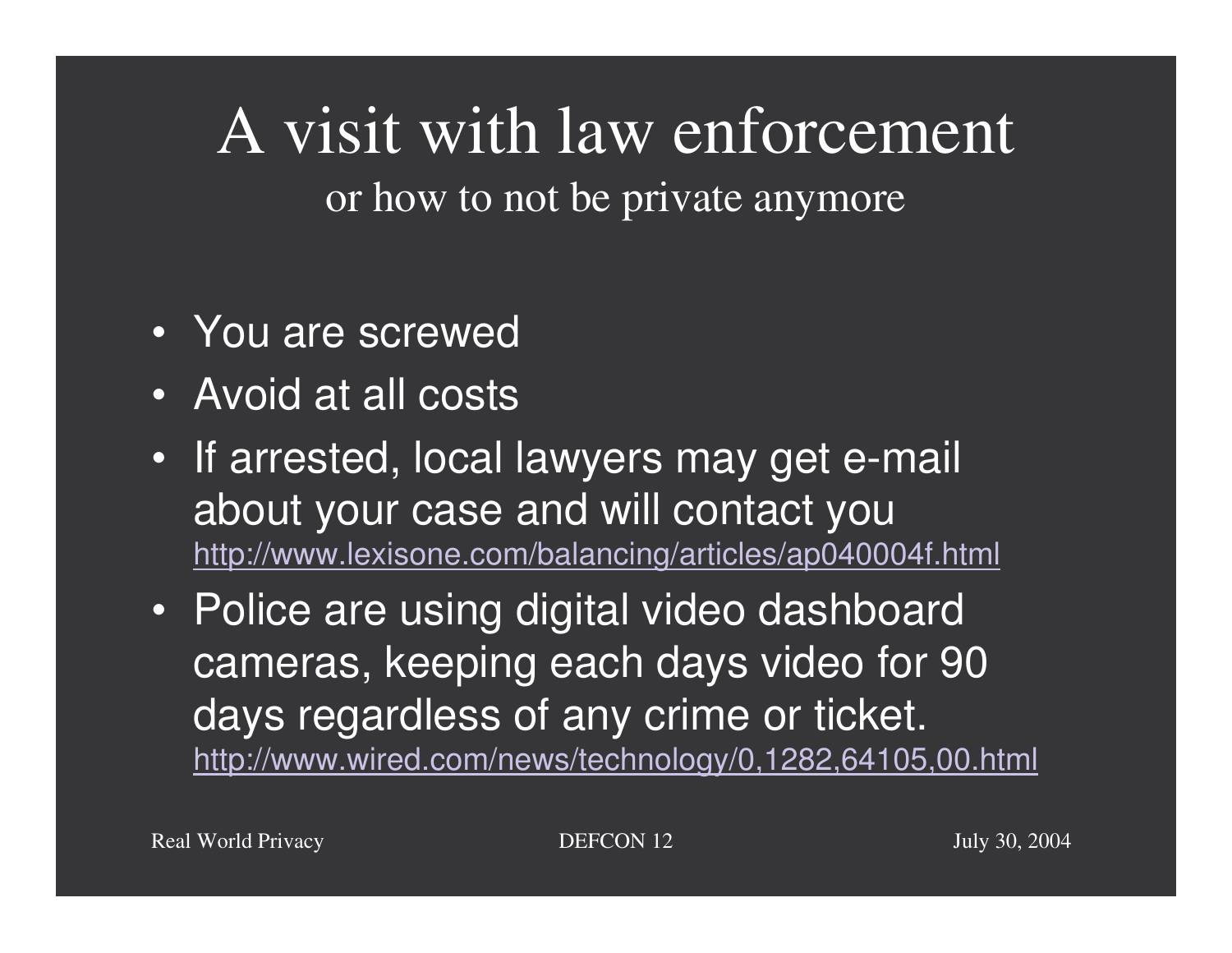# Fun facts and figures

- $\bullet$  Experian has demographic data on 215 million consumers and 110 million households across the country
	- http://www.experian.com/small\_business
- "The U.S. Treasury Department Plans to publish nearly 10,000 e-mail addressees on the Web, violating its privacy promise to Americans who used e-mail to comment on <sup>a</sup> government proceeding."
	- http://news.com.com/2102-1028\_3-5137488.html?tag=st.util.print
- "More than three million people in the United States were victims of identity-theft-related fraud in the past year, according to <sup>a</sup> recent survey by the Federal Trade Commission."
	- http://www.technologyreview.com/articles/garfinkel1203.asp?p=1
- InIn Britain, the Television Licensing Authority can get a warrant, always granted by the court, to break in and search <sup>a</sup> residence.
	- http://www.marmalade.net/lime/appleyard.html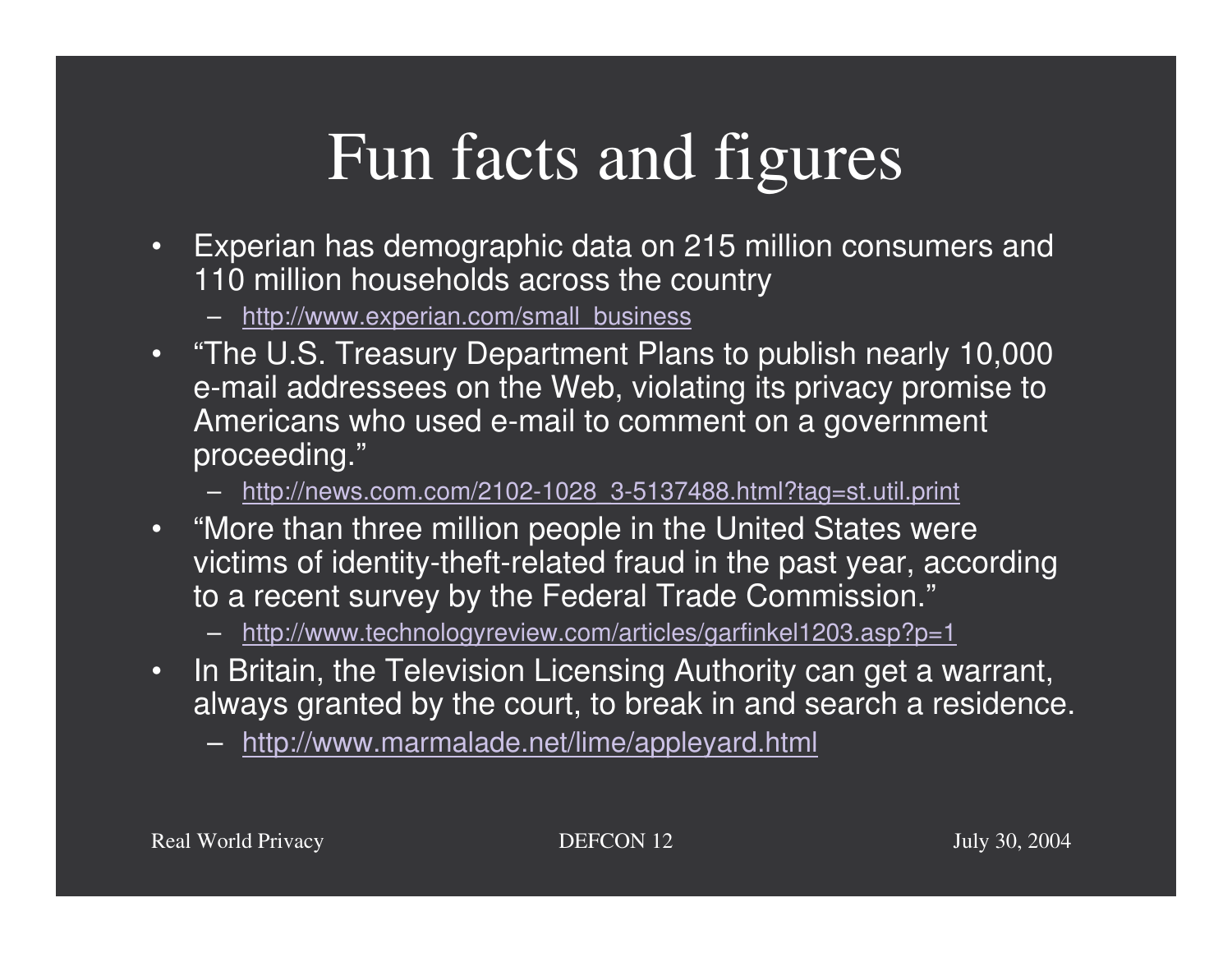# Getting worried yet?

- $\bullet$  LexisNexis Anti-Money Laundering Solutions
	- http://www.lexisnexis.com/antimoneylaundering/
- $\bullet$ "Question about flight simulator brings visit from police"
	- http://forum.defcon.org/showthread.php?t=3080
- "Careful: The FB-Eye may be watching" Reading the wrong thing in public can get you in trouble
	- http://atlanta.creativeloafing.com/2003-07-17/rant.html
- •"Employee computer crime on the rise" – always worry about insiders
	- http://www.atarimagazines.com/creative/v11n6/6 Employee computer crime o.php
- "States new technology gathers information to find tax cheats. By linking to databases, individuals can be profiled"

http://yro.slashdot.org/yro/04/02/17/1729251.shtml

Real World

 $DEFCON 12$  July 30, 2004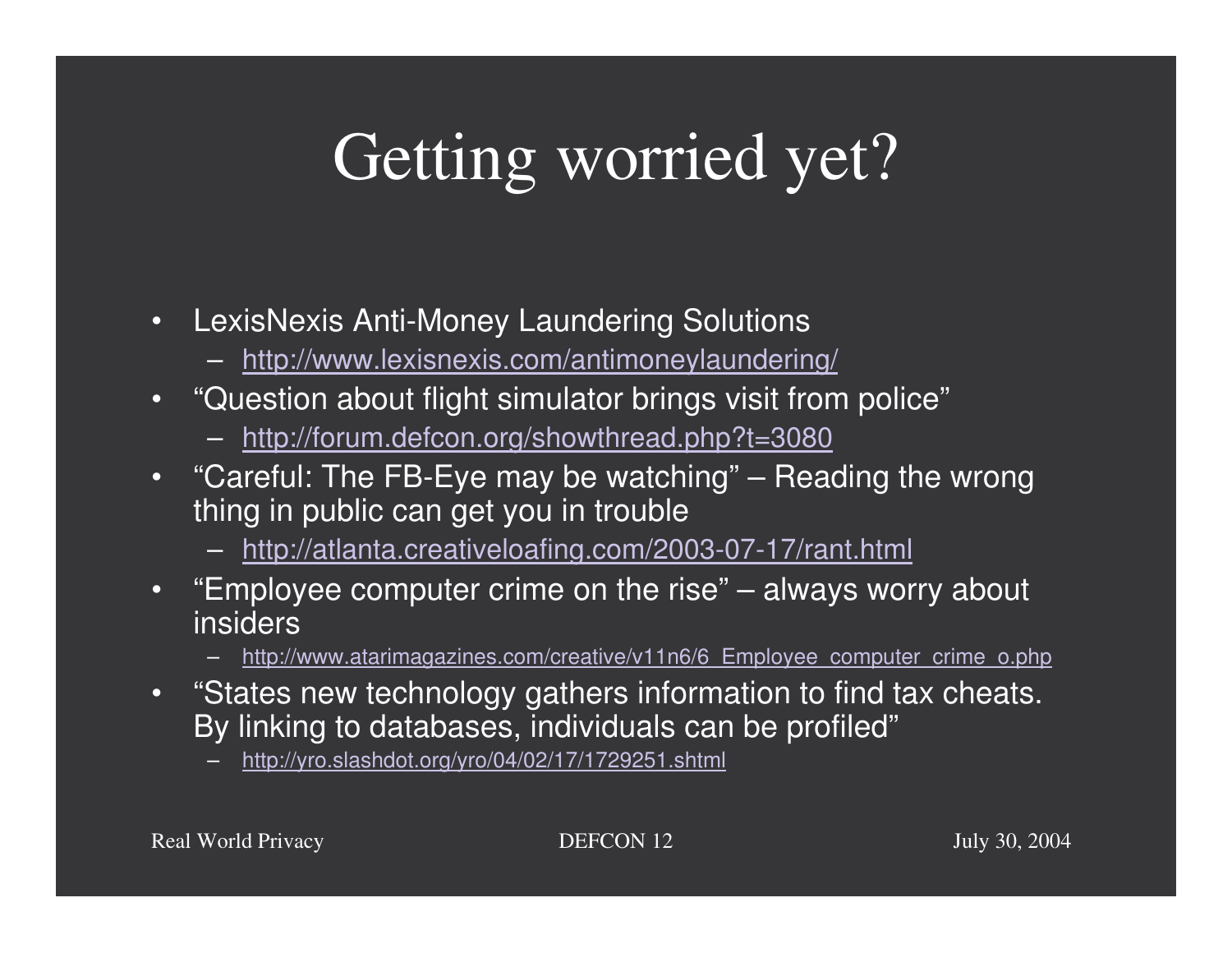# Getting worried yet?

- •"Colleges leaking confidential data, Students compromised by Internet intrusions" by Tanya Schevitz, April 5, 2004
	- http://sfgate.com/cgi-bin/article.cgi?file=/c/a/2004/04/05/MNGGP60LNV1.DTL
- •"Privacy pressure, airlines and hotels face customer concerns arising from anti-terrorism efforts" by Tony Kontzer, March 22, <sup>2004</sup>
	- http://www.informationweek.com/showArticle.jhtml?articleID=18401079
- "Online fraud, I.D. theft soars" by Kevin Poulsen, January 23, 2004 http://www.securityfocus.com/news/7897
- •"On the Move: Keeping tabs on drivers of rental cars" by Christopher Elliott January 19, 2004 http://www.iht.com/articles/125614.html
- •"Government awards Tripp almost \$600K" [for leaking information from her government background investigation] http://www.cnn.com/2003/LAW/11/03/linda.tripp/index.html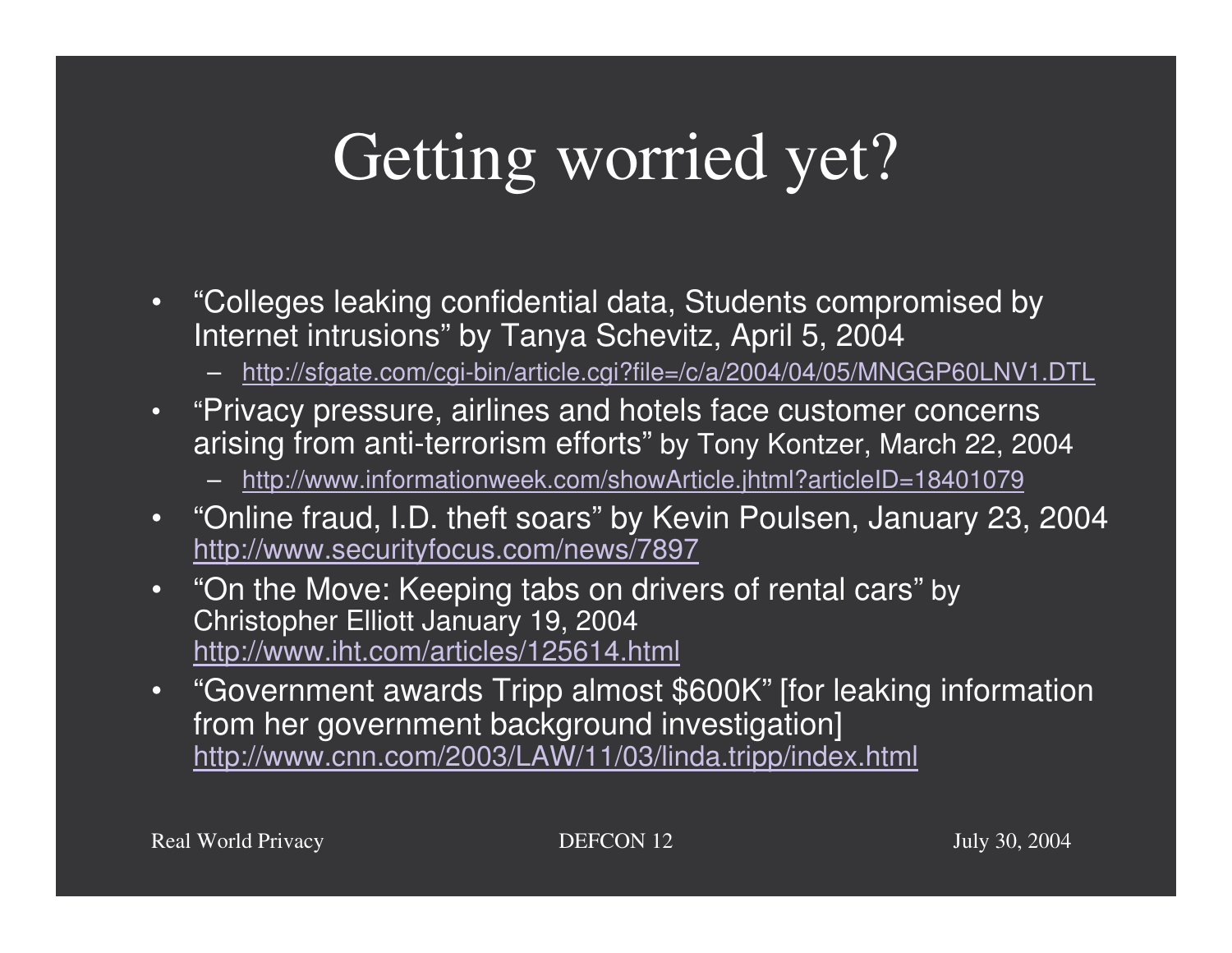## Still not worried?

"Managers of Cherry Creek Shopping Center often traverse its parking lots to jot down license plate numbers. Using <sup>a</sup> third-party vendor hired by the mall's corporate office, they match the plate numbers with databases to identify the ZIP codes – and likely demographics – of their shoppers in aggregate. Individuals weren't identified".

http://www.denverpost.com/Stories/0,1413,36%257E33%257E2208233,00.html?search=filter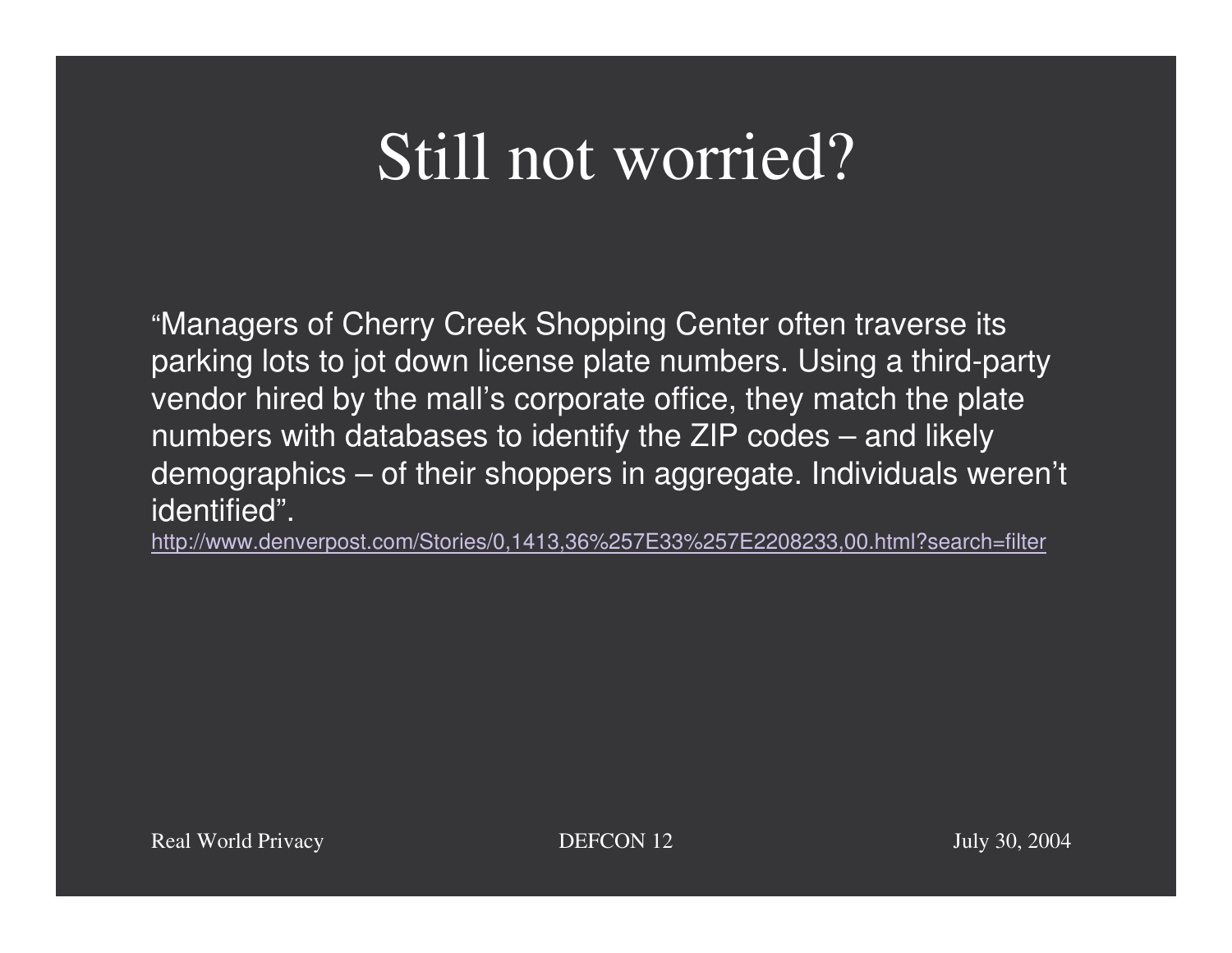# The bright side

- "Florida's public record law provides for situations where revealing personal information could endanger an individual" http://www.heraldtribune.com/apps/pbcs.dll/article?AID=2003402080446
- •• It still can be done, well to a point: "...and to avoid being found, they did not use their cell phones or credit cards" in "Missing students found at Disney World" August 11, 2003 http://www.cnn.com/2003/US/08/09/missing.students.found/index.html
- • There are other people who care (like <sup>a</sup> privacy support group). Go to the reader questions: http://www.howtobeinvisible.com
- "In Canada, privacy seen as good business" (May 24, 2004) http://www.e-commercealert.com/article630.html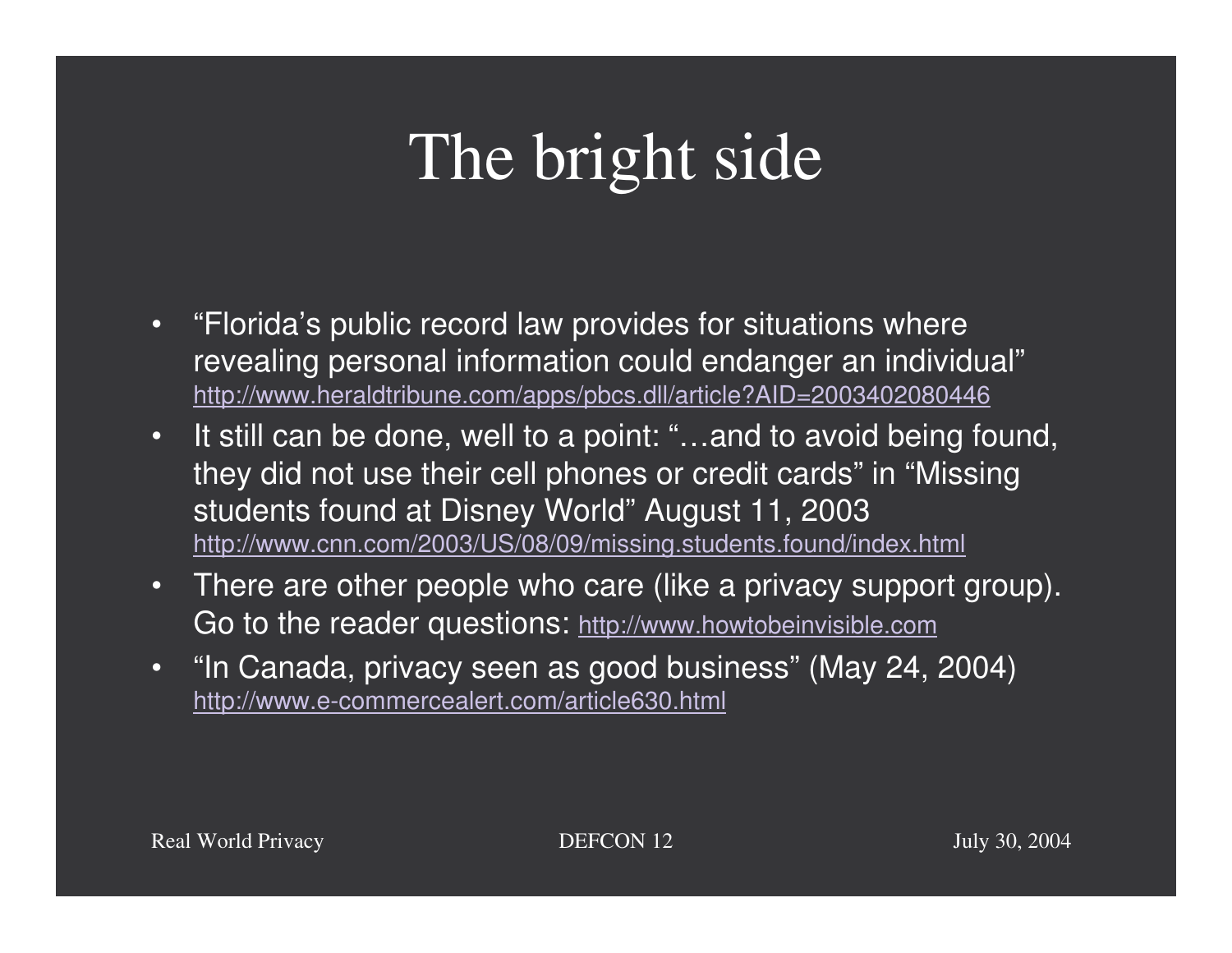## **Resources**

- • *How to be Invisible* by J.J. Luna. St. Martins Press 2000. Revised edition published March 2004.
- •• Electronic Frontier Foundation http://www.eff.org
- SANS Privacy Bites: http://www.sans.org/newsletters/privacybits/
- • Big 3 Credit companies: Equifax http://www.equifax.com, Experian http://www.experian.com TransUnion http://www.transunion.com
- -> There is a 4<sup>th</sup>: Innovis <u>http://www.innovis.com</u>
- •• More on opting out: <u>http://www.junkbusters.com</u>
- $\bullet$ "How to disappear", http://www.wired.com/wired/archive/10.07/start.html?pg=14
- "Living without an SSN" by Lucky225. *2600 Magazine* Winter 2003- 2004 pg 16
- •*The Art of the Steal* by Frank Abagnale (Broadway Books, 2001).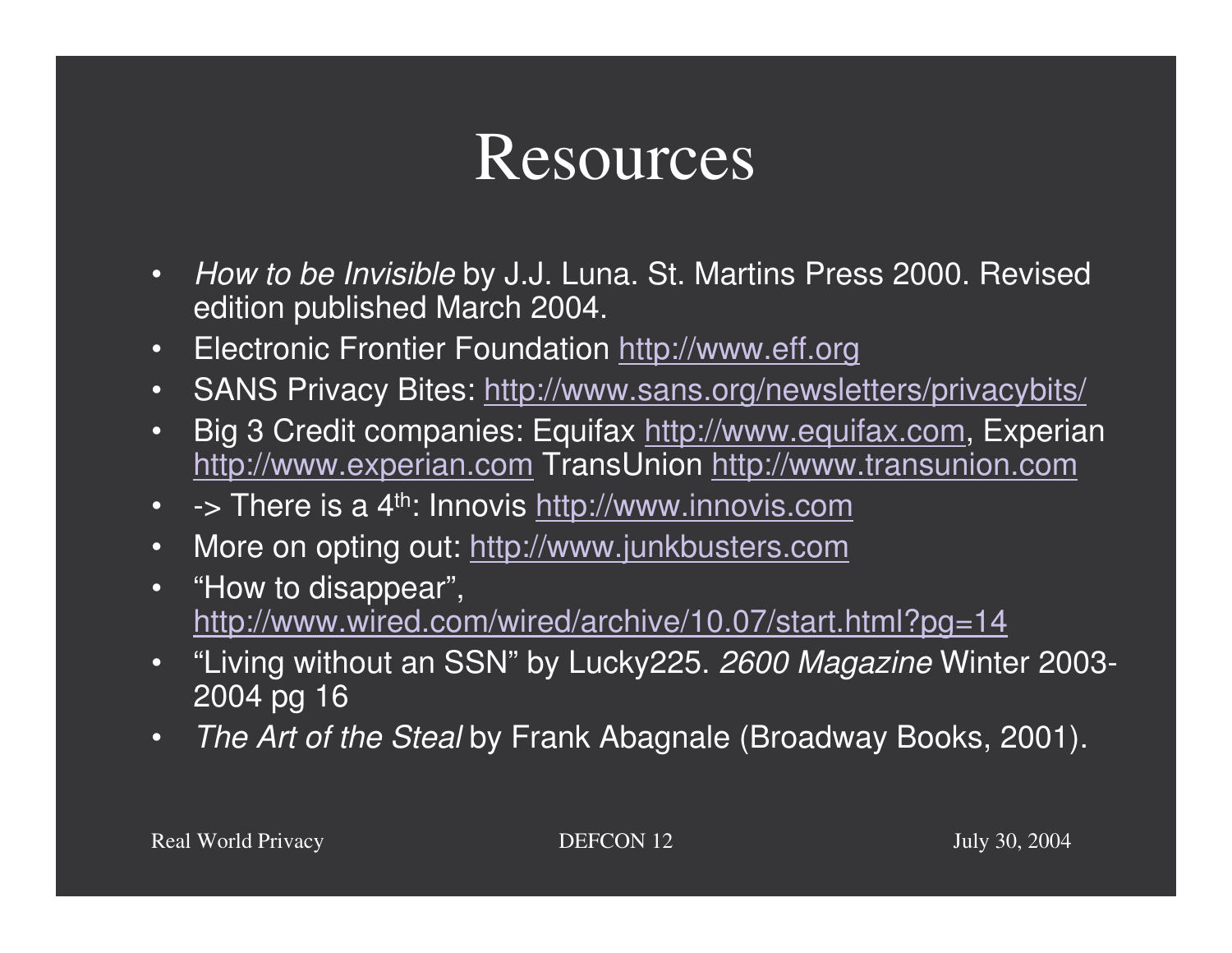## **Resources**

- • Unique ID, The Numbers that control your life http://www.highprogrammer.com/alan/numbers
- • Bypass compulsory web registration, generates userids/passwds http://bugmenot.com
- • The SWIPE Toolkit, collection of tools showing personal info collection in US http://www.turbulence.org/Works/swipe/main.html
- • Sharing Your Personal Information: It's Your Choice http://www.ftc.gov/privacy/protect.htm
- •• End Stalking in America, Inc http://esia.net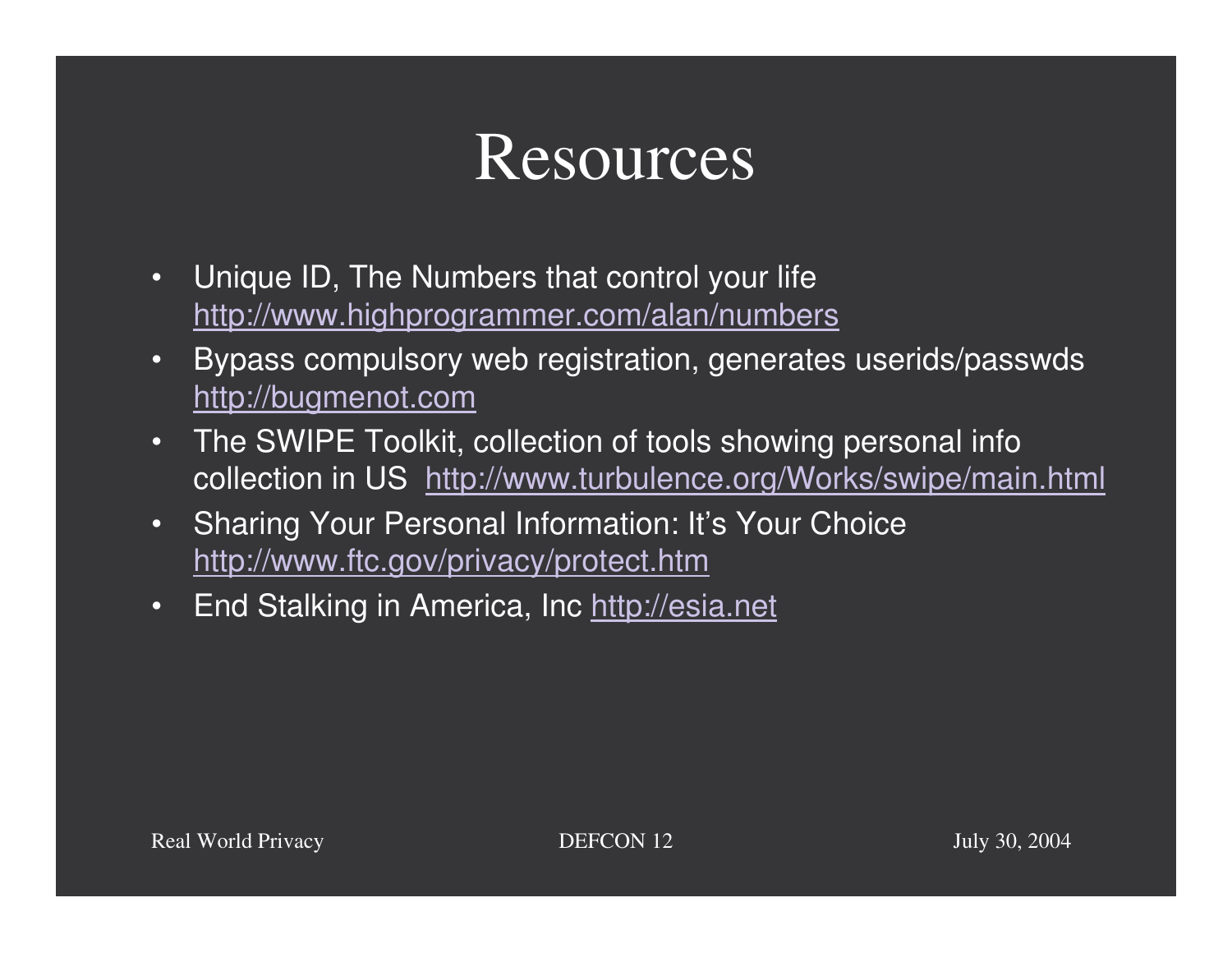# Deeper reading

- "Privacy and Deviance." A paper by HP research on how and why people decide to move their information from private to public sphere. http://www.hpl.hp.com/research/idl/papers/deviance/
- •"Privacy, Economics, and Price Discrimination on the Internet" by Andrew Odlyzko http://www.dtc.umn.edu/~odlyzko/doc/networks.html
- •"Homeland Security – Airline Passenger Risk Assessment - Torch Concepts" JetBlue Data Presentation to TSA http://www.aclu.org/Privacy/Privacy.cfm?ID=13686&c=40
- •"Federal Trade Commission – Identity Theft Survey Report" September 2003 http://www.ftc.gov/os/2003/09/synovatereport.pdf
- "Bank Secrecy Act/Anti-Money Laundering Comptroller's Handbook" September 2002 http://www.occ.treas.gov/handbook/compliance.htm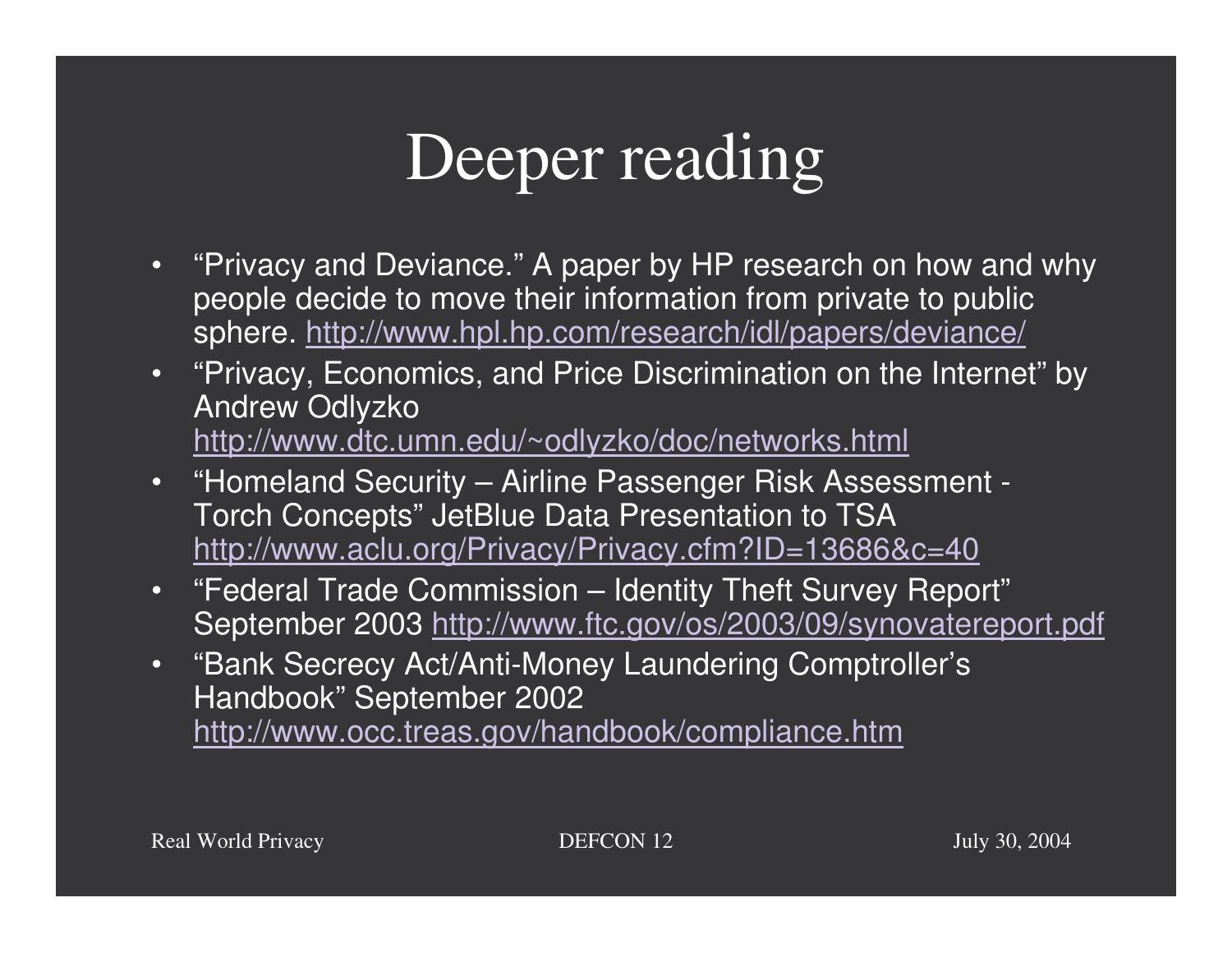# Thoughts on the future

- •• RFID – tracking the person, tracking the belongings.
- • MATRIX, Patriot Act II, Intelligence Authorization Act for fiscal 2004 (see section 374 of the act), "The Bastard Children of Total Information Awareness"1
- •Genetic Testing
- •**Biometrics**
- •• Data becoming omnipresent with outsourcing
- • More information collected, and that information will live forever: "there are no plans to destroy this data in the foreseeable future"2

1http://www.wired.com/wired/archive/12.02/start.html?pg=4 2http://www.guardian.co.uk/print/0,3858,4286375-103572,00.html